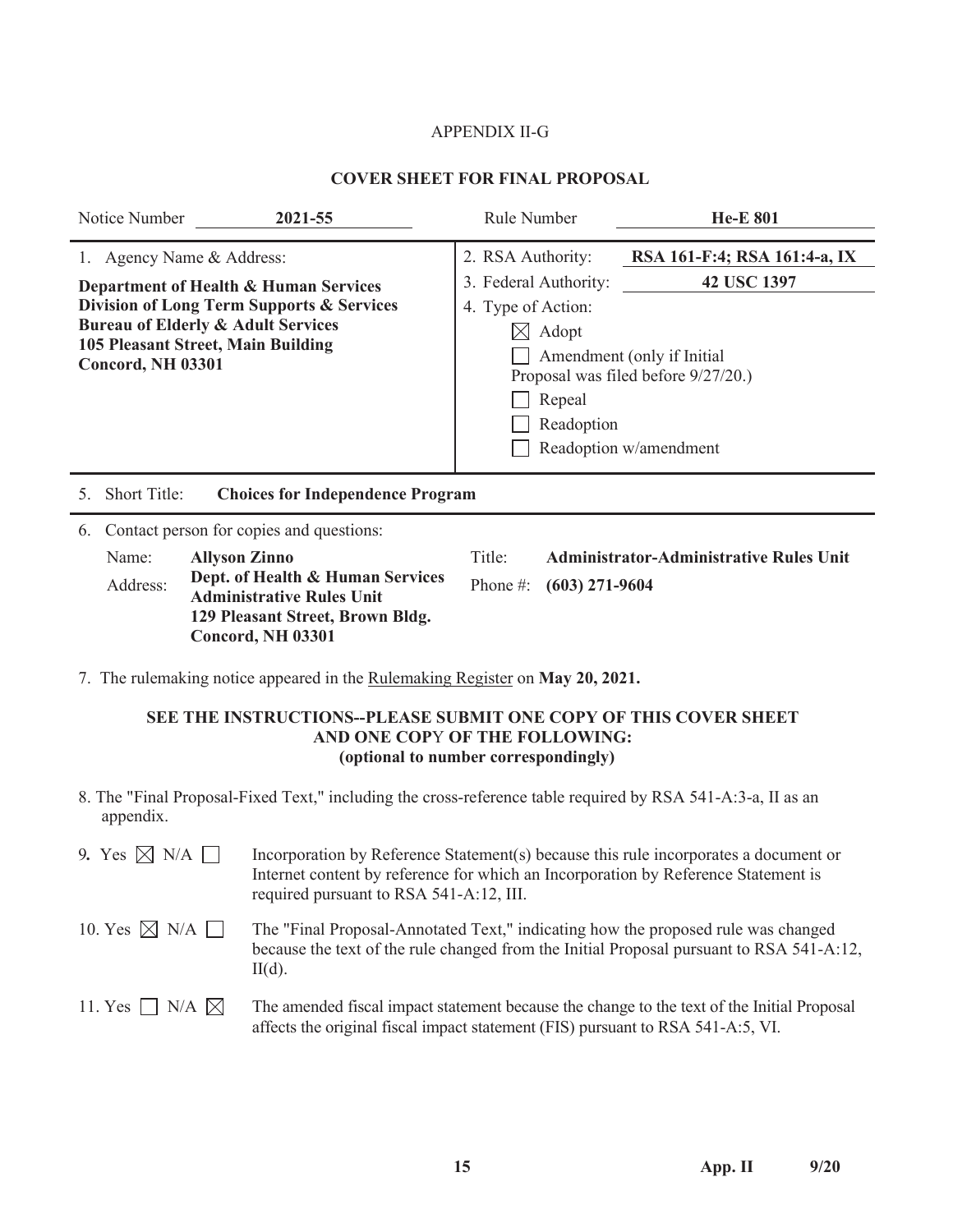| Notice Number<br>2021-55                                                                                                                                                                                                        | Rule Number                                                                                                                    | <b>He-E 801</b>                                             |
|---------------------------------------------------------------------------------------------------------------------------------------------------------------------------------------------------------------------------------|--------------------------------------------------------------------------------------------------------------------------------|-------------------------------------------------------------|
| 1. Agency Name & Address:<br>Dept. of Health & Human Services<br><b>Division of Long Term Supports and Services</b><br><b>Bureau of Elderly &amp; Adult Services</b><br>105 Pleasant Street, Main Building<br>Concord, NH 03301 | 2. RSA Authority:<br>3. Federal Authority:<br>4. Type of Action:<br>Adoption<br>Repeal<br>Readoption<br>Readoption w/amendment | RSA 161-F:4; RSA 161:4-a, IX<br>42 USC 1397<br>$\mathbf{X}$ |
| <b>Short Title:</b><br><b>Choices for Independence Program</b>                                                                                                                                                                  |                                                                                                                                |                                                             |

6. (a) Summary of what the rule says and of any proposed amendments:

**He-E 801 describes eligibility for, services covered by, and provider requirements for the Choices for Independence (CFI) program, which is a Medicaid 1915(c) waiver program for seniors and adults with disabilities, also known as the Home and Community Based Care program (HCBS-CFI) or CFI waiver program. The program serves individuals who are financially eligible for Medicaid coverage and clinically eligible for long-term services and supports (LTSS), and who choose to receive care in their home or another community setting instead of an institutional setting. He-E 801 was an interim rule and expired on February 3, 2020.**

**The Department of Health and Human Services (Department) is proposing to adopt He-E 801. The proposed changes as compared to the expired rule are as follows:**

- x **Updating the rule for better clarity, program integrity, and to be consistent with language used to included updated definitions, updated structure, and updated terminology;**
- x **Updating the definitions by:**
	- x **Adding the definitions of "adult day services", "adult family care", "appeal", "authorized representative", "community transition services", "congregate meals", environmental accessibility services", "fading plan", "financial management services", "home delivered meals", "home health aide services", "homemaker services", "in-home care", "instrumental activities of daily living", "non-medical transportation", "nursing facility", "participant-directed and managed services", "personal care services", "personal emergency response system", "residential care facility", "skilled professional medical personnel", "skilled nursing services", "special medical equipment", "supported employment services", "supportive housing services", and "targeted case management";**
	- x **Amending the definitions of "activities of daily living", "annual aggregate medicaid cost", "case management agency", "case manager", "choices for independence" as "choices for independence waiver program", "comprehensive care plan", "home-based services", "legally responsible relative", and "person-centered planning"; and**
	- x **Deleting the definition of "Bureau";**
- x **Replacing the term "registered nurse" with "skilled professional medical personnel" in sections He-E 801.03 on eligibility, He-E 801.04 on initial clinical eligibility determination, and He-E 801.30 on specialized medical equipment services, as skilled professional medical personnel will now determine clinical eligibility;**
- x **Replacing the term "individual" with "participant" throughout;**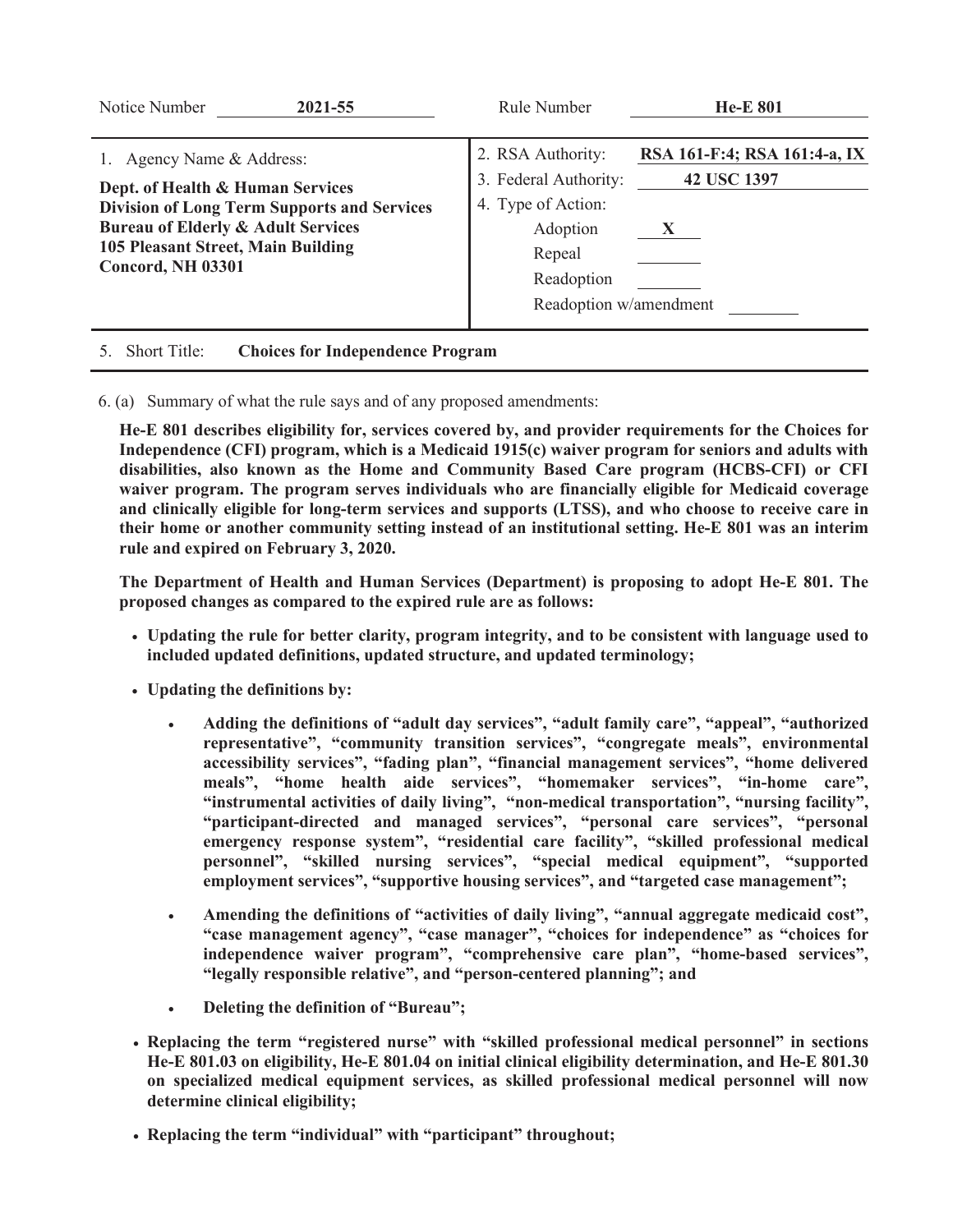- x **Adding new sections He-E 801.19, He-E 801.24, and He-E 801.32, respectively, on financial management services, participant-directed and managed services, and supported employment services, as these services were added to the CFI waiver as a result of the Centers for Medicare and Medicaid Services (CMS) approved 2017 amendment to the waiver;**
- x **Updating references to targeted case management throughout to refer to the rule covering that service, He-E 805;**
- x **Clarifying in He-E 801.03(a)(3) that to be eligible for CFI services an individual must be financially and categorically needy;**
- x **Clarifying that if the requested additional information for eligibility determination from the applicant or the applicant's licensed practitioner is not received within 20 calendar days, the Department will send a second request;**
- x **Clarifying that the Department shall request within 2 business days additional information from the case manager when there is conflicting or missing information in the service authorization request, and requiring the case manager to provide the requested information within 2 business days;**
- x **Clarifying that the Department shall authorize services consistent with the clinical assessment within 6 business days, and that the clinical assessment is person-centered;**
- x **Removing the word "applicant" from He-E 801.06 because service authorizations are requested by case managers for CFI participants, and not for applicants to the program. Once an individual is found eligible for CFI services pursuant to He-E 801.03 and He-E 801.04, they are considered a participant, and service authorizations are then performed;**
- x **Clarifying that when services are no longer requested by the participant, the Department shall have the ability to terminate eligibility or reduce the services previously authorized;**
- x **Clarifying that a request by the CFI participant for a clinical redetermination shall be in accordance with the eligibility provision of the rule in He-E 801.03 and He-E 801.04. This does not represent a program change but rather a minor change which should result in less confusion about the process of redetermination;**
- x **Amending He-E 801.09 to state that the costs associated with services rendered for acute care needs, environmental accessibility services, and community transition services shall not be included in the methodology used to determine whether the requested service costs less than institutional care;**
- x **Removing the words "home–based services" and replacing them with "long term services and supports" (LTSS) which is a more accurate description of the services being provided;**
- x **Clarifying that when the Commissioner does not approve the applicant's request to participate in the CFI waiver program or the participant's request for additional services or a reduction in services, the Department will send a letter stating that the services will not be delivered, continued, or reduced until after a safety risk assessment is completed;**
- x **Amending He-E 801.11 to refer to only participants for post-eligibility computation of cost of care because that calculation is done after the eligibility determination;**
- x **Clarifying that CFI waiver services shall be provided in accordance with the federal regulation found at 42 CFR 441.301(c)(4) which is the regulation requiring services to be delivered in accordance with the CMS approved waiver and delivered in certain settings;**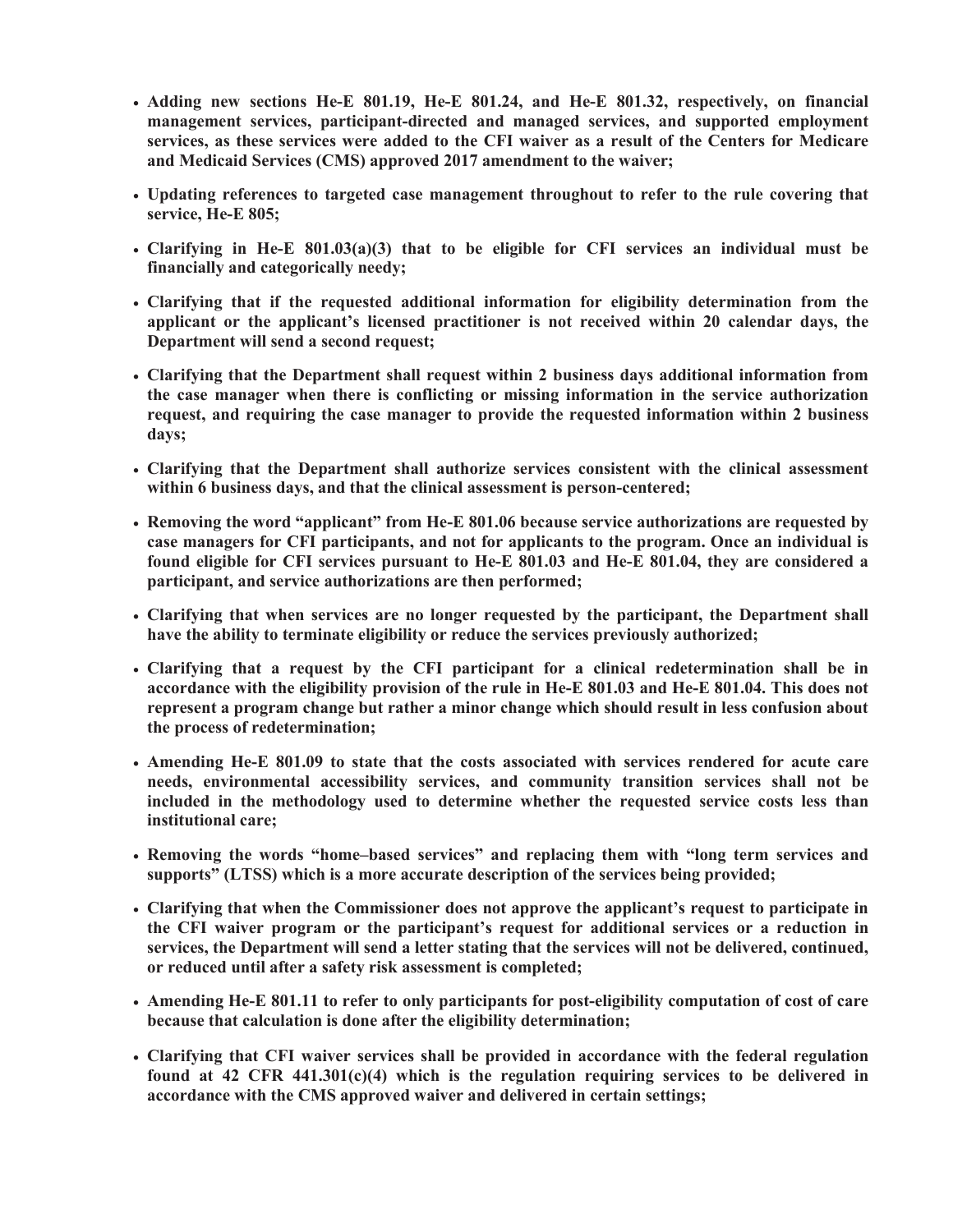- x **Inserting language that CFI participants have a right to receive targeted case management while residing in a nursing home or facility pursuant to RSA 151-E:17;**
- x **Inserting into the non-covered services section He-E 801.13 the stipulation that if the requested services would result in the Department's inability to obtain federal Medicaid funding, then the service shall not be covered pursuant to 42 CFR 441.301(c)(4). This is not a new requirement as it exists in federal law, but the Department is including it so that participants and case managers are notified about this requirement;**
- x **Deleting paragraph (c) in He-E 801.14 because the requirements for adult family care providers can be found at He-P 813;**
- x **Updating He-E 801.15 so that maintaining a safe environment, rearranging light-weight furniture, grocery shopping, and ADLs or instruction in self-care based on the participant's needs in the care plan are included as in-home services;**
- x **Updating He-E 801.16 on covered adult day services and clarifying what the covered adult day services include;**
- x **Updating He-E 801.18 on environmental accessibility services (EAS)to:**
	- x **Clarify that an enrolled Medicaid physician or nurse practitioner shall make the determination of need;**
	- x **Require that the EAS provider must affirm that the work will meet the requirements of RSA 155-A:2;**
	- x **Clarify that participants shall submit an explanation to the case manager when there is a preference for one bid over another. This isn't a new requirement as the expired rule stated that the participant needed to do this, but didn't state to whom the explanation needed to be submitted;**
	- **Example 3 Inserting a requirement that the case manager not request an authorization for the EAS if there is a discrepancy between the provider's recommended specifications for the EAS and the EAS provider's quote. Further He-E 801.18 will now state that the Department will not approve the service request in such a situation; and**
	- x **Inserting that the EAS provider's restocking fee may be submitted and paid by the Department in the situation where a replacement or modification is required;**
- x **Amending the documentation and prior authorization requirements for non-medical transportation services. Case managers will still need to request authorization but will not need to provide as extensive information as they currently provide. Additionally, language has been added to stipulate that transportation provided with the participant's vehicle shall not be covered;**
- x **Deleting the requirement that personal care services shall not include food preparation for meals and snacks provided to CFI participants and other individuals;**
- x **Stipulating that personal care services shall not include transportation when no other assistance is being provided;**
- x **Removing the prohibition that personal care services shall not be provided at an adult day program;**
- x **Amending He-E 801.23, renumbered as He-E 801.26, on personal emergency response systems services:** 
	- x **To move the definition for the service to the definitions section;**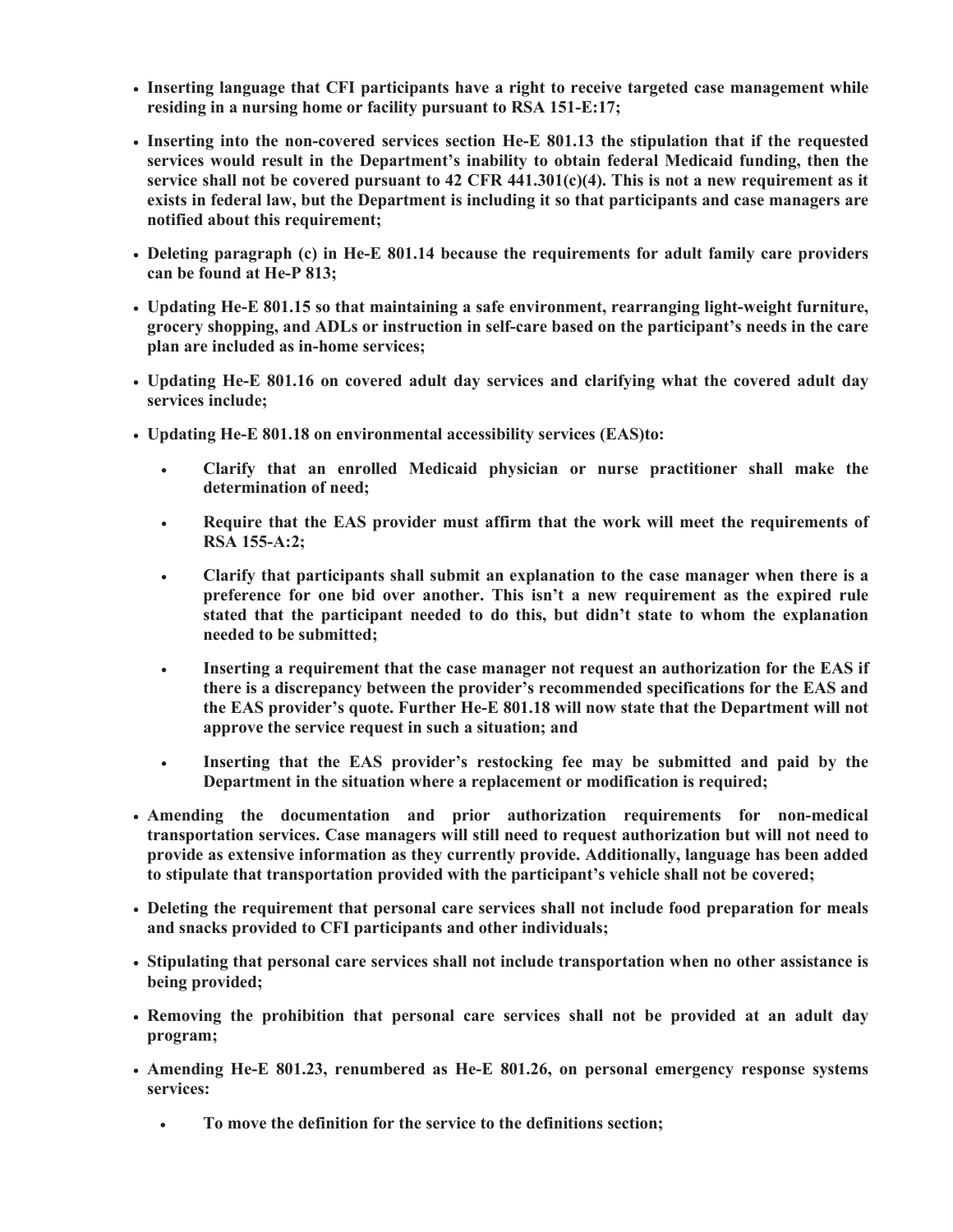- x **To remove the requirement that a nurse, or an occupational or physical therapist, perform a risk of fall assessment; and**
- x **To simply state that the risk of having a medical emergency shall be documented in the comprehensive care plan;**
- x **Adding the requirement that skilled nursing services shall not be coverable when determined to be needed for the provision of acute needs under the Medicaid state plan;**
- x **Inserting a requirement that the case manager shall not request an authorization for the specialized medical equipment if there is a discrepancy between the provider's recommended specifications for the equipment and the specialized medical equipment provider's quote. Further He-E 801.30 on specialized medical equipment services, renumbered from He-E 801.27, will now state that the Department will not approve the service request in such a situation;**
- x **Inserting that the specialized medical equipment provider's restocking fee may be submitted and paid by the Department in the situation where a replacement or modification is required;**
- x **Inserting language to require providers and case managers to provide a copy of the comprehensive care plan to the Department upon request;**
- x **Inserting language to stipulate providers must maintain supporting documents, and that the Department has the ability to recover federal or state Medicaid payments made pursuant to CFR 455, 42 CFR 447, and 42 CFR 456. Medicaid-enrolled providers are already aware that payment recovery can occur as it is stated in the provider contract signed with the Department;**
- x **Inserting language to require personal care services (PCS) workers to adhere to the electronic visitation requirement in the 21st Century Cures Act;**
- x **Updating language in the utilization review to specify that the Department will monitor the utilization of the CFI waiver services to identify, prevent, and correct potential occurrences of fraud, waste and abuse. Additionally, the Department is inserting the federal regulation that contains the prohibition on certain types of providers from participation in the Medicaid program, 42 CFR 1001;**
- x **Including that the medical credential of the person determining clinical ineligibility will be on the notice of ineligibility;**
- x **Adding electronic communication devices to the list of what is considered specialized medical equipment;**
- x **Removing the requirement that a participant whose LTSS needs exceed 80% of the average annual nursing facility cost be approved by the Commissioner before beginning CFI pursuant to Chapter 32 of the Laws of 2020 (HB 578); and**
- x **Inserting language to clarify that participant-directed and managed services shall include promotion of the participant's designing of the services, selecting service providers, deciding how funding is to be spent, and performing oversight of services being provided.**
- 6. (b) Brief description of the groups affected:

**The groups affected by this rule include individuals who are financially eligible for Medicaid coverage and clinically eligible for long-term services and supports, and the service providers.**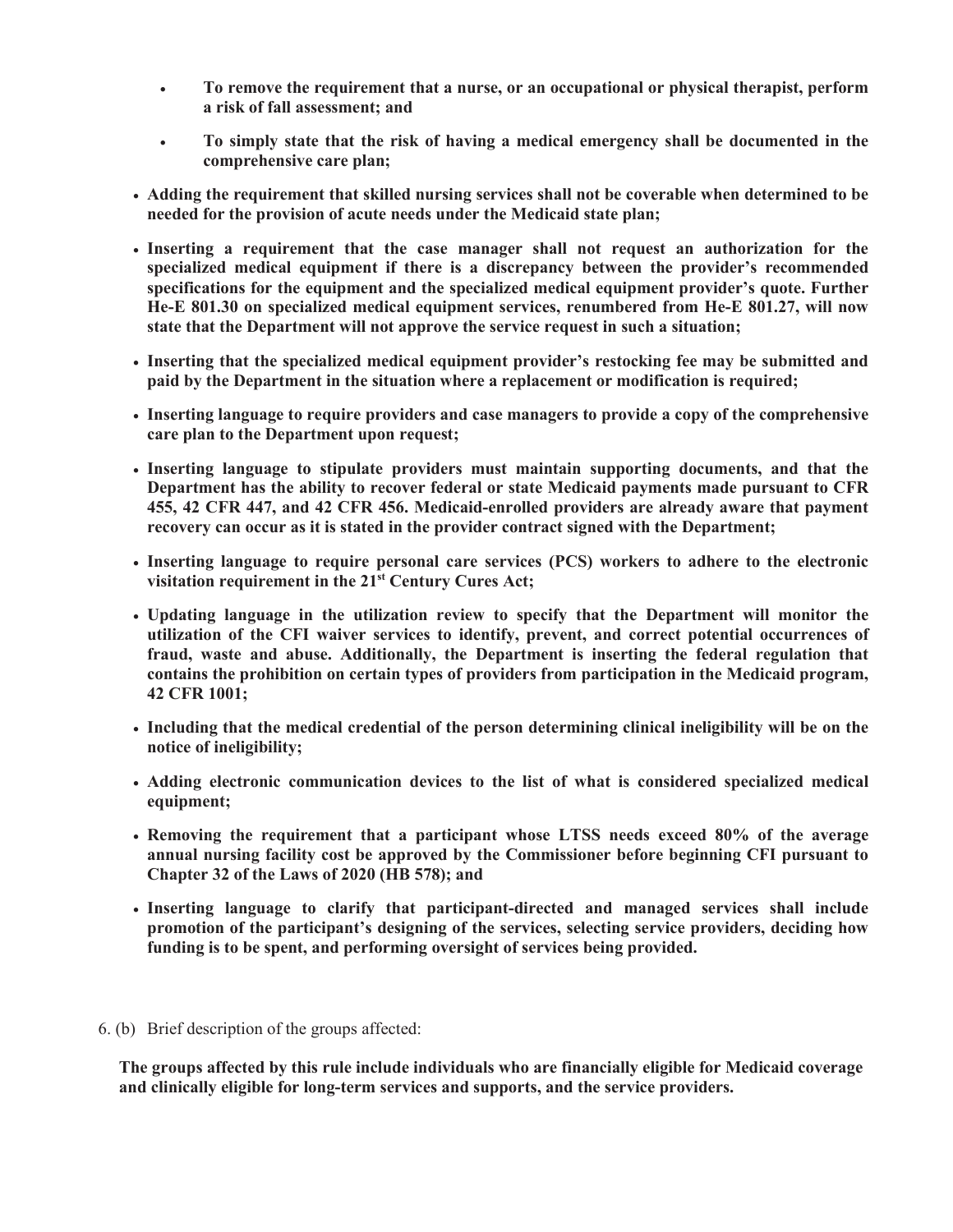6. (c) Specific section or sections of state statute or federal statute or regulation which the rule is intended to implement:

| <b>RULE</b>          | <b>STATUTE OR FEDERAL REGULATION IMPLEMENTED</b> |
|----------------------|--------------------------------------------------|
| He-E 801.01          | RSA 151-E:1                                      |
| He-E 801.02          | RSA 151-E:1, 2                                   |
| He-E 801.03          | 42 USC 1396n(c)(1) and (2); RSA 151-E:3, 4       |
| He-E 801.04          | RSA 151-E:3                                      |
| He-E 801.05          | RSA 151-E:4                                      |
| He-E 801.06          | RSA 151-E:1                                      |
| He-E 801.07          | RSA 151-E:8                                      |
| He-E 801.08          | 42 USC 1396n(c)(1) and (2); RSA 151-E:3, 4       |
| He-E 801.09          | RSA 151-E:11, II-IV                              |
| He-E 801.10          | RSA 151-E:11, IV                                 |
| He-E 801.11          | 42 CFR 435.217; 42 CFR 435.735                   |
| He-E 801.12          | 42 USC 1396n(c)(4)(B); RSA 161-I                 |
| He-E 801.13          | 42 USC 1396n(c)(1)                               |
| He-E 801.14 - 801.32 | 42 USC 1396n(c)(4)(B); RSA 161-I                 |
| He-E 801.33          | 42 CFR 447.15; 42 CFR 431.107                    |
| He-E 801.34          | 42 CFR 431.107                                   |
| He-E 801.35          | 42 CFR 447.50; 42 CFR 447.300; RSA 161:4, VI(a)  |
| He-E 801.36          | 42 CFR 455; 42 CFR 456                           |
| He-E 801.37          | RSA 167:14-a, III; 42 CFR 433 Subpart D          |
| He-E 801.38          | 42 USC 1396n(c)                                  |

7. Contact person for copies and questions including requests to accommodate persons with disabilities:

| Name:    | <b>Allyson Zinno</b>                                                 | Title:   | <b>Administrator-Administrative Rules Unit</b> |
|----------|----------------------------------------------------------------------|----------|------------------------------------------------|
| Address: | Dept. of Health and Human Services                                   |          | Phone #: $(603)$ 271-9604                      |
|          | <b>Administrative Rules Unit</b><br>129 Pleasant Street, Brown Bldg. | $Fax\#:$ | $(603)$ 271-5590                               |
|          | Concord, NH 03301                                                    | E-mail:  | Allyson.E.Zinno@dhhs.nh.gov                    |
|          |                                                                      |          |                                                |

TTY/TDD Access: Relay NH 1-800-735-2964 or dial 711 (in NH)

**The proposed rules may be viewed and downloaded at: http://www.dhhs.nh.gov/oos/aru/comment.htm**

8. Deadline for submission of materials in writing or, if practicable for the agency, in the electronic format specified: **Thursday, June 24, 2021**

 $\boxtimes$  Fax  $\boxtimes$  E-mail  $\Box$  Other format (specify):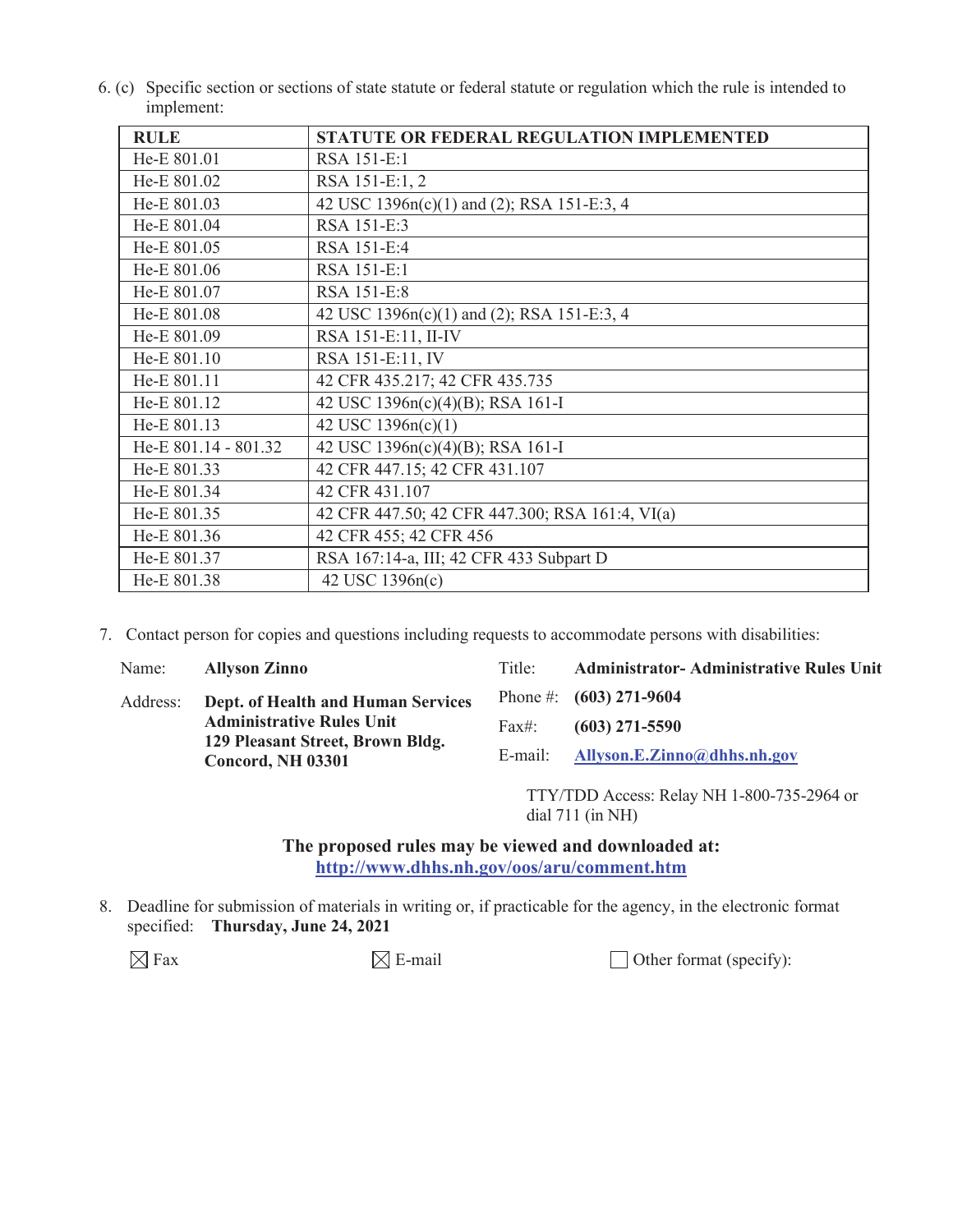9. Public hearing scheduled for:

Date and Time: **Thursday, June 17, 2021 at 2:30pm**

Place: **DHHS Brown Bldg., Auditorium, 129 Pleasant St., Concord, NH**

**This meeting may also be accessed using Microsoft Teams using the information below:**

### **Join on your computer or mobile app Click here to join the meeting**

**Or call in (audio only) +1 603-931-4944,,314348048# for calls within the United States to Concord, NH** 

**Phone Conference ID: 314 348 048# Find a local number |** 

**The following email address will be monitored during the meeting if there is any public access or technical problems during the meeting: Allyson.E.Zinno@dhhs.nh.gov.** 

10. Fiscal Impact Statement (Prepared by Legislative Budget Assistant)

FIS # **21:041** , dated **April 20, 2021** 

### **1. Comparison of the costs of the proposed rule(s) to the existing rule(s):**

Not applicable, as the proposed rules expired February 3, 2020.The Department states that when compared to the expired rules, the proposed rule changes will not result in an increase or decrease in costs to the State general fund or to political subdivisions of the State. However, the proposed changes may have an indeterminable fiscal impact on State citizens, and an indeterminable increase in administrative costs to independently owned businesses (providers and case management entities).

#### **2. Cite the Federal mandate. Identify the impact on state funds:**

No federal mandate, no impact on state funds.

#### **3. Cost and benefits of the proposed rule(s):**

#### **A. To State general or State special funds:**

The Department of Health and Human Services states that when compared to the expired rules, the proposed rule changes will not impact general funds since overall appropriations for the Choices for Independence program are set by the Legislature. However:

- The changes to environmental accessibility services or specialized medical equipment payment coverage may result in the Department expending less for additional modifications, and may decrease the Department's administrative costs for contacting the case managers multiple times when environmental accessibility services or specialized medical equipment was installed improperly.
- The changes to the documentation and prior authorization requirements for non-medical transportation may or may not result in an increase in costs.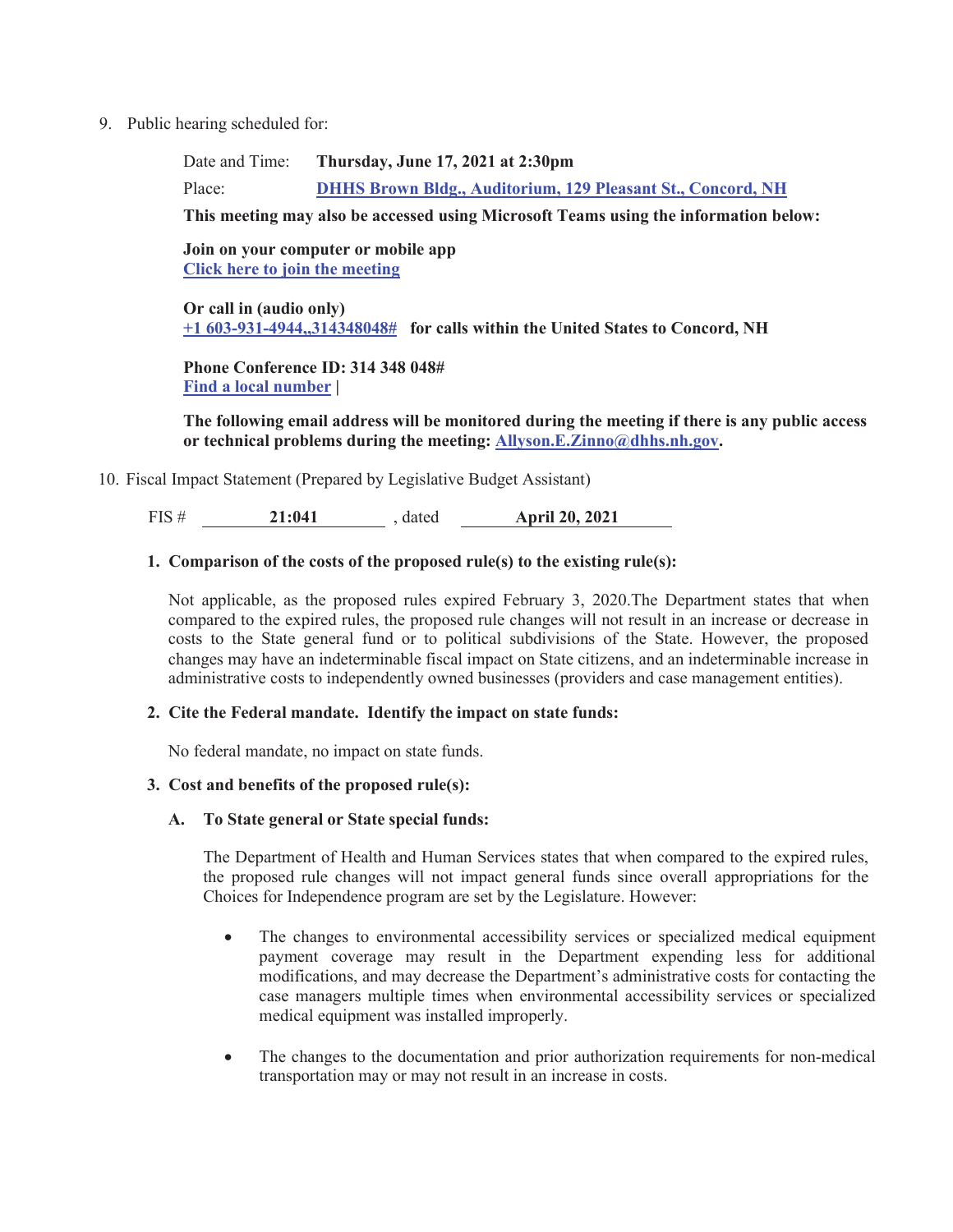There is an additional administrative cost for the Department to implement the requirement that a second notice be sent when seeking additional information from the applicant or the applicant's licensed practitioner for eligibility determinations.

## **B. To State citizens and political subdivisions:**

The proposed rules will not result in an increase or decrease in costs to political subdivisions, but may have indeterminable costs and benefits for State citizens, including:

- Choices for Independence participants may benefit because they will be able to access supported employment, financial management, and participant directed and managed services.
- Choices for Independence participants will benefit from the change to the methodology in He-E 801.09 which excludes services rendered for acute care needs, environmental accessibility services, and for community transition services to determine whether the requested services cost less than institutional care.
- The requirement that case managers not submit service authorizations when the environmental accessibility services provider's quote conflicts with the provider's specifications will be beneficial to participants because it should result in work being completed correctly and according to the participant's needs.
- Transportation provided to the participant with the participant's own vehicle will no longer be a covered service (reimbursable under the program), which could impact participants to the extent this practice was occurring.
- Choices for Independence participants may benefit from expanded coverage related to personal care workers preparing meals and snacks.

## **C. To independently owned businesses:**

The proposed changes may lead to an indeterminable increase in administrative costs to independently owned businesses, including:

- Case managers will now have to provide additional documentation for service authorizations when there is conflicting or missing information, which may modestly increase their administrative costs.
- x Providers of services to Choices for Independence participants may have an indeterminable cost associated with adhering to the setting requirements in 42 CFR 441.301(c)(4).
- x Adding the requirement that skilled nursing services are not coverable when determined to be needed for the provision of acute needs under the Medicaid State plan could impact how the case managers review and submit requests for these services, leading to a modest fiscal impact.
- The stipulation that when a requested service was not approved that there be a risk assessment performed may create additional administrative costs for case managers who are not routinely performing them as part of the comprehensive service plan development.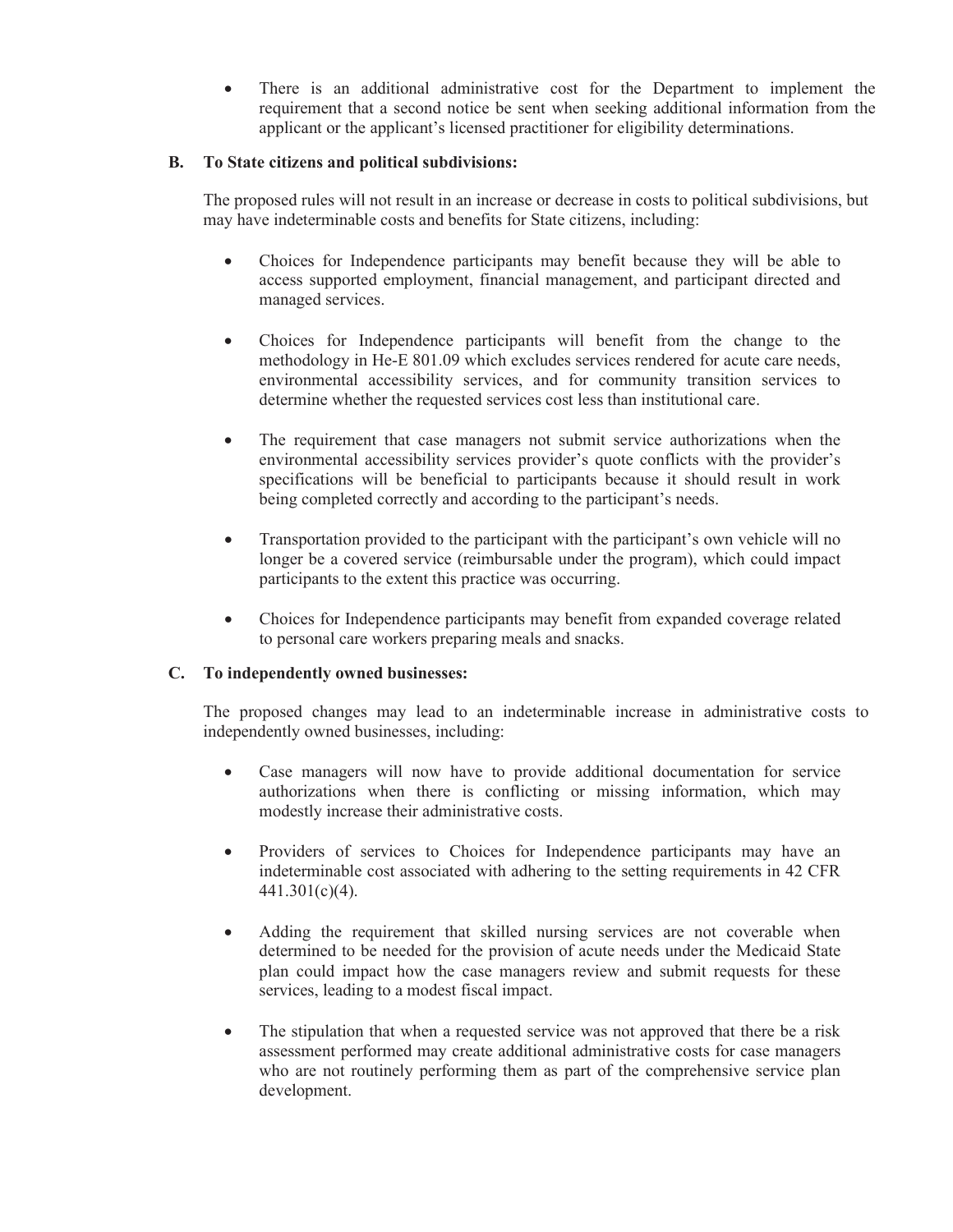- The changes to the documentation and prior authorization process for non-medical transportation should result in less administrative work for case managers.
- The new requirement that providers and case managers provide a copy of the comprehensive care plan to the Department upon request may modestly increase the providers' and case managers' administrative costs.
- The requirement that personal care services not include transportation when no other service is required could result in an impact to personal care services workers to the extent that this was occurring.
- The requirement that providers must maintain supporting documents, and that the Department has the ability to recover federal or State Medicaid payment, will have an indeterminable impact on the providers.
- Inserting language to require personal care services workers to adhere to the electronic visitation requirements in the 21st Century Cures Act could impact these providers to the extent that they are not already adhering to the federal law.
- 11. Statement Relative to Part I, Article 28-a of the N.H. Constitution:

**The proposed rule modifies an existing program or responsibility, but does not mandate any fees, duties or expenditures on the political subdivisions of the state, and therefore does not violate Part I, Article 28-a of the N.H. Constitution.**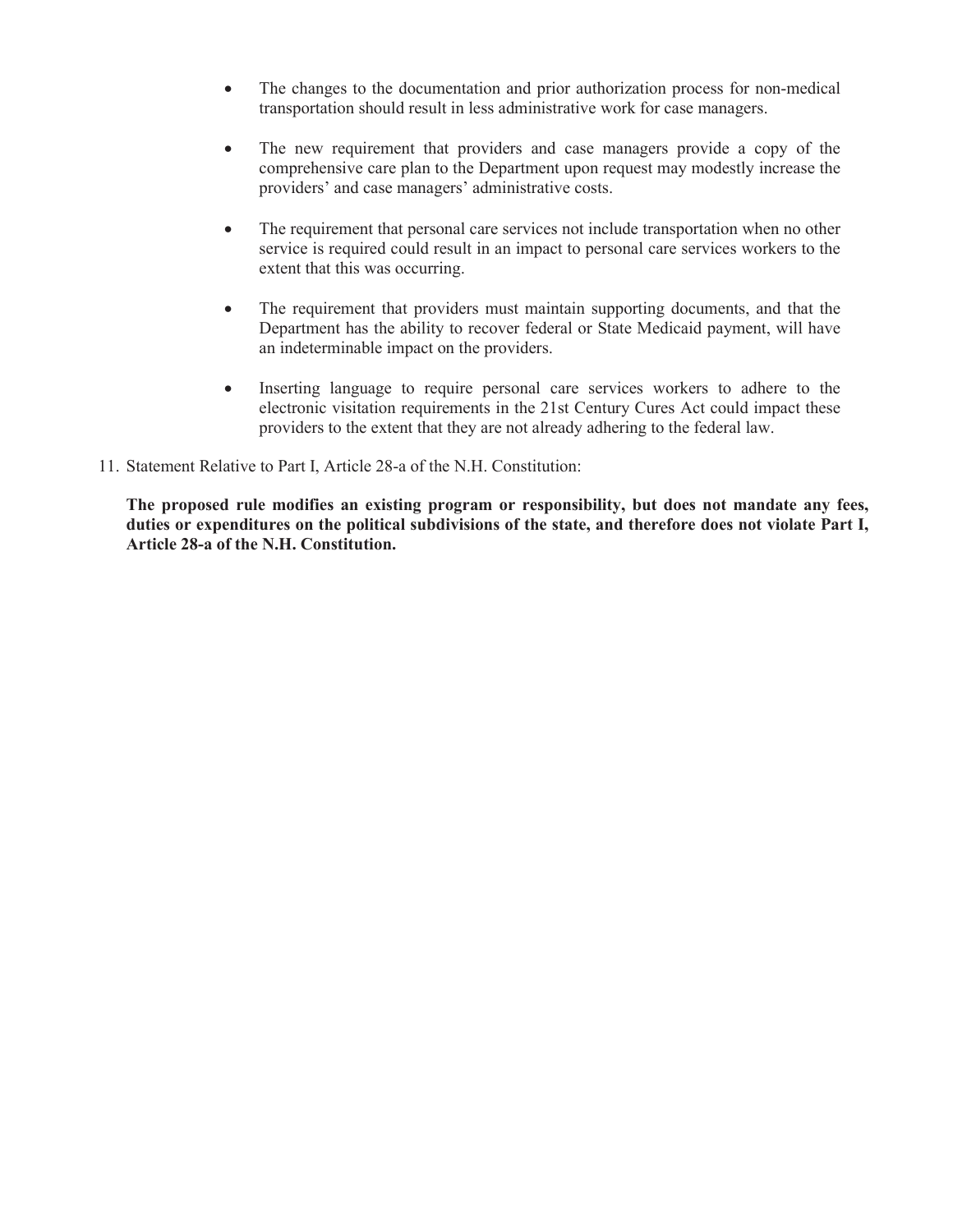## CHAPTER He-E 800 MEDICAL ASSISTANCE

**Note to JLCAR.** The Committee may have questions about enforcement of the expired rules.

## **Adopt He-E 801, previously effective 8-7-19 (Document #12830, Interim), and expired 2-3-20, to read as follows:**

#### PART He-E 801 CHOICES FOR INDEPENDENCE PROGRAM

He-E 801.01 Purpose. The purpose of the rules is to describe the requirements for eligibility and the services provided through the Choices for Independence (CFI) home and community based services (HCBS-CFI) medicaid waiver program. The program serves individuals who are financially eligible for medicaid coverage and clinically eligible for long-term-services and supports (LTSS), who choose to receive care in their home or another community setting instead of care in an institutional setting.

#### He-E 801.02 Definitions.

(a) "Activities of daily living (ADLs)" means the primary activities necessary to carry out daily self-care activities that involve eating, toileting, transferring, bathing, dressing, and continence.

(b) "Adult day services" means one or more of the services delivered by a facility licensed in accordance with He-P 818 and listed in He-E 801.16, provided for fewer than 12 hours a day. This term includes "adult medical day services".

(c) "Adult family care (AFC)" means participant housing option for eligible participants under the CFI waiver program, which includes a combination of personal care, homemaking, and other services that are provided to a participant who is a resident in a certified residence of an unrelated individual or the CFI waiver participant's relative in accordance with a person-centered plan.

(d) "Annual aggregate medicaid cost" means the total medicaid costs for nursing home residents, combining both the initial medicaid payments and quarterly supplemental payments.

(e) "Appeal" means a request to review a decision or action made by the department which adversely affected the individual pursuant to RSA 126-A:5, VIII.

(f) "Average aggregate payment" means the value of the annual aggregate medicaid cost of nursing facility services divided by the number of paid medicaid bed days in nursing facilities.

(g) "Authorized representative" means any adult other than a department staff member or provider representative who is 18 years of age or older, and who, with the applicant's or participant's permission, acts on behalf of the individual for CFI waiver services.

(h) "Provider care plan" means a written guide that:

(1) Is developed and maintained by the service provider in consultation with the participant, his or her legal representative, if any, or both, and the participant's primary care provider, if applicable;

(2) Is developed as a result of an assessment process which includes communication with the participant's case manager;

(3) Is consistent with and addresses the applicable service needs identified in the participant's comprehensive care plan; and

(4) Contains specific instructions on providing a defined service to the participant.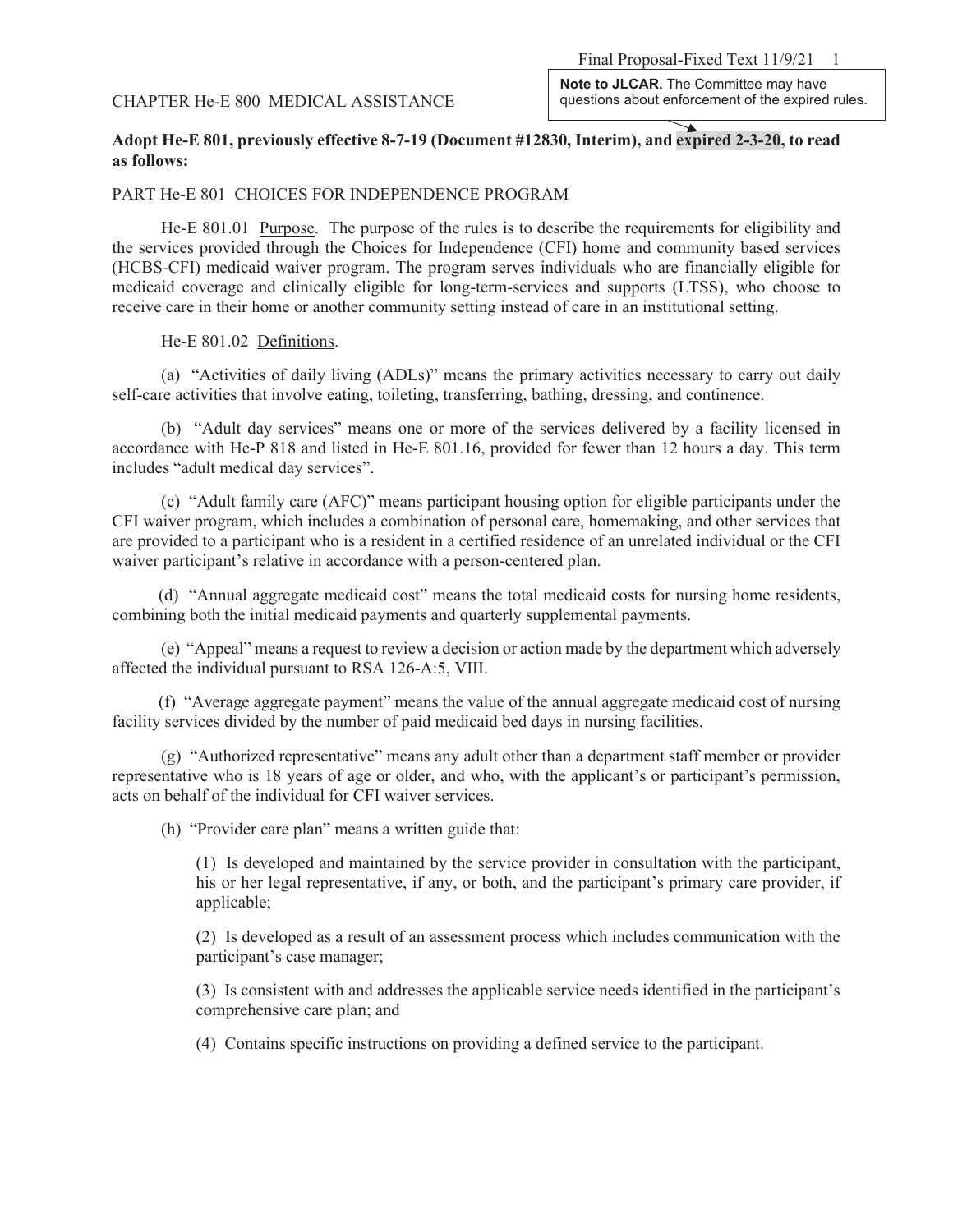(i) "Case management agency" means an agency licensed under He-P 819 and enrolled as a New Hampshire medicaid provider to provide targeted case management services to CFI participants in accordance with He-E 805.

(j) "Case manager" means an individual employed by, or contracted with, a case management agency who:

(1) Meets the qualifications described in He-E 805.06;

(2) Is responsible for the ongoing assessment, person-centered planning, coordination, and monitoring of the provision of services included in the comprehensive care plan; and

(3) Does not have a conflict of interest.

(k) "Choices for Independence (CFI) waiver program" means a system of long-term services and supports (LTSS) provided under Section 1915(c) of the Social Security Act to participants who meet the eligibility requirements in He-E 801.03 and He-E 801.04.

(l) "Commissioner" means the commissioner of the New Hampshire department of health and human services, or his or her designee.

(m) "Community transition services" means non-recurring services, including case management services to support CFI participants who are transitioning from an institutional setting or another provideroperated living arrangement to a living arrangement in a private residence, in which the participant is directly responsible for his or her own living expenses in accordance with He-E 801.17.

(n) "Comprehensive care plan" means an individualized person-centered plan described in He-E 805.05(c) that is:

> (1) The result of a person-centered process that identifies the strengths, capacities, preferences, and desired outcomes of the participant;

(2) Developed by the participant's case manager; and

(3) Is an integrated plan of all the participant's services.

(o) "Conflict of interest" means a conflict between the private interests and the official or professional responsibilities of a person, such as providing other direct services to the participant, being the guardian of the participant, or having a familial or financial relationship with the participant.

(p) "Congregate meals" means the provision of meals to groups of participants in a community setting.

(q) "Department" means the New Hampshire department of health and human services.

(r) "Environmental accessibility services (EAS)" means the installation of ramps, grab bars, widening of doorways, electronic aids to daily living, and other adaptations as authorized by the department, in a participant's home or vehicle as necessary to support the participants' health and safety.

(s) "Fading plan" means a specific plan that is developed to assist an individual to achieve maximum independence on the job through a variety of activities including cultivating natural supports.

(t) "Financial management services (FMS)" means assisting participants that elect to receive PDMS with the following:

(1) Management and disbursement of funds contained in the participant-directed budget;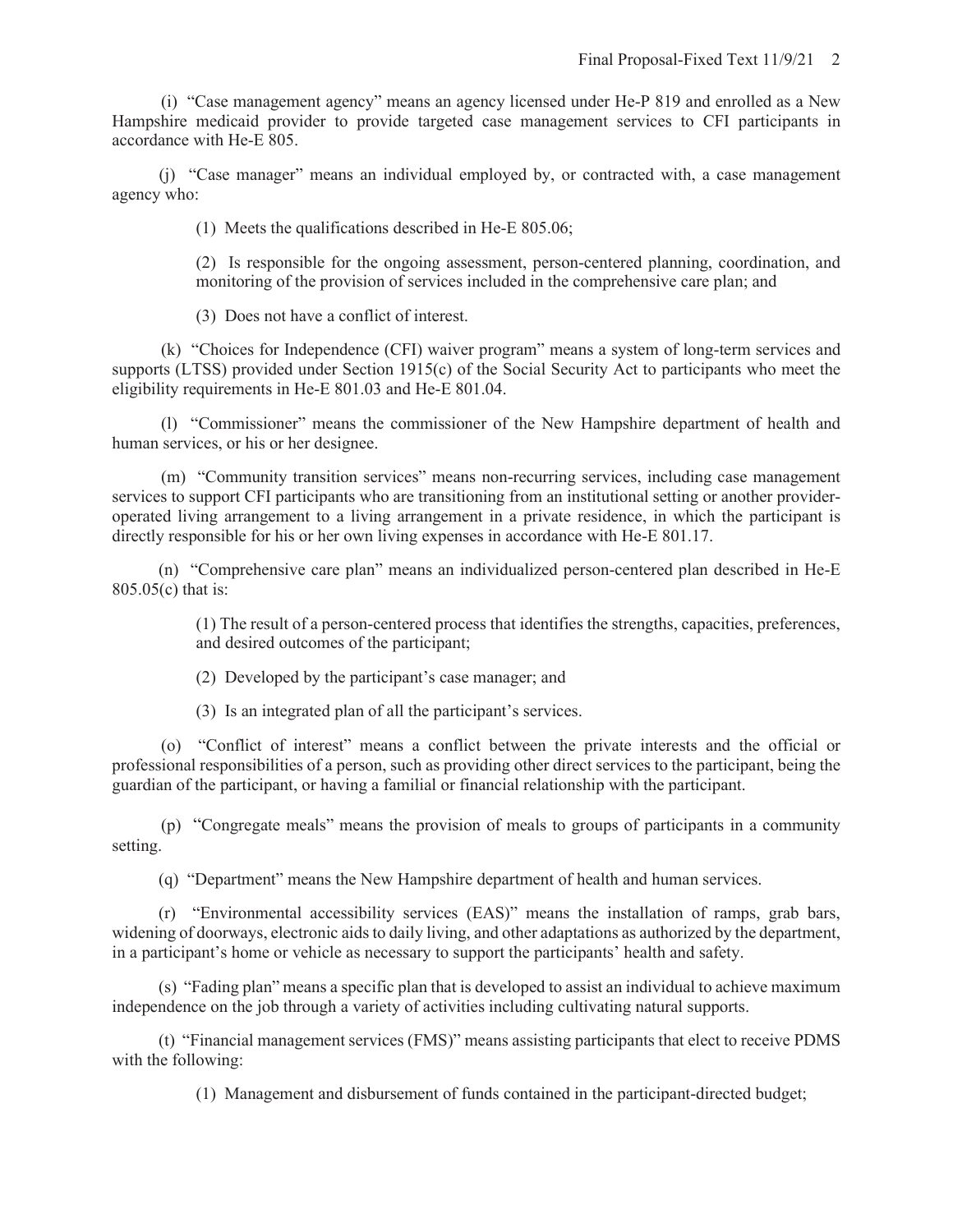(2) Performing fiscal accounting, and budget management;

(3) Creating expenditure reports;

(4) Facilitating the employment of staff, and furnishing orientation; and

(5) Conducting skills training to participants who function as the co-employer of their direct support workers.

(u) "Home-based services" means long-term services and supports provided to a participant either in a private home setting or in a mid-level residential facility, including:

- (1) CFI waiver services pursuant to this part; and
- (2) The following medicaid state plan services:
	- a. Targeted case management services pursuant to He-E 805;
	- b. Personal care attendant;
	- c. Home health aide;
	- d. Home health nursing;
	- e. Physical therapy;
	- f. Occupational therapy;
	- g. Speech therapy;
	- h. Adult medical day; and
	- i. Private duty nursing.

(v) "Home-delivered meals" means prepared meals that are provided to a participant in his or her home.

(w) "Home health aide services" means services provided by a nursing assistant licensed in accordance with RSA 326-B.

(x) "Homemaker services" means non-hands-on services to support a participant's household management, including light housecleaning tasks, laundry, preparation of meals and snacks, and errands.

(y) "In-home care" means nonmedical non-hands on care, supervision, and socialization provided to isolated participants to prevent institutionalization. This term includes "adult in-home care".

(z) "Instrumental Activities of Daily Living" (IADL) means light housework, laundry, meal preparation, transportation, grocery shopping, using the telephone, medication management, and money management.

(aa) "Legal representative" means one of the following individuals, duly appointed or designated in the manner required by law to act on behalf of another individual, and who is acting within the scope of his or her authority:

- (1) An attorney;
- (2) A guardian or conservator;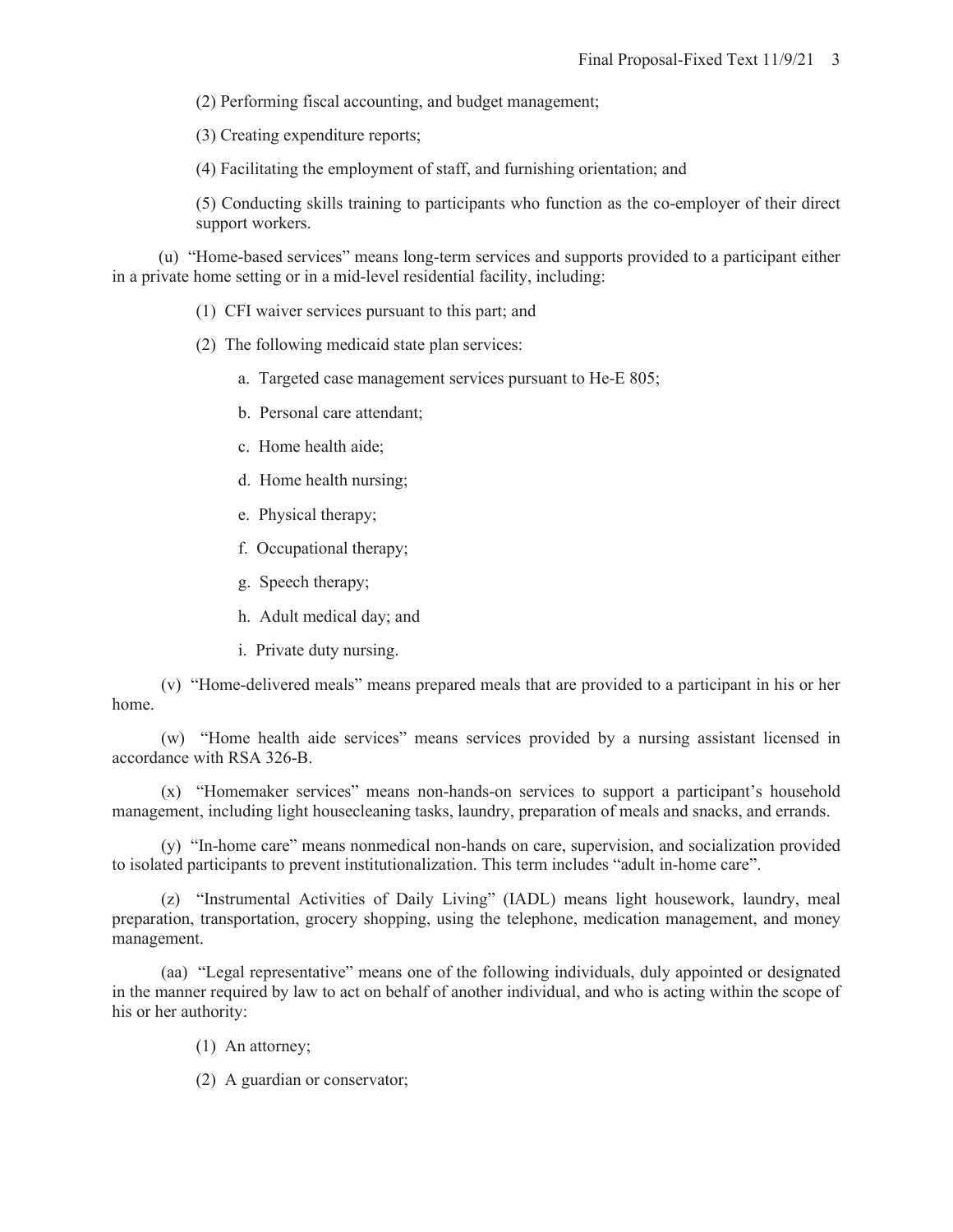(3) An agent acting under a power of attorney;

(4) An authorized representative acting on behalf of an applicant in some or all of the aspects of initial and continuing eligibility in accordance with He-W 803.01; or

(5) A representative acting on behalf of another individual pursuant to RSA 161-I, Personal Care Services.

- (ab) "Legally responsible relative" means the participant's spouse.
- (ac) "Licensed practitioner" means:
	- (1) Medical doctor;
	- (2) Physician assistant;
	- (3) Advanced practice registered nurse;
	- (4) Doctor of osteopathy;
	- (5) Doctor of naturopathic medicine;
	- (6) Physical therapist;
	- (7) Occupational therapist; or

(8) Anyone with diagnostic and prescriptive powers licensed by the appropriate New Hampshire licensing board.

(ad) "Medicaid bed days" means the total unduplicated number of days of nursing facility care that were paid for by the medicaid program in a 12 month period.

(ae) "Non-medical transportation" means transportation provided to enable participants to access the community when personal care services are required to do so as articulated in the comprehensive care plan.

(af) "Nursing facility" means nursing facility licensed pursuant to RSA 151 that provides for 2 or more persons' basic domiciliary services, including board, room and laundry, continuing health supervision under competent professional medical and nursing direction, and continuous nursing care as may be individually required.

(ag) "Other qualified agencies" means those entities certified in accordance with RSA 161-I and He-P 601.

 (ah) "Participant-directed and managed services (PDMS)" means services that allow CFI waiver participants to direct and manage a menu of any CFI waiver service, except for residential care facility services in accordance with He-E 801.24. PDMS allows the participant to design the services that will be provided, select service providers, decide how authorized funding is to be spent base on the needs identified in the participant's comprehensive care plan, and perform ongoing oversight of the services provided.

(ai) "Person-centered planning" means a planning process to develop an individual support plan that is directed by the participant, his or her representative, or both, and which identifies his or her preferences, strengths, capacities, needs, and desired outcomes or goals.

(aj) "Personal care services (PCS)" means hands-on assistance with ADLs and IADLs, assisting with self-administration of oral and topical medications, performing light housekeeping, providing cueing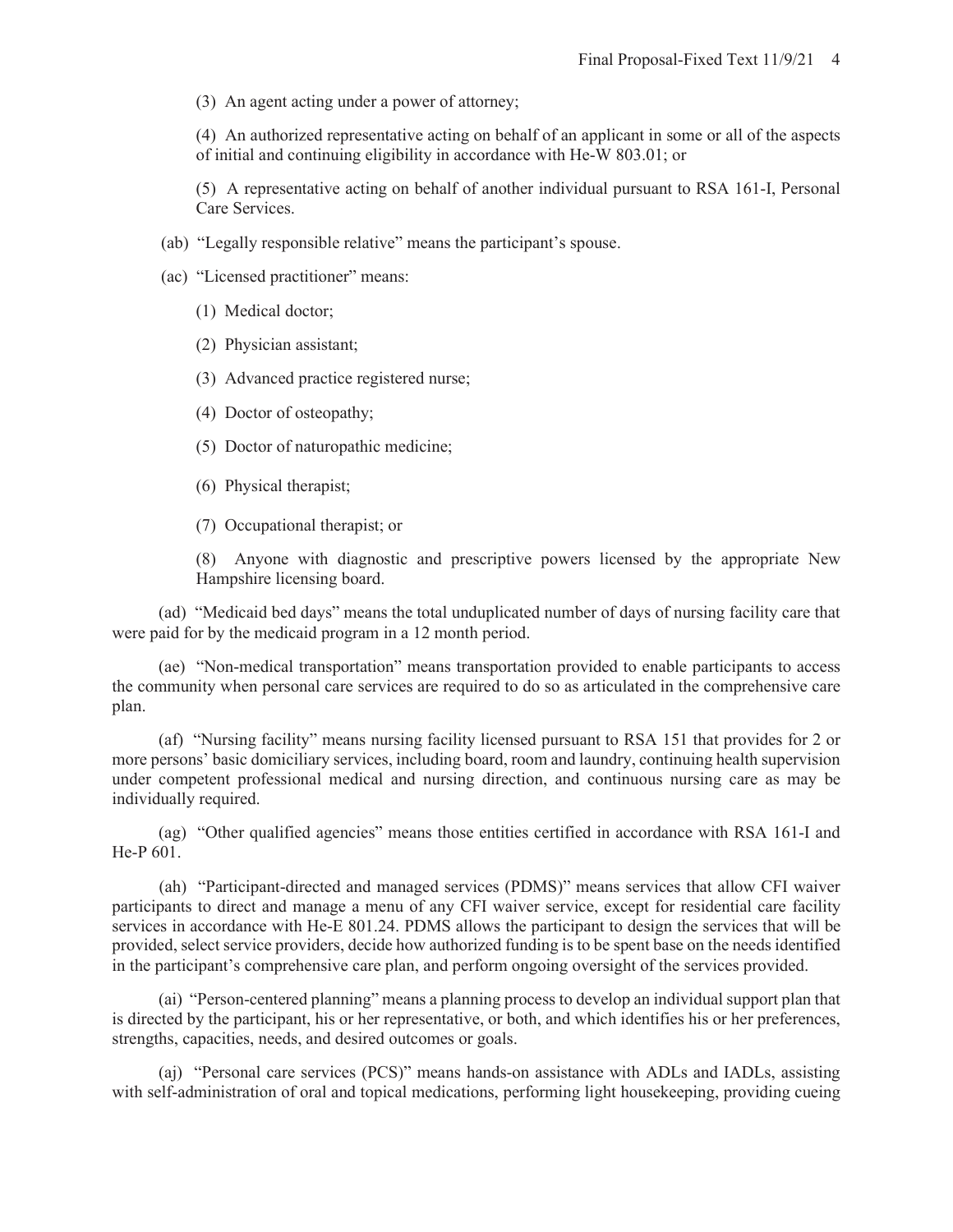with eating or dressing, and accompanying a participant into the community when the assistance of the personal care worker is required by the participant, as provided by staff employed by an agency licensed under He-P 809, He-P 822, or an agency certified under He-P 601.

 (ak) "Personal emergency response system" means an electronic device that enables participants at high risk of institutionalization and who are alone for periods of time to summon help in an emergency 24hours per day 7 days per week. It also includes a portable help button to allow for the participant's mobility.

 (al) "Residential care facility" means an assisted living residence-residential care or assisted livingsupported residential health care facility licensed in accordance with RSA 151.

 (am) "Skilled professional medical personnel" means "skilled professional medical personnel" as defined in RSA 151-E:3.

 (an) "Skilled nursing services" means services listed in the comprehensive plan of care that are within the scope of RSA 326-B and are provided by a registered professional nurse, or licensed practical nurse under the supervision of a registered nurse licensed to practice in New Hampshire within the scope of RSA 326-B. This service provides intermittent skilled nursing services for the purpose of administering injections, medical monitoring of wounds that are not healing, providing wound care, physical therapy, monitoring vital signs, obtaining laboratory specimens when a chronic condition exacerbates, or overseeing a bowel program.

(ao) "Specialized medical equipment" means the following:

(1) Devices, controls, or appliances that are specified in the comprehensive care plan which enable a participant to increase his or her ability to perform ADLs or IADLs;

(2) Devices, controls, or appliances that are specified in the comprehensive care plan to perceive, control, or communicate with the environment in which the participant lives;

(3) Items necessary for life support or to address physical conditions along with ancillary supplies and equipment necessary to the proper functioning of such items;

(4) Other durable and non-durable medical equipment not available under the New Hampshire Medicaid state plan that are necessary to address participant functional limitations; and

(5) Necessary medical supplies not available under the New Hampshire medicaid state plan.

 (ap) "Supported employment services (SEP)" means individual employment services that help a participant who, because of his or her disabilities, require intensive on-going supports to obtain and maintain competitive employment customized employment or self-employment in an integrated work setting, and includes the following:

> (1) Vocational or job-related discovery or assessment and job skill trainings necessary to assist with integration in a job setting;

(2) Job placement;

- (3) Job development and negotiation with prospective employers;
- (4) Job incentives planning and management;
- (5) Transportation to employment; and
- (6) Asset development and career advancement services.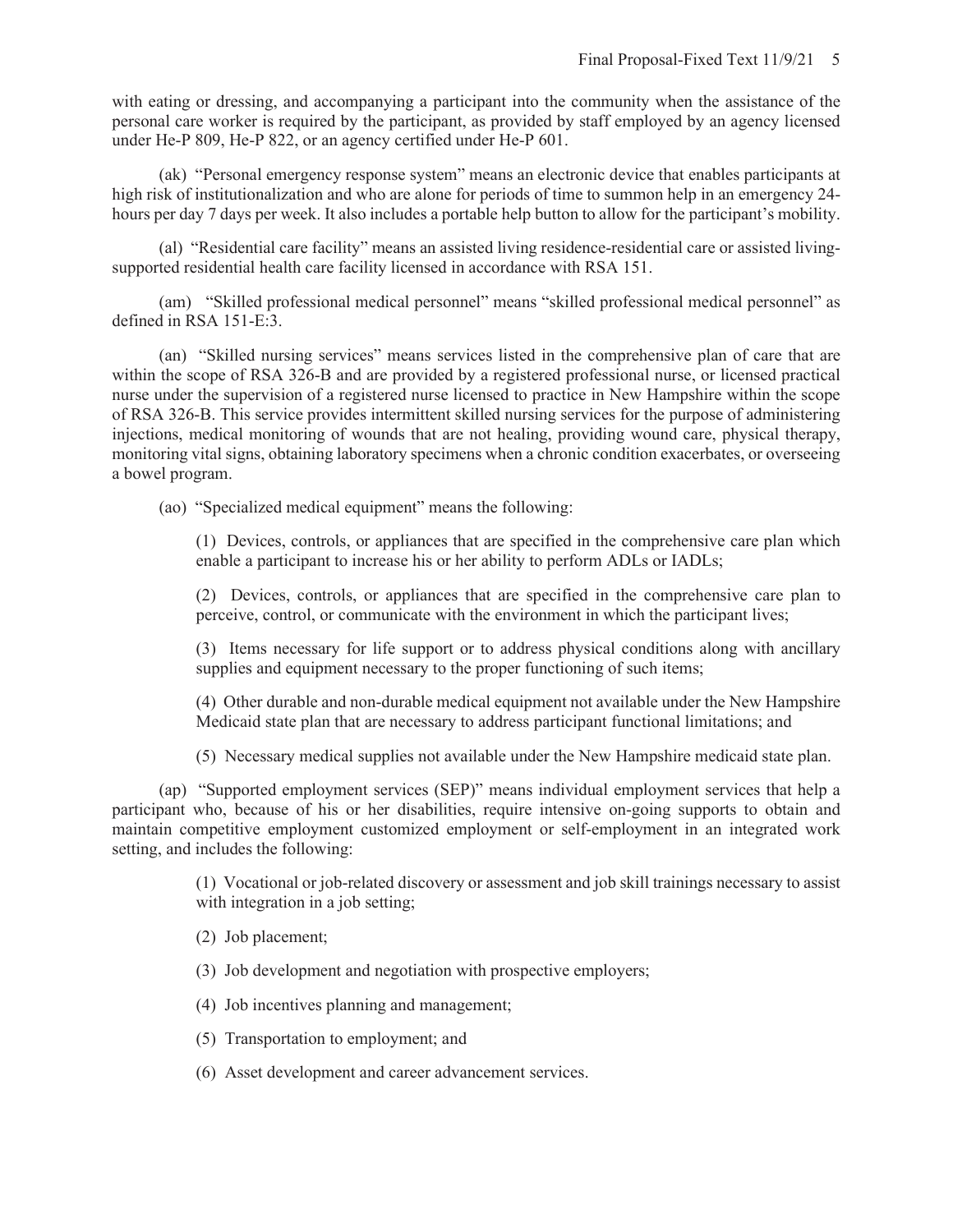(aq) "Supportive housing services" means services provided by a federal housing authority licensed as a home health agency or by a home health agency contracted with a federal housing authority to provide services in apartments located in publicly funded apartment buildings that include the following:

(1) Personal care services, including assistance with ADLs and IADLs;

(2) Supervision;

(3) Medication reminders; and

(4) Other supportive activities as specified in the comprehensive care plan or which promote and support health and wellness, dignity, and autonomy within a community setting.

(ar) "Targeted case management" means the collaborative process of assessment, planning, facilitation, advocacy, coordination, and monitoring performed by the case manager that is accomplished with a person-centered program, and which:

> (1) Assists participants to gain access to needed CFI waiver services, services contained in the medicaid state plan, and other medical, social, spiritual, vocational, educational, and community supports, regardless of the funding source; and

> (2) Provides for coordination of participant service plans from all providers to assure adequacy and appropriateness of care and cost effectiveness of planned services that yield positive outcomes.

He-E 801.03 Eligibility.

(a) An individual shall be eligible to receive CFI waiver services if he or she meets all of the following requirements:

> (1) Submission of a signed and dated application, as defined in He-W 601.01(p), to the department;

(2) Is at least 18 years of age;

(3) Meets the financial and categorical requirements for medicaid;

(4) Meets the clinical eligibility requirements for nursing facility care in RSA 151-E:3, I(a), namely, the person requires 24-hour care for one or more of the following purposes, as determined by skilled professional medical personnel:

a. Medical monitoring and nursing care when the skills of a licensed medical professional are needed to provide safe and effective services;

b. Restorative nursing or rehabilitative care with patient-specific goals;

c. Medication administration by oral, topical, intravenous, intramuscular, or subcutaneous injection, or intravenous feeding for treatment of recent or unstable conditions requiring medical or nursing intervention; or

d. Assistance with 2 or more ADLs;

(5) Requires the provision of at least one of the CFI waiver services pursuant to He-E 801.12, as documented in the identified needs list, and receives at least one of the CFI waiver services monthly; and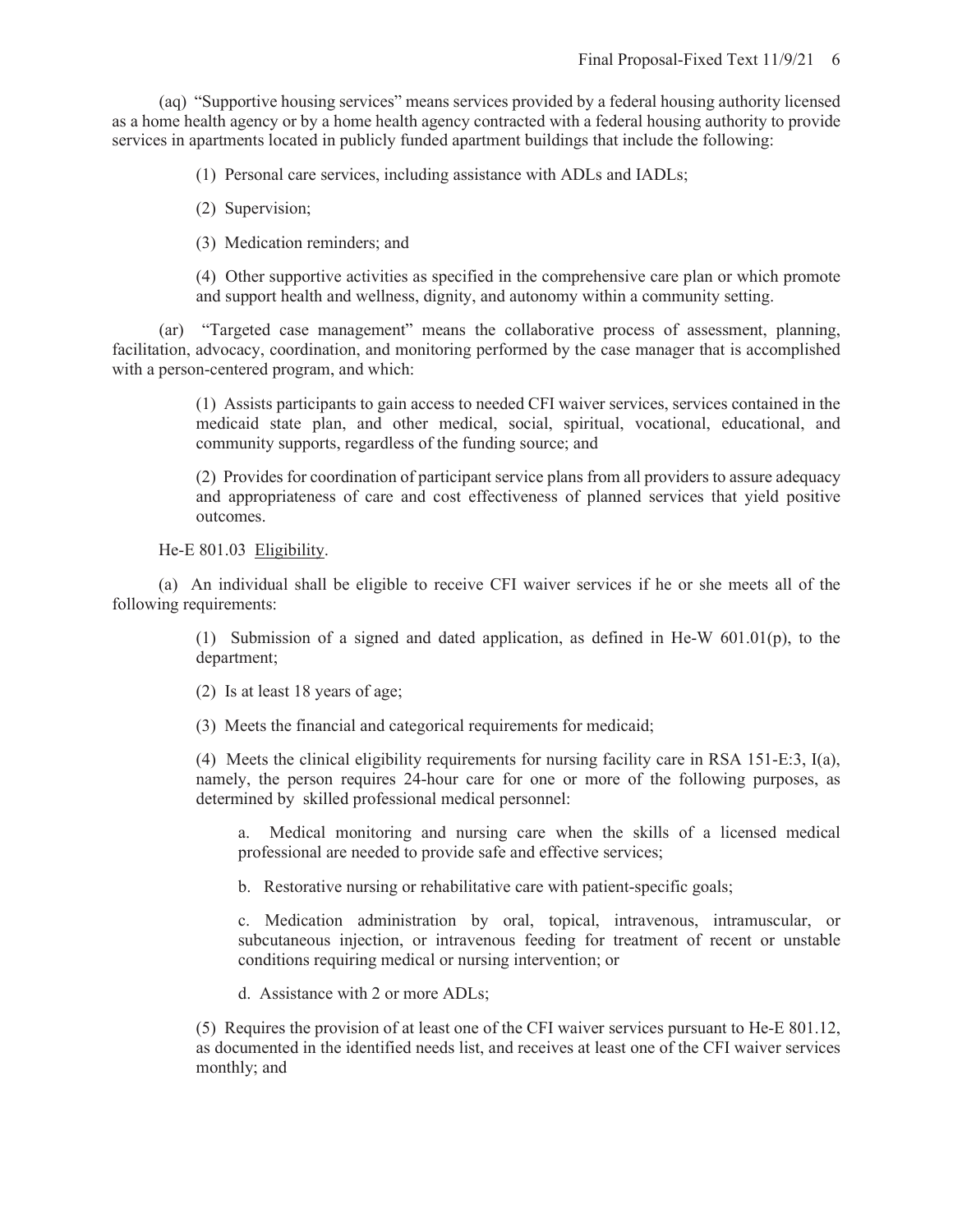(6) Has chosen, or whose legal representative has chosen, by signing the application in (1) above, CFI waiver services as an alternative to institutional care.

(b) Pursuant to 42 CFR 441.301 (b)(1)(iii) and (b)(6), eligibility shall be restricted to individuals who meet the target population criteria approved by the centers for medicare and medicaid services (CMS) for the CFI waiver program and who, without the CFI waiver services, would require the level of care provided in a nursing facility as described in He-E 802.

(c) While receiving care as a resident in a nursing facility, an individual shall not be eligible for coverage of CFI waiver services listed in He-E 801.12 except for targeted case management in accordance with RSA 151-E:17.

(d) An individual shall not be considered to be a resident of a nursing facility in (c) above if he or she is a CFI participant who is admitted to a nursing facility on a temporary basis for treatment or care for an acute episode.

(e) For those CFI participants who are receiving short-term inpatient care in a hospital or nursing facility, the following shall apply:

> (1) Services described in He-E 801.12(d) shall not be provided while the participant is in the facility, except for services that have been prior authorized for the purpose of enabling the participant to transition back to his or her community; and

> (2) The participant's clinical eligibility shall be maintained until such time that an eligibility redetermination is conducted in accordance with He-E 801.07 and the participant is determined ineligible.

He-E 801.04 Initial Clinical Eligibility Determination.

- (a) The department shall make the clinical eligibility determination of the applicant as follows:
	- (1) Skilled professional medical personnel shall:
		- a. Conduct an on-site, face-to-face visit with the applicant;
		- b. Perform a clinical assessment of the applicant; and
		- c. Develop the identified needs list with the applicant;
	- (2) The applicant shall sign the following:

a. A consent for participation in the CFI waiver program, including whether or not he or she has a preference of a case management agency;

- b. An authorization for release of information; and
- c. An authorization for release of protected health information;

(3) Pursuant to RSA 151-E:3, IV, if the department is unable to determine an applicant's clinically eligible based on the assessment in (a) above, the department shall send notice to the applicant and the applicant's licensed practitioner(s), as applicable, requesting additional medical information within 30 calendar days of the notice and stating that the failure to submit the requested information will impede processing of the application and delay service delivery;

(4) Within the 30-day period in (3) above, if the requested information is not received within 20 calendar days, the department shall send a second notice to the applicable licensed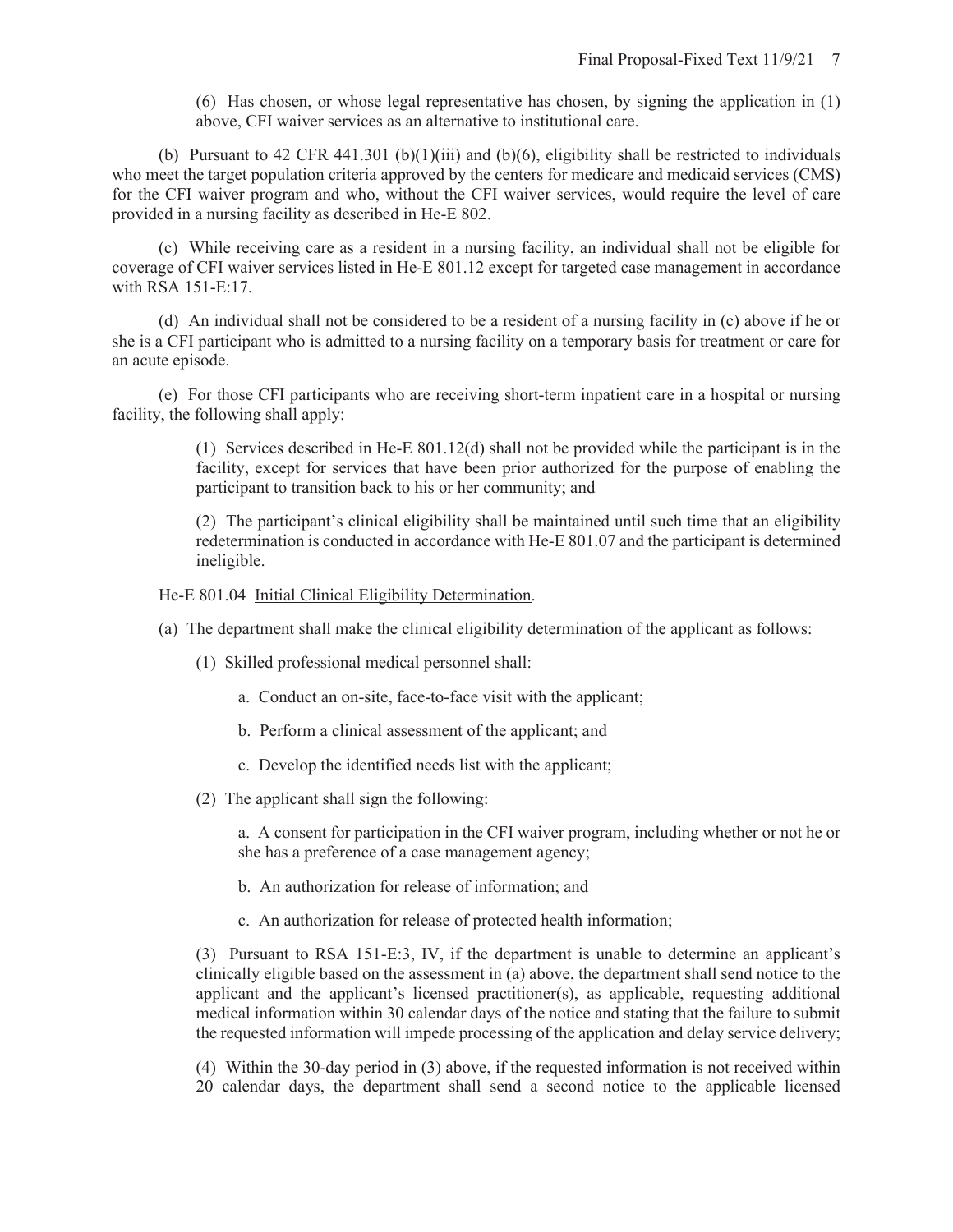practitioner(s), with a copy to the applicant, as a reminder to provide the requested information by the original deadline;

(5) Upon request from the treating licensed practitioner or applicant within the 30-day period in (3) above, the department shall extend the deadline in (3) above for a maximum of 30 days if the practitioner or applicant states that he or she has documentation that supports eligibility and will provide it within that time period; and

(6) If the information required by (3) above is not received by the date specified in the notice, or as extended by the department in accordance with (5) above, the applicant shall be determined to be clinically ineligible.

(b) The applicant shall be determined eligible for the CFI waiver program if it is determined that the applicant meets the financial eligibility requirements described in He-W 600 and He-W 800, the clinical eligibility requirements of He-E 801.03(a)(4), and the other eligibility requirements pursuant to He-E 801.03.

(c) Upon a determination of eligibility, the applicant or his or her legal representative shall be sent an approval notice, including:

> (1) The name and contact information of the case management agency chosen by the applicant or assigned to the applicant by the department, if available at the time of the notice; and

(2) The eligibility start date.

(d) Upon a determination of ineligibility, because the applicant does not meet the eligibility requirements of He-E 801.03 or because required information is not received pursuant to (a)(6) above, the applicant or his or her legal representative shall be sent a notice of denial, including:

(1) A statement regarding the reason and legal basis for the denial;

(2) Information concerning the applicant's right of appeal pursuant to He-C 200, including the requirement that the applicant has 30 calendar days from the date of the notice of denial to file such an appeal;

(3) An explanation that an applicant who is denied services and who chooses to appeal this denial pursuant to He-C 200 shall not be entitled to medicaid payments for CFI waiver services pending the appeal hearing decision; and

(4) The medical credentials of the skilled professional medical personnel making the determination of ineligibility.

He-E 801.05 Development of the Comprehensive Care Plan.

(a) The case manager assigned to the participant shall develop and maintain a comprehensive care plan through a person-centered planning process in accordance with He-E 805.

 (b) The participant shall review the identified needs section of the comprehensive assessment, indicating his or her agreement or disagreement with the identified needs.

(c) The case manager shall request authorization from the department for coverage of the CFI waiver services contained in the comprehensive care plan, including the specific service providers selected by the participant.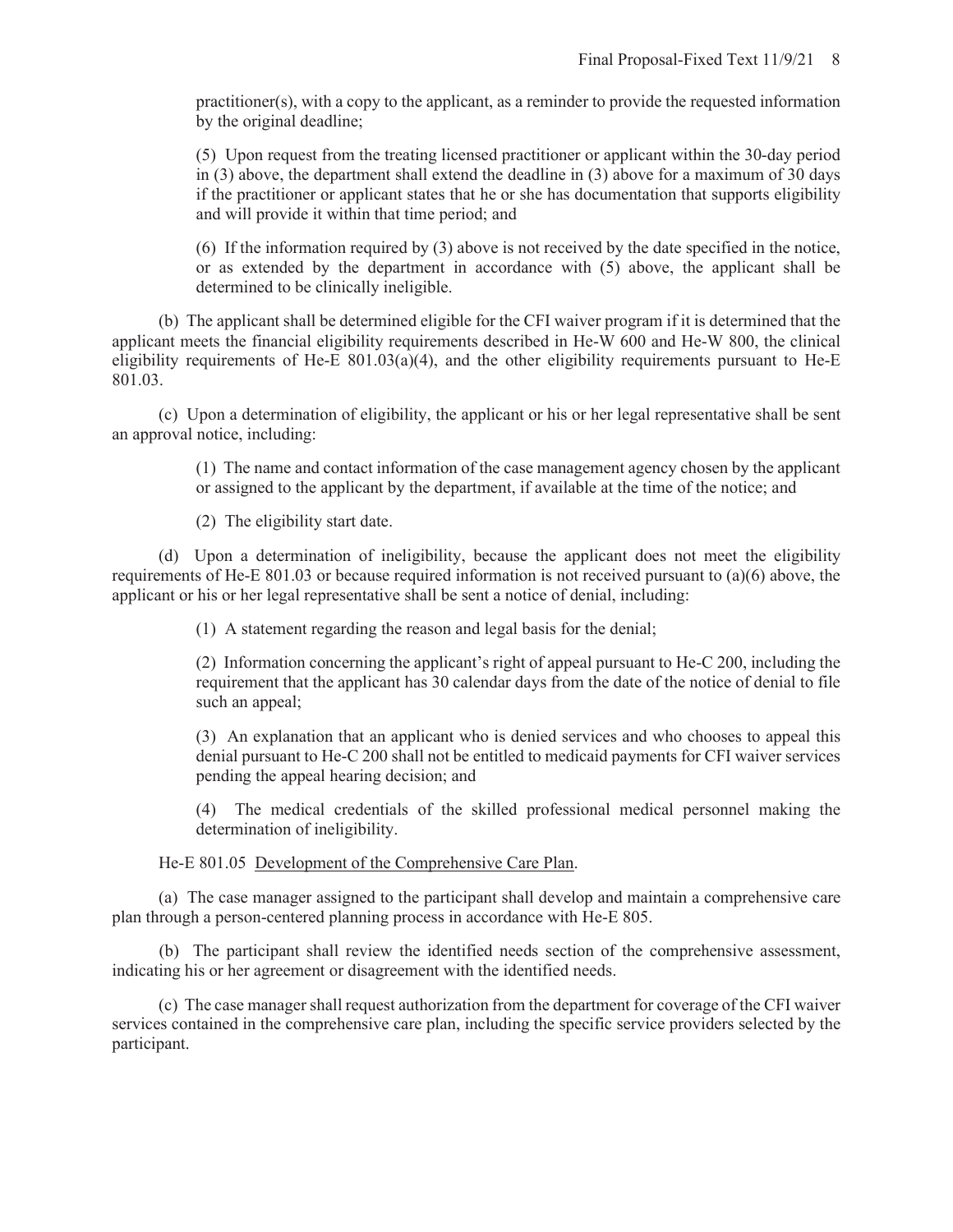(d) The department shall, within 5 business days of the request for service authorization, request additional information from the case manager, including the comprehensive care plan or the section of the comprehensive care plan as needed to support the authorization.

(e) The case manager shall provide the department with the information requested in (d) above within 5 business days of the request...

He-E 801.06 Service Authorization.

(a) Upon review of the information provided in He-E 801.05(c) and within 6 business days, the department shall authorize services that meet the needs identified in the clinical assessment in He-E 801.04(a) and other later established needs.

(b) Service authorizations shall include specific types, units, and frequencies of the needed services.

(c) Service authorizations shall be issued to specific service providers identified by the participant and his or her case manager as a result of person-centered planning.

(d) When the service authorization does not include all the services requested, the participant shall be sent a notice, to include:

(1) The requested service;

(2) The authorized service;

(3) A statement regarding the reason and legal basis for the denial;

(4) Information regarding the participant's option to request reconsideration pursuant to (e) below; and

(5) Information concerning the participant's right of appeal pursuant to He-C 200, including the requirement that the participant has 30 calendar days from the date of the notice authorizing services to file such an appeal.

(e) A participant who disagrees with a denial of a service authorization may request a reconsideration of the service authorization, as follows:

> (1) The participant, or his or her representative, shall submit a written request to the department within 30 days of the service authorization; and

> (2) The written request shall include an explanation of the reason why a specific service authorization should be changed, including any supporting documentation.

(f) The department shall review the request in (e) above and provide a written notice to the participant, or his or her representative, of its decision based on the criteria for applicable service authorization to maintain or change the original service authorization, including the reason therefor.

(g) Requesting a service authorization reconsideration shall not:

(1) Preclude in any way a participant's right to appeal a disputed service authorization in accordance with He-C 200;

(2) Change the timeframes established for filing an appeal; and

(3) Affect the amount or type of services authorized.

He-E 801.07 Redetermination of Eligibility and Service Authorization.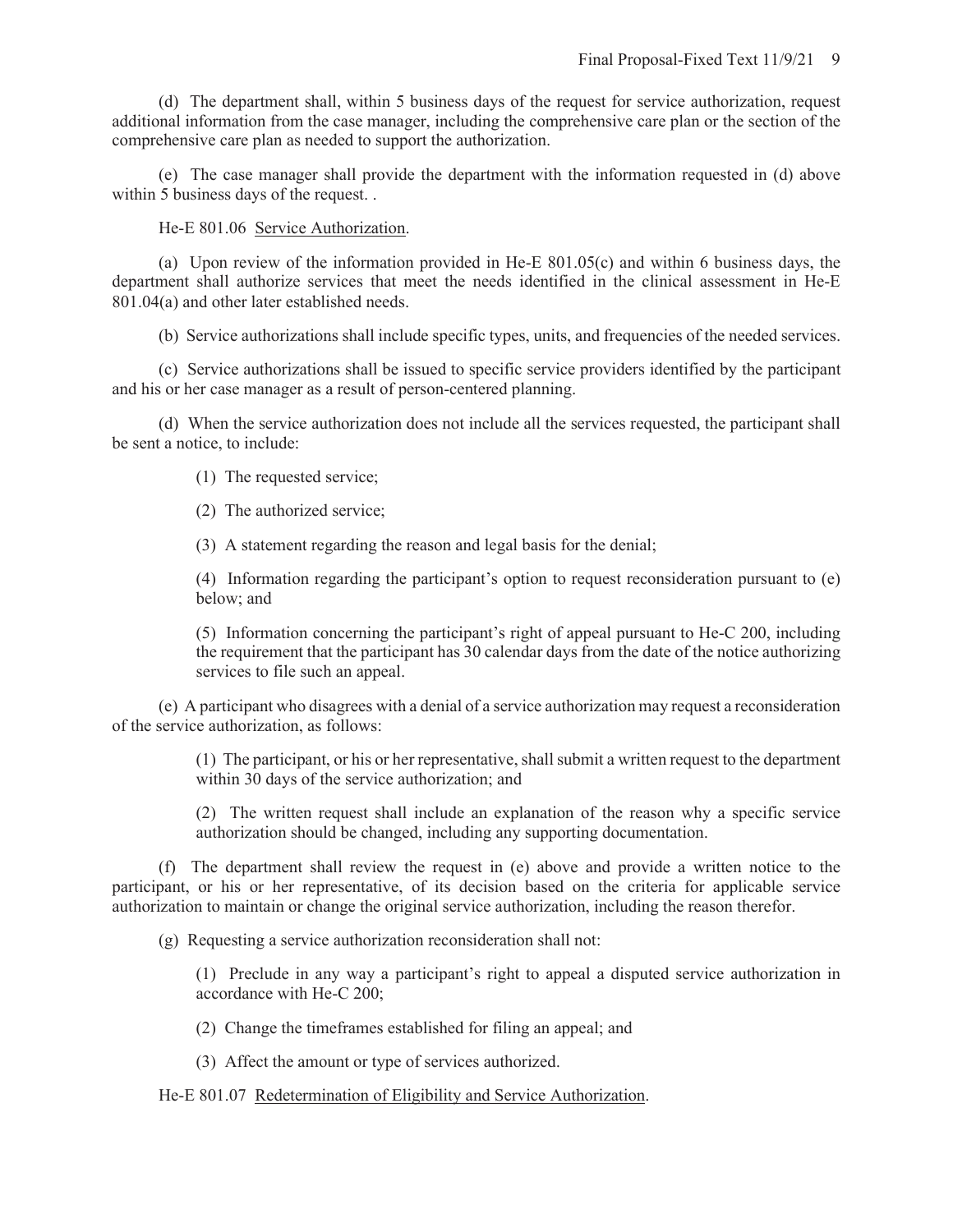(a) The eligibility of each participant, as determined in accordance with He-E 801.04, shall be subject to redetermination at least annually.

(b) The redetermination shall be conducted in accordance with He-E 801.04, except that  $(e)(2)c.2$ . below shall apply.

 (c) The annual redetermination required in (a) above shall not preclude earlier redetermination or reevaluation and subsequent changes to the identified needs list or service authorizations.

(d) Upon a redetermination of eligibility, the department shall review and update, as necessary, the service authorization(s).

(e) If a participant is determined ineligible, or if services are no longer requested by the participant or considered necessary by the department pursuant to He-E 801.03(a) above, the department shall either terminate the participant's CFI eligibility or reduce the services previously authorized as follows:

> (1) Payment for services shall be terminated 30 calendar days from the date of the notice described in (2) below, unless an appeal has been filed within 15 calendar days of the date of the notice; and

> (2) A written notice of eligibility termination or the reduction or termination of the services previously authorized, as applicable, shall be sent to the participant, or his or her legal representative, and the participant's case manager, including:

a. The reason and legal basis for the termination or reduction;

b. The date that service coverage shall be terminated or reduced, absent the filing of an appeal; and

c. Information concerning the participant's right to appeal pursuant to He-C 200, as follows:

1. The participant shall have 30 calendar days to file an appeal, otherwise the department's decision shall be final; and

2. If the participant files an appeal within 15 calendar days of the date of the notice of service coverage termination or reduction, continued payments for CFI waiver services shall be authorized until 30 calendar days after a hearing decision has been made.

He-E 801.08 Request for Clinical Redetermination After Clinical Denial. An applicant or participant may reapply at any time following a denial or termination of services, and eligibility shall be determined in accordance with He-E 801.03 and He-E 801.04.

He-E 801.09 Cost Control Methodology.

(a) The total cost of a participant's or applicant's home-based services shall include the costs of all LTSS services provided under the CFI waiver program.

(b) Costs associated with services rendered for acute care needs, EAS, and community transitions shall not be included in the calculation in (a) above.

(c) The average annual cost for the provision of services to a person in a nursing facility shall be calculated by adding: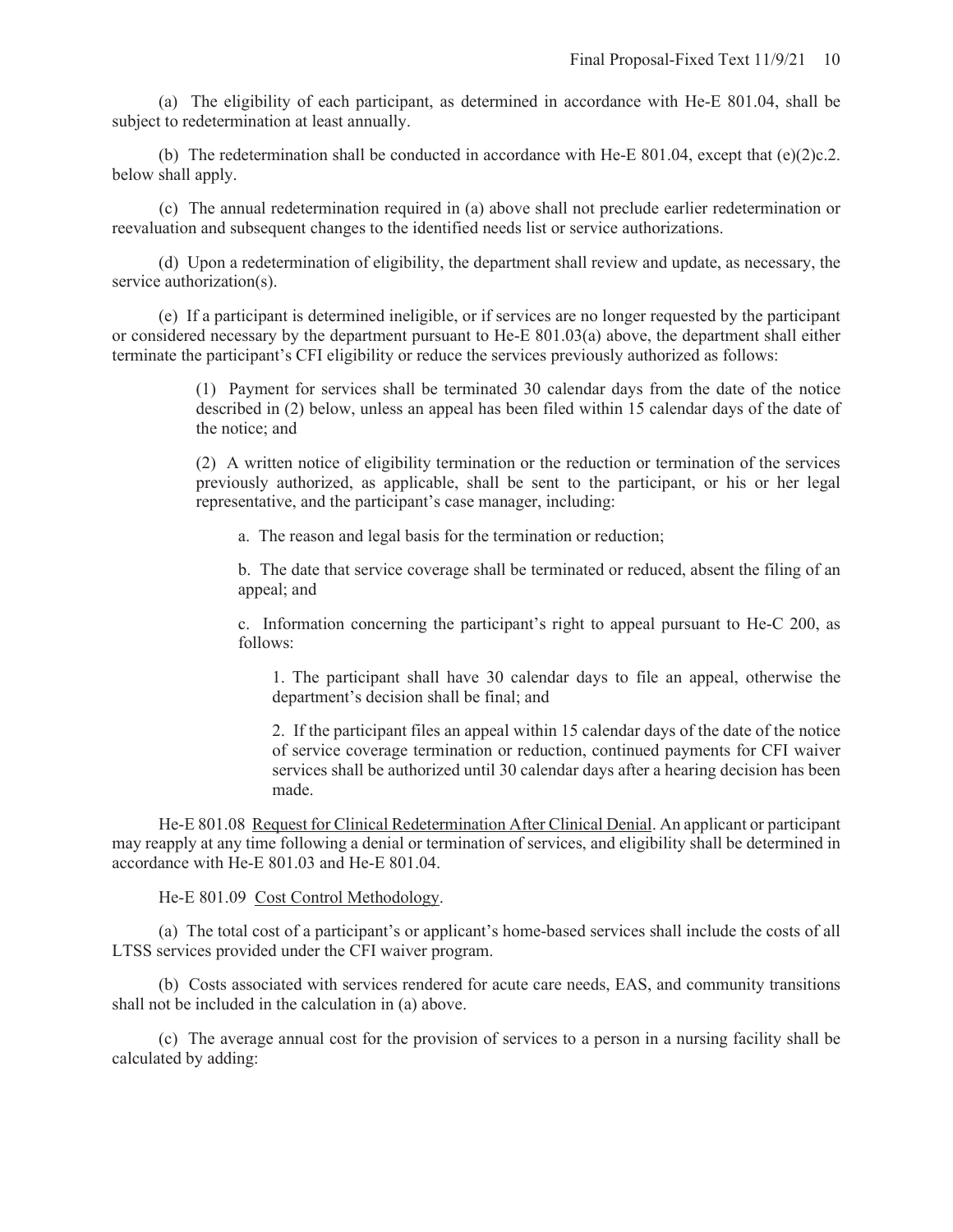(1) The basic medicaid cost, determined by dividing the total annual medicaid cost stated in the nursing facility budget line by the number of paid medicaid bed days for that budget year; and

(2) The average aggregate payment made under the medicaid quality incentive program, through the nursing facility trust fund as described in RSA 151-E:14 and 151-E:15, divided by the number of paid medicaid bed days.

He-E 801.10 Post-Eligibility Computation of Cost of Care for CFI Waiver Services.

(a) Except for participants who reside in residential care facilities, the amount of income that an participant is liable to contribute toward the cost of his or her CFI waiver services shall be computed as follows:

> (1) The amount of the participant's gross earned income as defined in He-W 601.04(o) shall be determined;

> (2) The employment expense disregard, as specified in He-W 654.18 for old age assistance (OAA) or aid to the needy blind (ANB) recipients or the earned income disregard, as specified in He-W 854.18 for aid to the permanently and totally disabled (APTD) recipients, shall be subtracted from the participant's gross earned income to obtain the participant's net earned income;

> (3) The total amount of the participant's unearned income, as defined in He-W 601.08(k), shall be added to the net earned income to determine the participant's net income;

> (4) The allowable deductions, as defined in He-W 854.20 and He-W 654.21, shall be subtracted from the participant's net income;

> (5) For the maintenance needs of the participant, 300% of the maximum supplemental security income (SSI) benefit for an eligible participant as determined in accordance with 20 CFR 416.410, adjusted by cost of living increases pursuant to 20 CFR 416.405 shall be subtracted from the amount in (4) above;

> (6) The cost of the following medical expenses incurred by the participant that are not subject to third-party payment shall be subtracted from the amount in (5) above:

a. Health insurance premiums, including Medicare Part A, Part B, Part C, and Part D, coinsurance payments, and deductibles;

b. Necessary and remedial care that would be covered by medical assistance except that allowable payment limits have been exceeded;

c. Necessary and remedial care that is recognized by state law, but not covered by medical assistance; and

d. Currently obligated, unpaid prior medical debt;

(7) The amount of any continuing SSI benefits, under section 1611 (e) (1) (E) and (G) of the Social Security Act, shall be subtracted from the amount in (6) above;

(8) The veterans affairs aid and attendance allowance shall be added to the amount in (6) or (7) above as required by 42 CFR 435.733 (c); and

(9) The result in (8) above shall be the amount of income for which the individual is liable to remit as payment toward the cost of his or her CFI waiver services.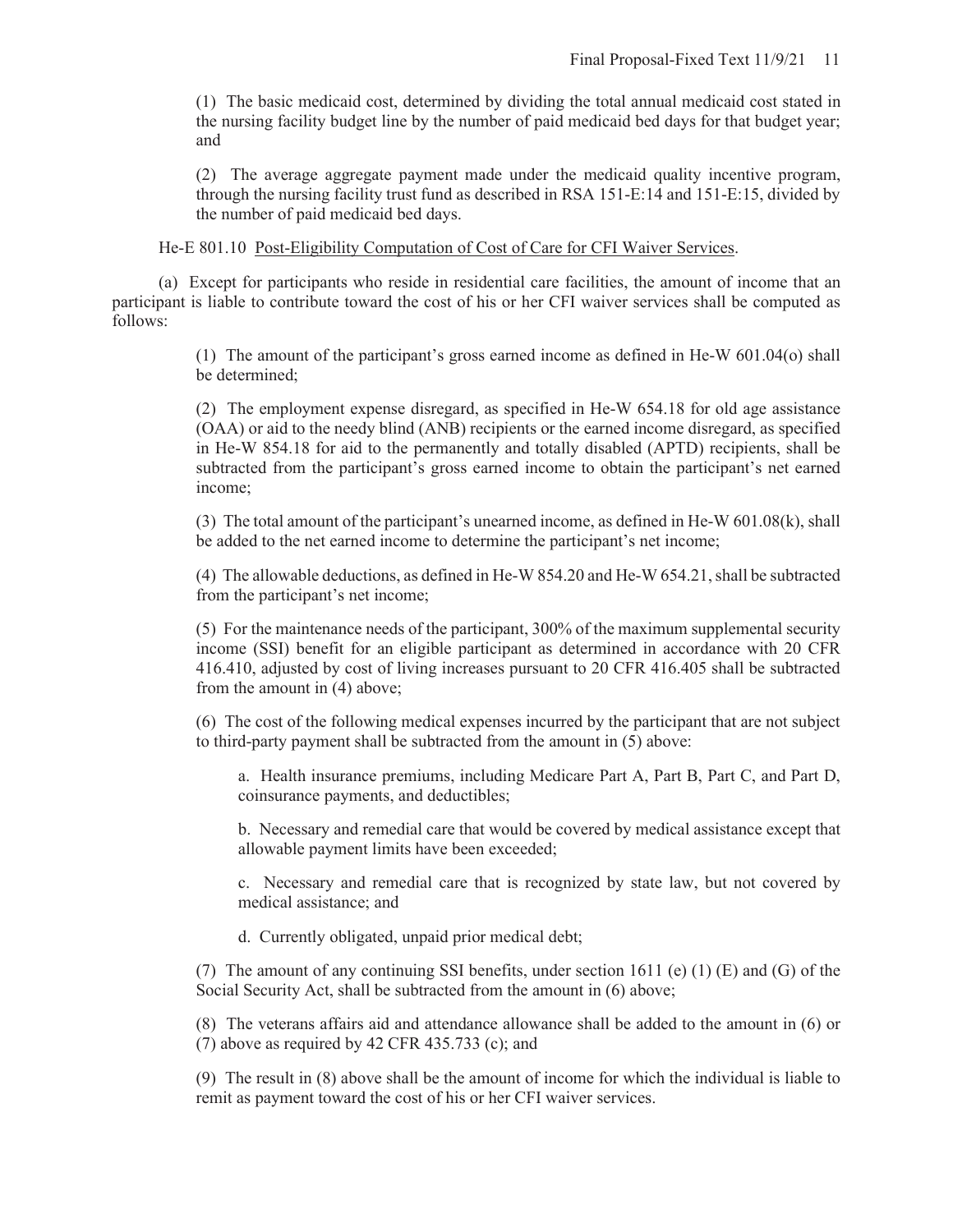(b) For participants who reside in residential care facilities, the amount of income that the participant is liable to contribute toward the cost of his or her CFI waiver services shall be computed as follows:

> (1) The amount of the participant's gross earned income as defined in He-W 601.04(o) shall be determined;

> (2) The employment expense disregard, as specified in He-W 854.18 for OAA or ANB recipients or the earned income disregard, as specified in He-W 854.15 for APTD recipients, shall be subtracted from the participant's gross earned income to obtain the participant's net earned income;

> (3) The total amount of the participant's unearned income, as defined in He-W  $601.08(k)$ , shall be added to the net earned income to determine the participant's net income;

> (4) The allowable deductions, as defined in He-W 854.20 and He-W 654.21, shall be subtracted from the participant's net income;

> (5) The personal needs allowance as defined in He-W 854.17(b) shall be subtracted from the amount in (4) above;

> (6) The cost of the following medical expenses incurred by the participant that are not subject to third-party payment shall be subtracted from the amount in (5) above:

a. Health insurance premiums, including Medicare Part A, Part B, Part C, and Part D, coinsurance payments, and deductibles;

b. Necessary and remedial care that would be covered by medical assistance except that allowable payment limits have been exceeded;

c. Necessary and remedial care that is recognized by state law, but not covered by medical assistance; and

d. Currently obligated, unpaid prior medical debt;

(7) The amount of any continuing SSI benefits, under section 1611 (e) (1) (E) and (G) of the Social Security Act, shall be subtracted from the amount in (6) above;

(8) The veterans affairs aid and attendance allowance shall be added to the amount in (6) or (7) above as required by 42 CFR 435.733 (c); and

(9) The result in (8) above shall be the amount of income for which the participant is liable to remit as payment toward the cost of his or her CFI waiver services.

He-E 801.11 Covered Services and Requirements of Service Provision.

(a) CFI waiver services shall be covered for eligible participants when the services:

(1) Are provided as specified in the participant's comprehensive care plan;

(2) Are provided in accordance with the service descriptions in He-E 801.14 through He-E 801.33; and

(3) Are authorized by the department in accordance with He-E 801.06.

(b) CFI waiver services shall be provided in accordance with the setting standards of 42 CFR 441.301(c)(4).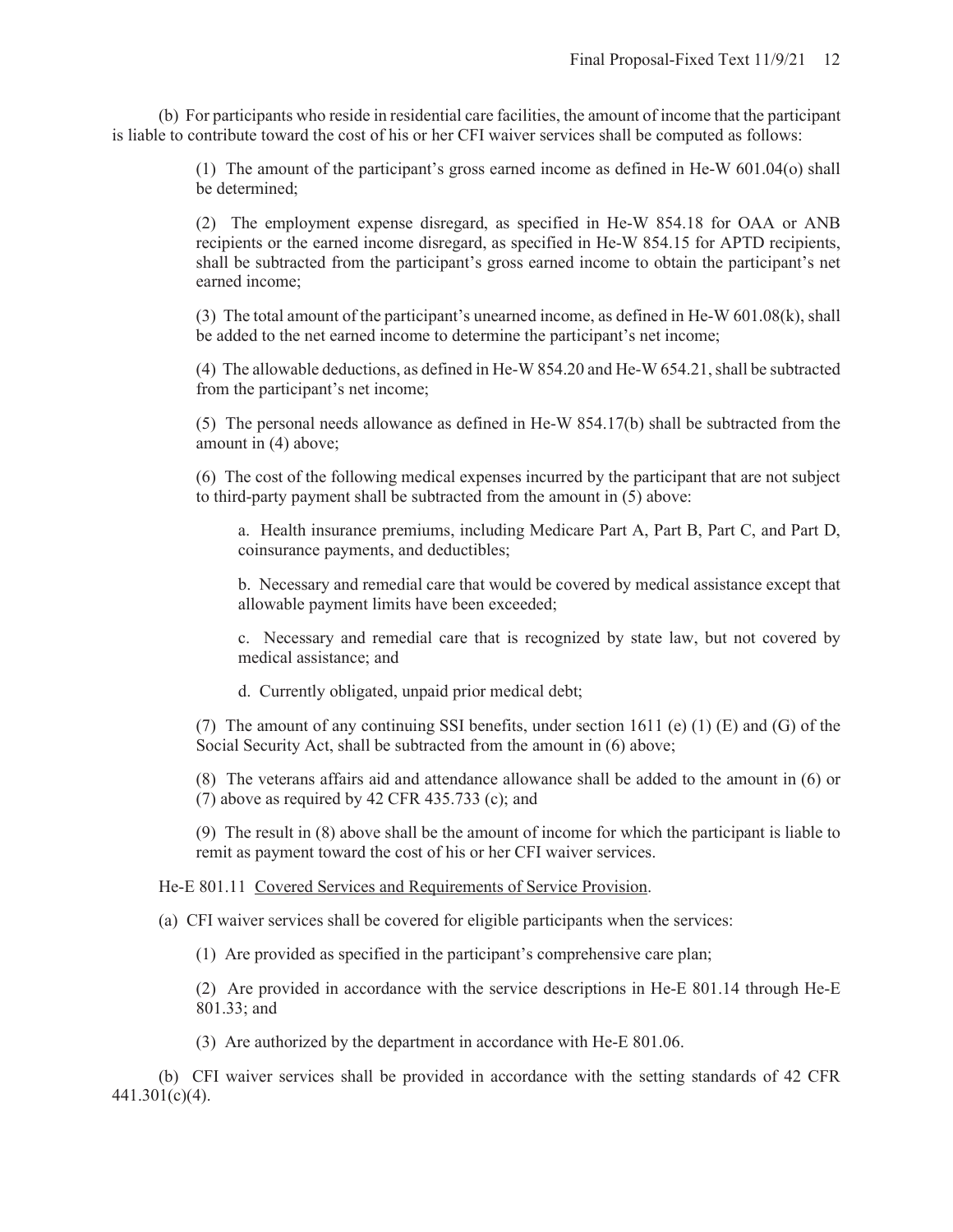(c) A participant shall have the right to receive independent targeted case management services in accordance with He-E 805 while residing in a nursing facility, hospital, or rehabilitation hospital.

(d) CFI waiver services shall include one or more of the following services as described in this part:

- (1) Adult family care services;
- (2) In-home care services;
- (3) Adult day services;
- (4) EAS;
- (5) Home-delivered meals services;
- (6) Home health aide services;
- (7) Homemaker services;
- (8) Non-medical transportation services;
- (9) Personal care services;
- (10) Personal emergency response system services;
- (11) Residential care facility service;
- (12) Respite services;
- (13) Skilled nursing services;
- (14) Specialized medical equipment services;
- (15) Supportive housing services;
- (16) Community transition services;
- (17) Financial management services;
- (18) Participant directed and managed services;
- (19) Supported employment services; and
- (20) Targeted case management services pursuant to He-E 805.

He-E 801.12 Non-Covered Services.

(a) No service or item shall be covered though the CFI waiver program if the service or item:

(1) Is covered through the medicaid state plan, and the participant is eligible for that coverage;

(2) Is covered through Medicare or any other insurance, and the participant is eligible for that service;

- (3) Is provided as a component of any other covered service;
- (4) Duplicates another service being provided to the participant;
- (5) Addresses needs being met by another paid or unpaid service;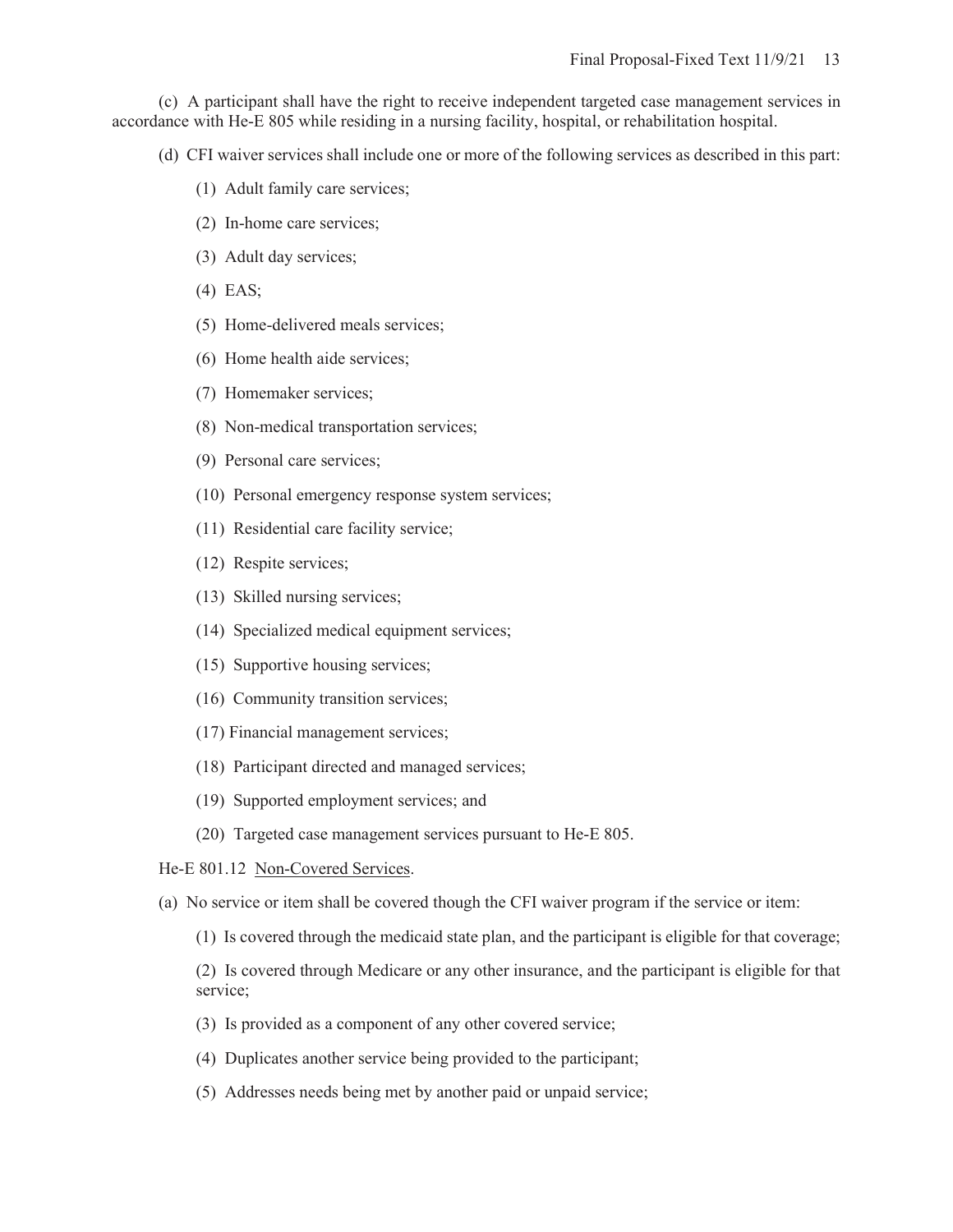(6) Is provided by a legally responsible relative;

(7) Is primarily for the purpose of recreation;

(8) Cannot be provided in accordance with the setting requirements of 42 CFR 441.301(c)(4); or

(9) The requested service would result in the department's inability to obtain federal financial participation.

(b) With the exception of respite care provided in an intermediate care facility or residential care facility, payment for CFI waiver services shall exclude room and board.

He-E 801.13 Adult Family Care. **Edit.** Move to after "Adult family".

(a) Adult family, as defined in He-E 801.02(c), care shall be covered:

(1) When provided at a private residence in the community that is either:

a. Certified in accordance with RSA 151 and He-P 813; or

b. Not required to be licensed pursuant to RSA 151:2, II(b); and

(2) When the services are organized and managed by an adult family care oversight agency, as defined in He-P  $813.03(z)$ , as authorized by the department.

(b) Adult family care shall include the services required by He-P 813.

He-E 801.14 In-Home Care Services.

(a) In-home care services, as defined in He-E  $801.02(x)$ , shall be covered when provided by an agency licensed in accordance with RSA 151:2 and either He-P 809 or He-P 822, or RSA 161-I and He-P 601. **Edit.** period.

(b) Covered services shall include socialization and supervision

(c) Covered services may include: **Unclear.** Who/what determines if a service will be provided and what criteria are used to determine whether a service will be covered?

**Edit.** (y)

(1) Laundering the participant's personal clothing items, towels, and bedding;

(2) Light cleaning limited to the participant's bedroom, bathroom, common living spaces, and mobility and medical devices;

(3) Preparing non-communal meals and snacks, unless for multiple CFI participants, including cleaning the food preparation area after the food is served;

(4) Maintaining a safe environment in areas of the home used by the participant;

(5) Rearranging light-weight furniture to assure the participant can safely ambulate to reach food, water, medicine, and other essential items; and

(6) Grocery shopping and other errands for the CFI participant.

(d) In-home care shall not be covered when provided to a participant receiving residential care facility services.

He-E 801.15 Adult Day Services.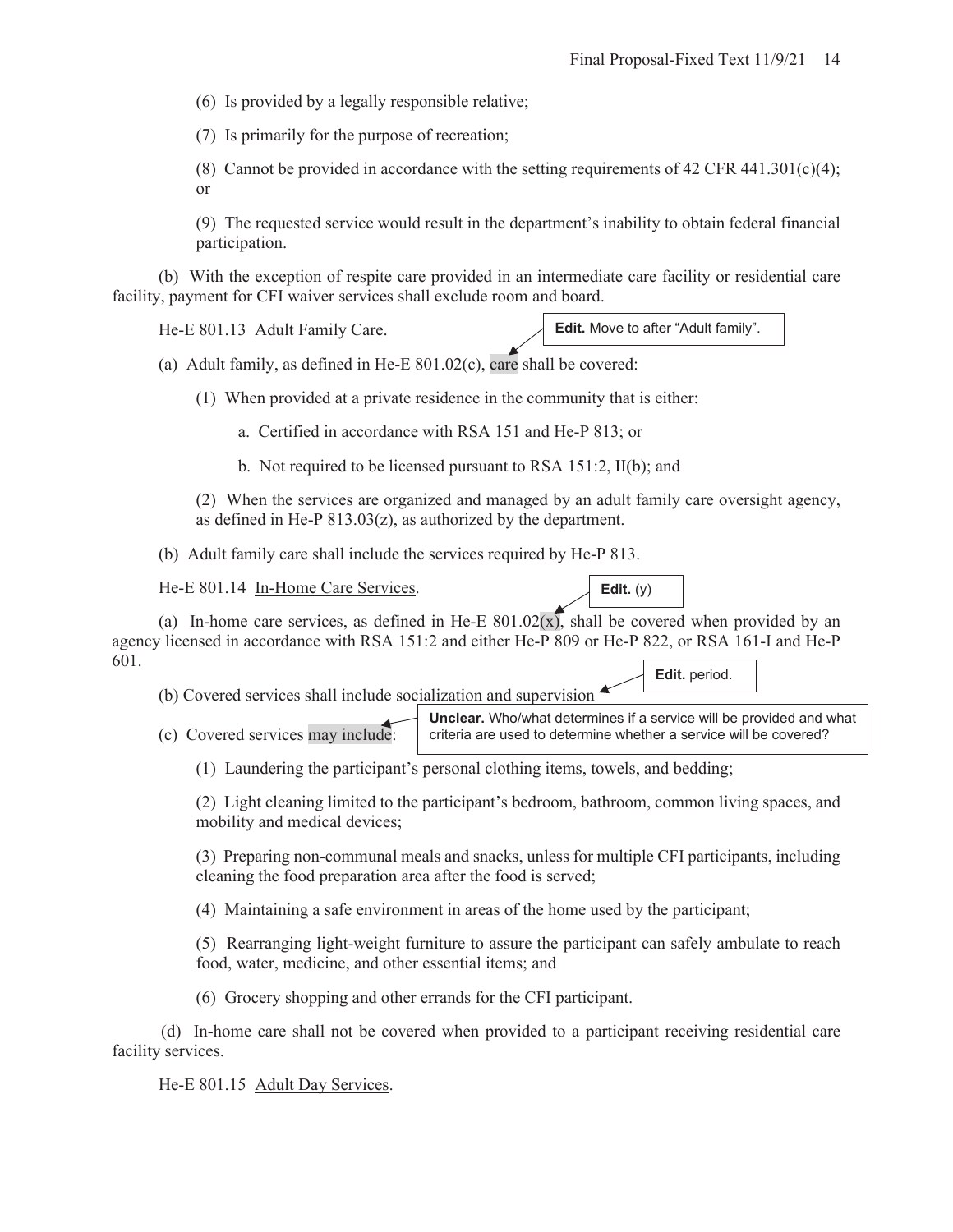(a) Adult day services, as defined in He-E 801.02(b) shall be covered when provided by an adult day program licensed in accordance with RSA 151:2 and He-P 818.

(b) Covered adult day services shall include the following services, based on the participant's needs in the provider care plan:

(1) Supervision;

(2) Personal care services;

(3) Monitoring of the participant's condition and counseling, as appropriate, on diet, hygiene, or other related matters;

(4) Referrals, as appropriate, to other services and resources that could assist the participant, including any necessary follow-up; and

(5) The following He-P 818 services:

- a. Health and safety services;
- b. Dietary services;
- c. Nursing services;
- d. Social services;
- e. Rehabilitative services; and
- e. Recreational activities.

(c) Adult day services shall not be a covered service under this part when:

- (1) Provided to a participant receiving residential care facility services; or
- (2) Provided to a participant receiving adult family care services.

(d) Adult day service providers shall comply with the provider and documentation requirements specified in He-E 803 and He-P 818, in addition to the requirements in He-E 801.33.

He-E 801.16 Community Transition Services.

(a) Community transition services, as defined in He-E 801.02(m), shall be covered only to the extent that they are reasonable and necessary as determined through the comprehensive care plan development process, and meet the following:

 (1) The need for the community transition service is clearly identified in the comprehensive care plan;

(2) The participant is unable to meet the expenses of community transition services; and

(3) The community transition services cannot be obtained from other sources.

(b) The maximum limit for community transition services for a participant shall be \$1,500 per transition.

(c) Community transition services shall be one-time services per transition and represent one-time costs as described in this part.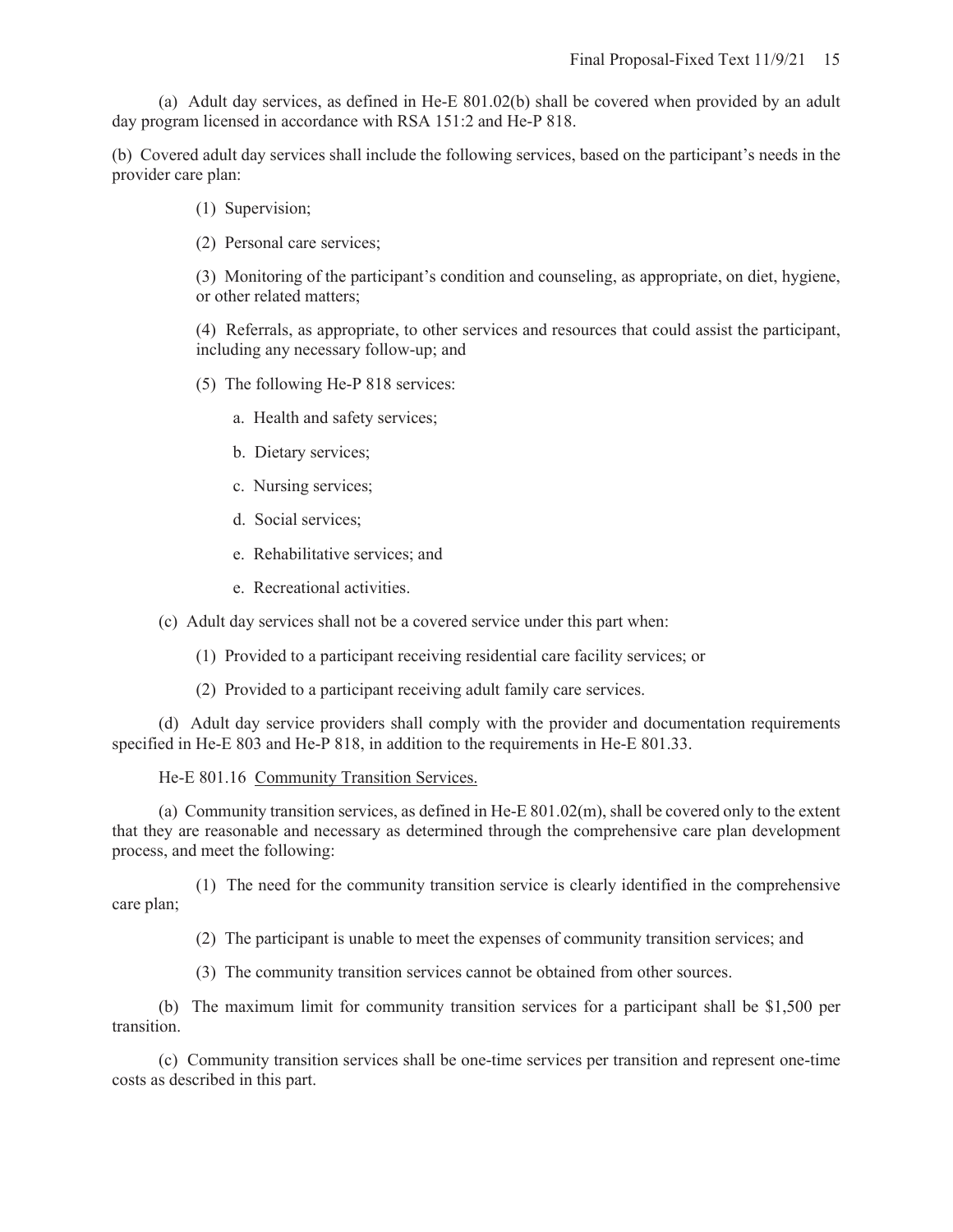(d) The following shall be coverable expenses under community transition services, subject to the service limit in (c) above:

(1) A security deposit required to obtain a lease on an apartment or house;

(2) Set-up fees or deposits for utility or service access, including telephone, electricity, heat, and water;

(3) Items required to occupy and use a community domicile, such as essential household furnishings, window coverings, household appliances needed for basic food preparation, and bed and bath linens; and

(4) Services necessary for the participant's health and safety, such as pest eradication, and onetime cleaning done prior to occupancy.

(e) Community transition services shall not include monthly rent or mortgage payments, food, monthly utility expenses, or costs for household appliances or items that are intended for entertainment, recreational or diversional purposes or use.

| $He-E 801.17$ Environmental Accessibility Services $\Box$ Edit. (r) |  |  |
|---------------------------------------------------------------------|--|--|
|                                                                     |  |  |

(a) EAS, as defined in He-E  $801.02(q)$  shall be a covered service when:

(1) A NH medicaid-enrolled licensed practitioner has determined the need for one or more of the services in (b) below;

(2) The participant's case manager has requested prior authorization for the service in accordance with (d) below;

(3) The department has provided the prior authorization for the service;

(4) The service is completed by an EAS provider who is enrolled with the department in accordance with (e) below; and

(5) When the services are prior authorized and do not exceed the limit specified in the HCBS-CFI waiver approved by CMS.

(b) The following EAS shall be covered:

(1) Installation of ramps;

(2) Installation of grab bars;

(3) Widening of doorways to accommodate the participant's wheelchair or other mobility access equipment;

(4) Electronic aids to daily living; and

(5) Other adaptations authorized by the department that are necessary for the health and safety of a participant that are not otherwise covered under the medicaid state plan.

(c) The following EAS shall not be covered:

(1) Improvements that are of general utility and do not have direct medical or remedial benefit to the participant;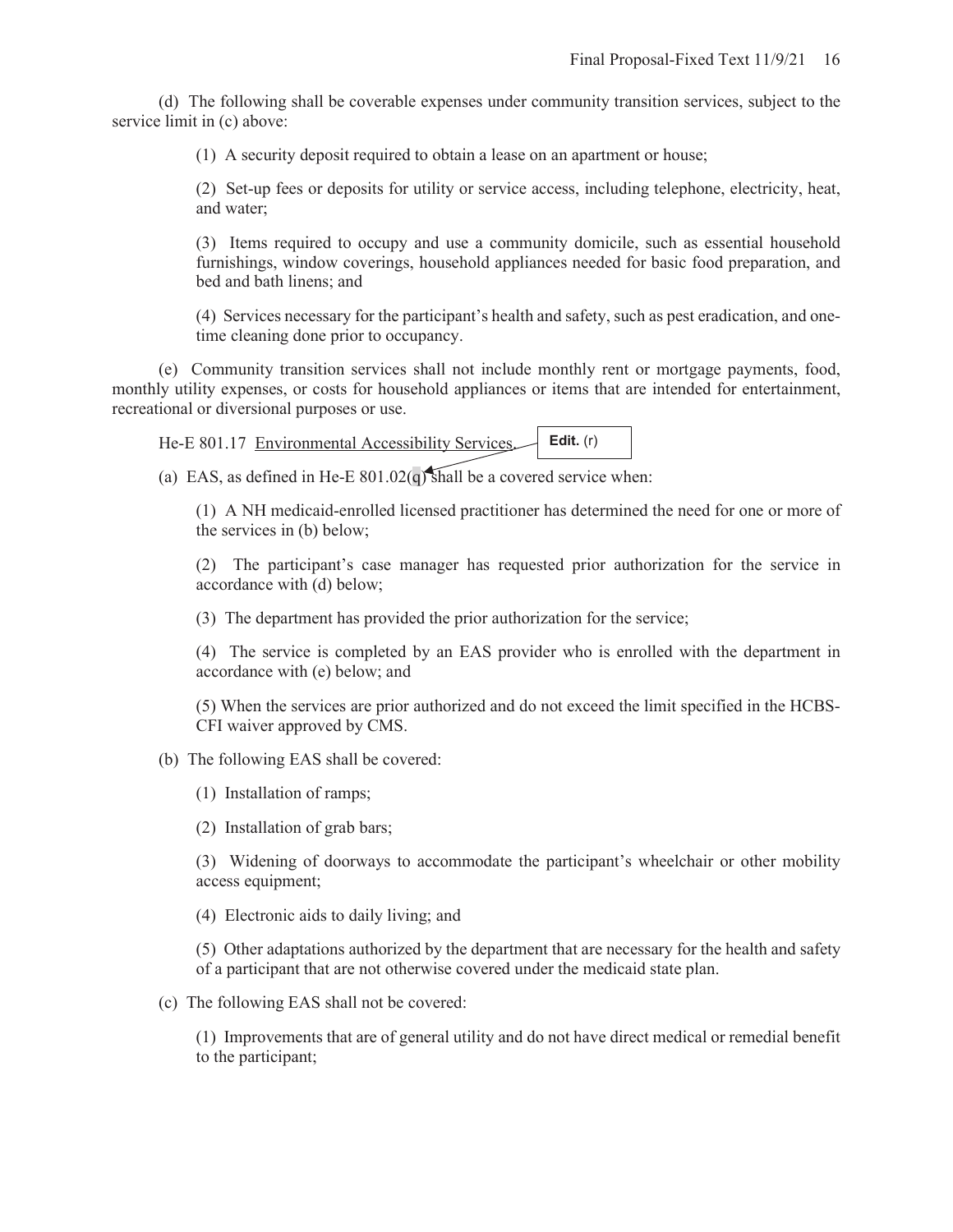(2) Adaptations which add to the square footage of the home except when necessary to complete an adaptation such as to improve the entrance or egress to the residence or to configure a bathroom to accommodate the participant's wheelchair;

(3) Purchase of a motor vehicle;

(4) Electrical or plumbing work that is beyond what is required to support the authorized adaptation;

(5) Electrical or plumbing work, unless the EAS provider states, in writing, that the proposed adaptation can be done within the current electrical or plumbing capacity of the home; and

(6) Adaptations to a residential care facility or other licensed facility, except for adaptations in an adult family care home when approved for a specific participant.

(d) The participant's case manager shall submit the following when requesting prior authorization for an EAS:

> (1) A completed Form 3715, "Choices for Independence Prior Authorization Request Form" (December 2021);

(2) A copy of the evaluation in  $(a)(1)$  above that describes:

- a. The medical or functional need for the adaptation;
- b. The description and measurements required for the adaptation; and

c. The proposed training plan for the participant and as applicable, the caregiver, to ensure safe use of the adaptation;

(3) Proposals from at least 2 EAS providers for proposals that have a total cost more than \$5,000, except that one proposal may be submitted with a written explanation of why only one proposal is available or appropriate or when a proposal indicates the total cost is \$5,000 or less, including the following, as applicable to the project:

- a. A list of supplies and materials;
- b. Blueprints or scaled drawings;
- c. The name(s) of any subcontractors that will be involved;
- d. Written confirmation of whether or not a state or local building permit is required;
- e. If electrical or plumbing work is required to support the adaptation, then:

1. A statement signed by the EAS provider stating that the requested adaptation can be done within the current electrical or plumbing capacity of the residence; and

2. A copy of the electrician or plumber's license;

f. A statement signed by the EAS provider affirming knowledge of all applicable building codes and permit requirements, affirming that the work will meet the requirements of RSA 155-A:2, and affirming that any subcontractors involved in the work are appropriately licensed; and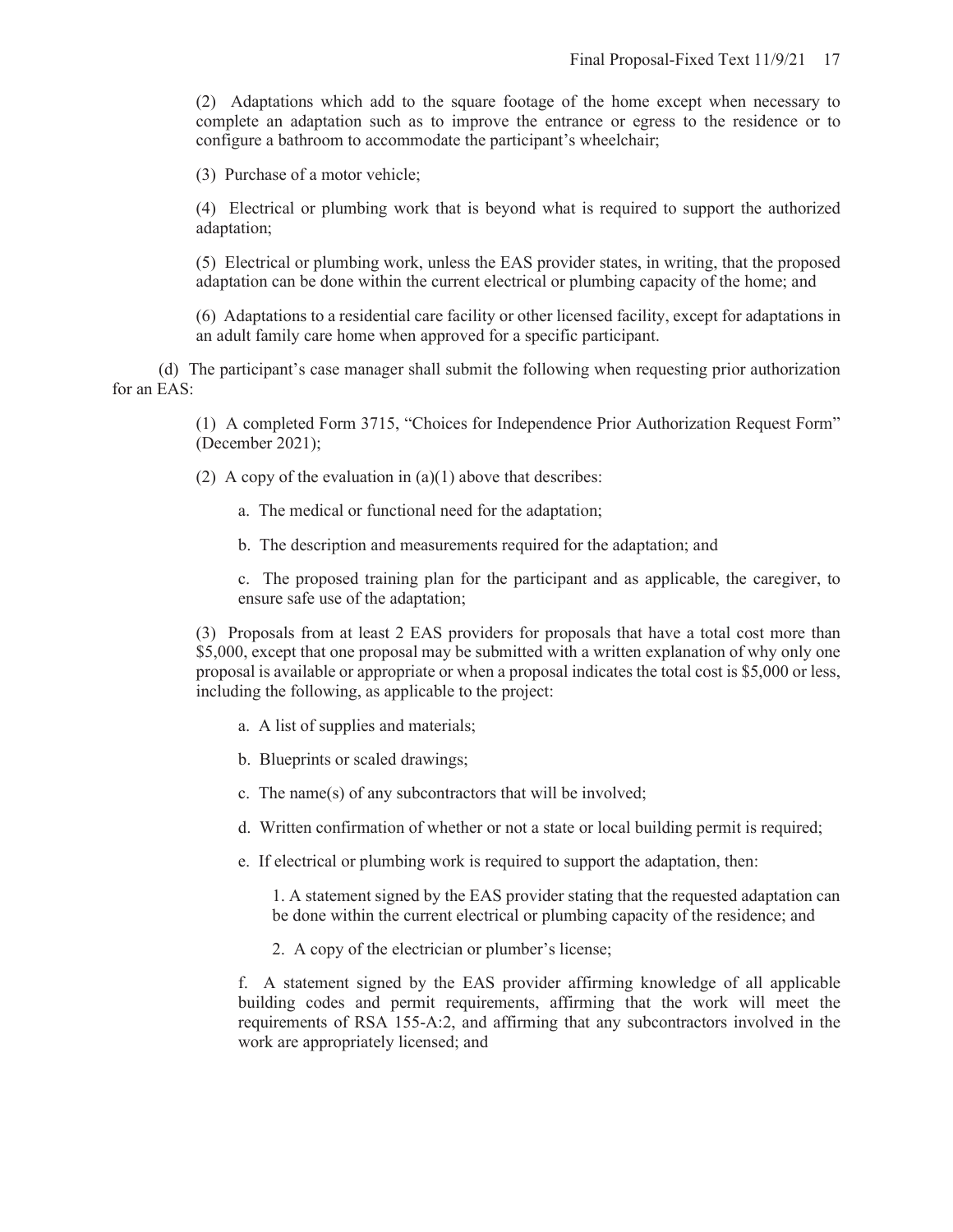g. An agreement signed by the EAS provider stating that reimbursement for the authorized service through the CFI waiver program shall be considered as payment in full;

(4) If a participant prefers one bid over the other(s), then an explanation of the preference shall be submitted to the case manager; and

 $(5)$  A notarized written statement from the property owner granting permission to complete the project if the participant is not the owner of the residence.

(e) In order to be enrolled to perform EAS, the EAS provider shall:

 $(1)$  Be licensed if the work to be completed requires licensure, such as plumbing or electrical work;

(2) Be registered with the NH secretary of state to do business in the state of NH;

(3) Be insured with general liability insurance for person and property for a minimum amount of \$50,000; and

(4) Have submitted documentation of (1)-(3) above to the department's fiscal agent.

(f) When there is a discrepancy between the recommended specifications pursuant to  $(a)(1)$  above, and the EAS provider's quote, the case manager shall not request an authorization for the service, and the department shall not authorize the service until the discrepancy is resolved to the recommended specifications.

(g) An initial authorization shall be made for the first 50% of the expense for the modification.

(h) Final authorization for payment for EAS shall not be made until the department receives the following:

> (1) A copy of any required state or local building permit(s) and written confirmation from the building inspector that the work was completed as allowed by the permit(s);

> (2) A signed statement from the participant, and if the participant is not the owner of the residence, the property owner, stating that the work has been completed according to the approved bid and plans to the satisfaction of the participant and, if applicable, the property owner;

(3) A signed confirmation from the case manager stating that the work was completed; and

(4) A signed confirmation from the participant that he or she was trained as described in the training plan to ensure safe use of the adaption.

(i) Payment for EAS shall not exceed the limit specified in the HCBS-CFI waiver approved by CMS.

(j) If, within 90 days of an EAS installation:

(1) There is a discrepancy between the EAS provider's quote and the delivered or installed materials for a participant, the EAS provider shall replace the equipment or modification;

(2) The replacement includes a restocking fee that the EAS provider will incur as a result of the needed modification or replacement, the EAS provider may provide a revised quote for the replacement at the same cost and add a restocking fee, and the case manager shall submit the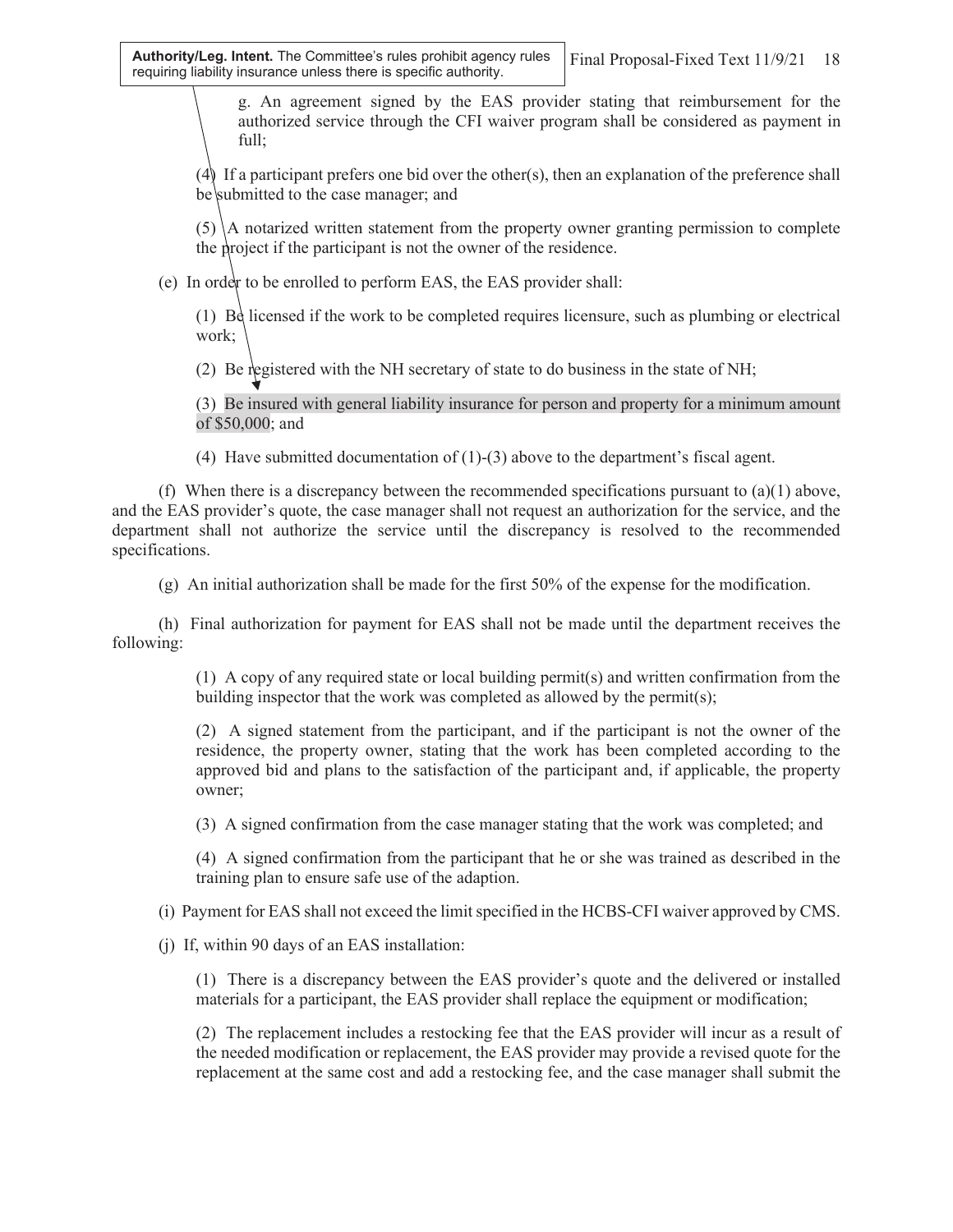

revised quote that includes the restocking fee for authorization to the department. Any restocking fee is limited to the actual restocking fee incurred by the EAS provider; and

(3) There is a need to modify the EAS because it did not meet the local or state codes or the EAS provider's quote, the repair, replacement, or modification shall be made at the EAS provider's expense.

He-E 801.18 Financial Management Services. **Edit.** (t)

(a) FMS, as defined in He-E 801.02(s) shall be provided in accordance with the budget developed by the participant with the case manager as part of the participant's comprehensive care plan.

(b) The FMS provider shall:

(1) Manage and direct the disbursement of funds in accordance with the PDMS budget and plan;

(2) Facilitate the employment of staff by the family or CFI participant;

(3) Provide orientation and skills training to the participant or the participant's legal representative who is to act as co-employer of direct support staff about responsibilities as coemployers for the direct support workers employed;

(4) Provide fiscal accounting to include:

a. Disbursements for goods and services approved in the comprehensive care plan and the balance of the participant's available funds; and

b. Ensuring separation of each participant's budget and expenses; and

(5) Provide employer functions, including but not limited to:

a. Hiring workers chosen by the participant;

b. Verifying worker citizenship status;

c. Ensuring completion of required background checks and obtaining a waiver if necessary pursuant to He-E 801.37;

d. Processing payroll and issuing payment to employees;

e. Withholding all federal, state, and local taxes and making tax payments to the applicable tax authorities; and

f. Documenting required training.

(c) FMS providers shall enroll with NH medicaid as FMS providers and have the capabilities to perform the required tasks in accordance with 26 USC 3504 and revenue procedure 70-6.

(d) The participant's budget shall include the following, based on the needs identified by the case manager in the comprehensive care plan:

(1) The specific PDMS components:

- (2) The frequency and duration of the required services; and
- (3) An itemized cost of the PDMS.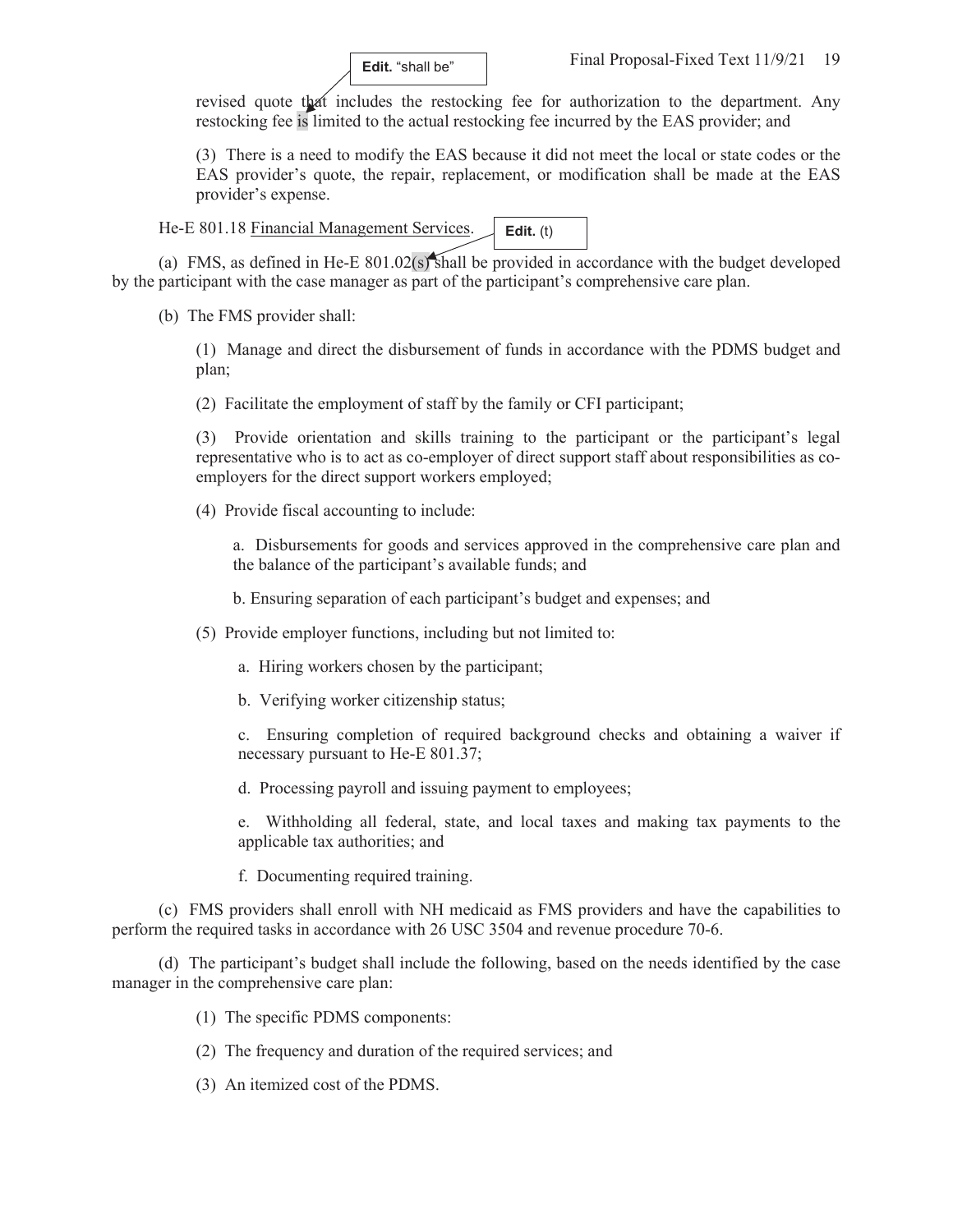(e) The FMS provider shall prepare a budget worksheet that details how the participant intends to spend the funds allocated in the participant's budget and the worksheet shall be reviewed monthly by the participant.

(f) Expenses that exceed the limits allowed under a participant's PDMS budget or that exceed service limits allowed for SME or EAS, or that are not allowed under this program as authorized by CMS, shall not be paid.

(g) All FMS providers shall: Ì

(1) Provide services as described in this part;

 (2) Maintain an account for the participant for the purposes of tracking expenditures from the participant's budget;

(3) Inform participants of procedures for payment requests for goods and services;

 (4) Review and submit for payment to the department the items or services that the participant purchases based on his or her budget; and

 (5) Provide the participant with a monthly statement to track expenditures and to ensure that the FMS provider is handling the participant's budget appropriately and accurately.

He-E 801.19 Home-Delivered Meals Services.



(a) Covered home-delivered meals services, as defined in He-E 801.02(u) shall include:

**Unclear.** This is the defined phrase, not "covered homedelivered meals".

 $\widehat{11}$  The delivery of nutritionally balanced meals to the participant's home; and

(2) Concurrent with meal delivery, monitoring of the participant's wellbeing, and the reporting of emergencies, crises, or potentially harmful situations shall be made to emergency personnel or the participant's case manager, as appropriate.

(b) All home-delivered meals shall:

(1) Include at least one-third of the dietary reference intakes r, established by the U. S. Department of Agriculture for dietary reference intakes as specified in the United States Department of Agriculture's, "Dietary Guidelines for Americans 2020-2025" (Ninth Edition), available as noted in Appendix A; and

(2) Meet the U.S. Department of Agriculture recommended Dietary Guidelines for Americans as specified in the United States Department of Agriculture's, "Dietary Guidelines for Americans 2020-2025" (Ninth Edition), b incorporated in (1) above and available as noted in Appendix A. **Unclear** what is intended.

(c) Providers of home-delivered meals services shall:

(1) Be enrolled and contracted with the department to provide home-delivered meal services to adults;

(2) Ensure that meals are prepared and delivered in compliance with the comprehensive care plan and with any applicable state, federal, or local requirements;

(3) Provide meals that accommodate diabetic or salt restricted diets, or both, as requested by the case manager;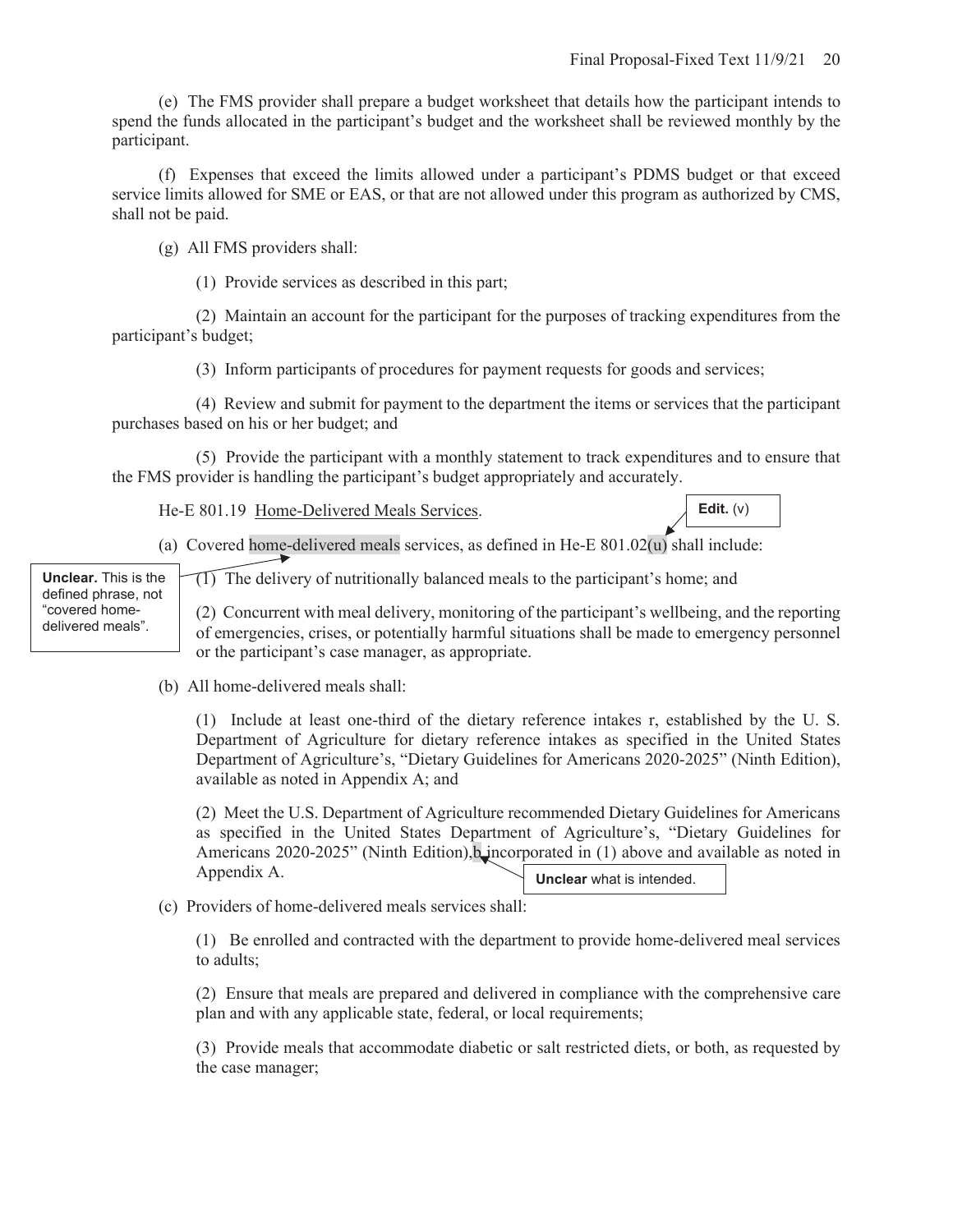(4) Provide visual verification that the participant is home and that there are no unusual circumstances that may cause someone to suspect harm or potential harm to the participant; and

(5) Report any observations of unusual circumstances to the designated agency supervisor or, in the case of an emergency, call emergency personnel.

(d) Home-delivered meals services shall not be a covered service when the meal is provided at an adult day program, residential care facility, or a congregate meal site.

He-E 801.20 Home Health Aide Services.

**Edit.** (w)

(a) Home health aide services, as defined in He-E  $801.02(v)$  shall be covered when provided by a licensed nursing assistant (LNA) licensed in accordance with RSA 326-B and Nur 700 and employed by a home health care agency licensed in accordance with RSA 151:2 and He-P 809.

(b) The following home health aide services shall be covered:

(1) Those services allowed within the LNA scope of practice, pursuant to Nur 700 that are not personal care services; and

(2) Personal care services, as described in He-E 801.25, when the participant's provider care plan contains documentation that his or her medical condition necessitates the performance of such tasks by an LNA and not an unlicensed provider.

(c) Home health aide services shall not be covered separately when provided at an adult day program or at a residential care facility.

He-E 801.21 Homemaker Services.



(a) Homemaker services, as defined in He-E  $801.02(w)$ , shall be covered when provided by employees of:

(1) Home health care providers licensed in accordance with RSA 151:2 and He-P 809;

(2) Home care service providers licensed in accordance with RSA 151:2 and He-P 822; or

(3) Other qualified agencies certified in accordance with RSA 161-I and He-P 601.

(b) Homemaker services shall be limited to the following non-hands-on general household services:

(1) Laundering the participant's personal clothing items, towels, and bedding;

(2) Light cleaning limited to the participant's bedroom, bathroom, and mobility and medical devices and common living spaces;

(3) When the participant lives alone, light cleaning of the kitchen and entry way areas, and common living spaces in order to maintain a safe environment;

(4) Errands for necessary tasks identified in the comprehensive care plan; and

(5) Preparation of non-communal meals and snacks, unless for multiple CFI participants, including cleaning the food preparation area after the food is served.

(c) Homemaker services shall not be covered as a separate service when provided at a residential care facility.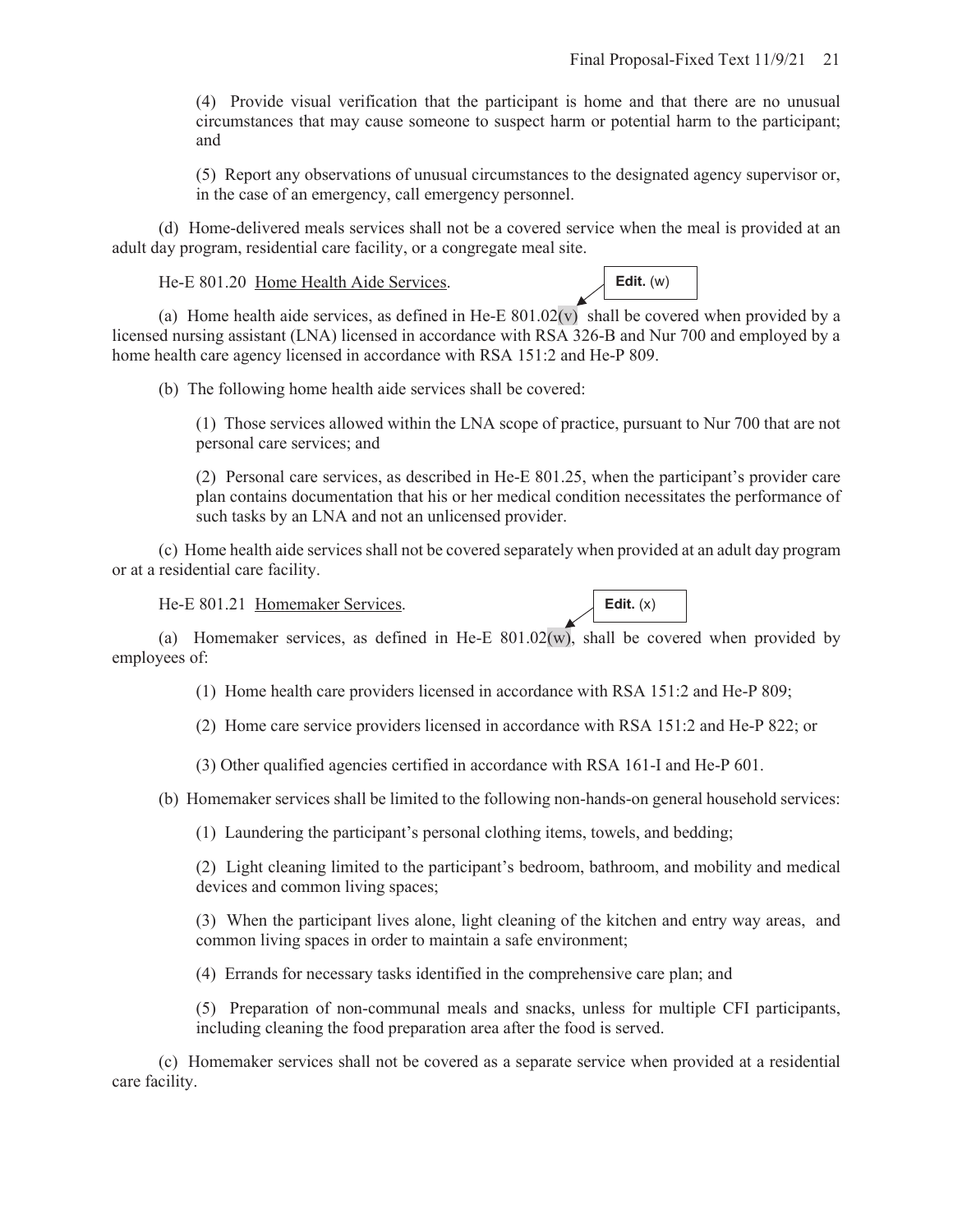He-E 801.22 Non-Medical Transportation Services.

**Edit.** (ae)

(a) Non-medical transportation services, as defined in He-E 801.02(ad), provided to enable participants to access the community when personal care services are required to do so as articulated in the comprehensive care plan. **Edit.** "shall"

(b) The participant's case manager shall:

(1) Document in the participant's record what public transportation resources were considered by the case manager and why these resources cannot meet the participant's needs;

(2) Include in the authorization request the destination where the participant will be transported; and

(3) Be included in the participant's comprehensive care plan.

(c) Non-medical transportation services shall be covered when provided by employees of:

(1) Home health care providers licensed in accordance with RSA 151:2 and He-P 809;

(2) Home care service providers licensed in accordance with RSA 151:2 and He-P 822;

(3) Other qualified agencies certified in accordance with RSA 161-I and He-P 601; or

(4) Agencies under contract with the department to provide services, which include the provision of transportation, funded by the Older Americans' Act or the Social Services Block Grant.

(d) The agencies in (c) above shall ensure that:

(1) Vehicles used for providing non-medical transportation services have a current inspection sticker; and.

(2) Drivers providing non-medical transportation services:

- a. Have a current and valid driver's license;
- b. Have automobile insurance that:

**Authority/Legis. Intent.** Unless insurance is specifically required by statute, there is a basis for objection under Committee rules 401.05(c)(4) and 402.03(d)(4).

1. Includes uninsured motorist coverage; and

2. Is for a minimum of \$100,000 per passenger per occurrence and \$300,000 per occurrence; and

(3) Are 18 years of age or older.

(e) The following services shall not be covered as non-medical transportation:

(1) Transportation provided with the participant's vehicle;

(2) Transportation to or from medical appointments or services; and

(3) Transportation provided to a participant who resides at a residential care facility or adult family care home.

(f) The prohibition on use of a participant's vehicle in  $(f)(1)$  above, shall not preclude a licensed provider from using a participant's vehicle in offering another authorized service, such as personal care service pursuant to He-E 801.25.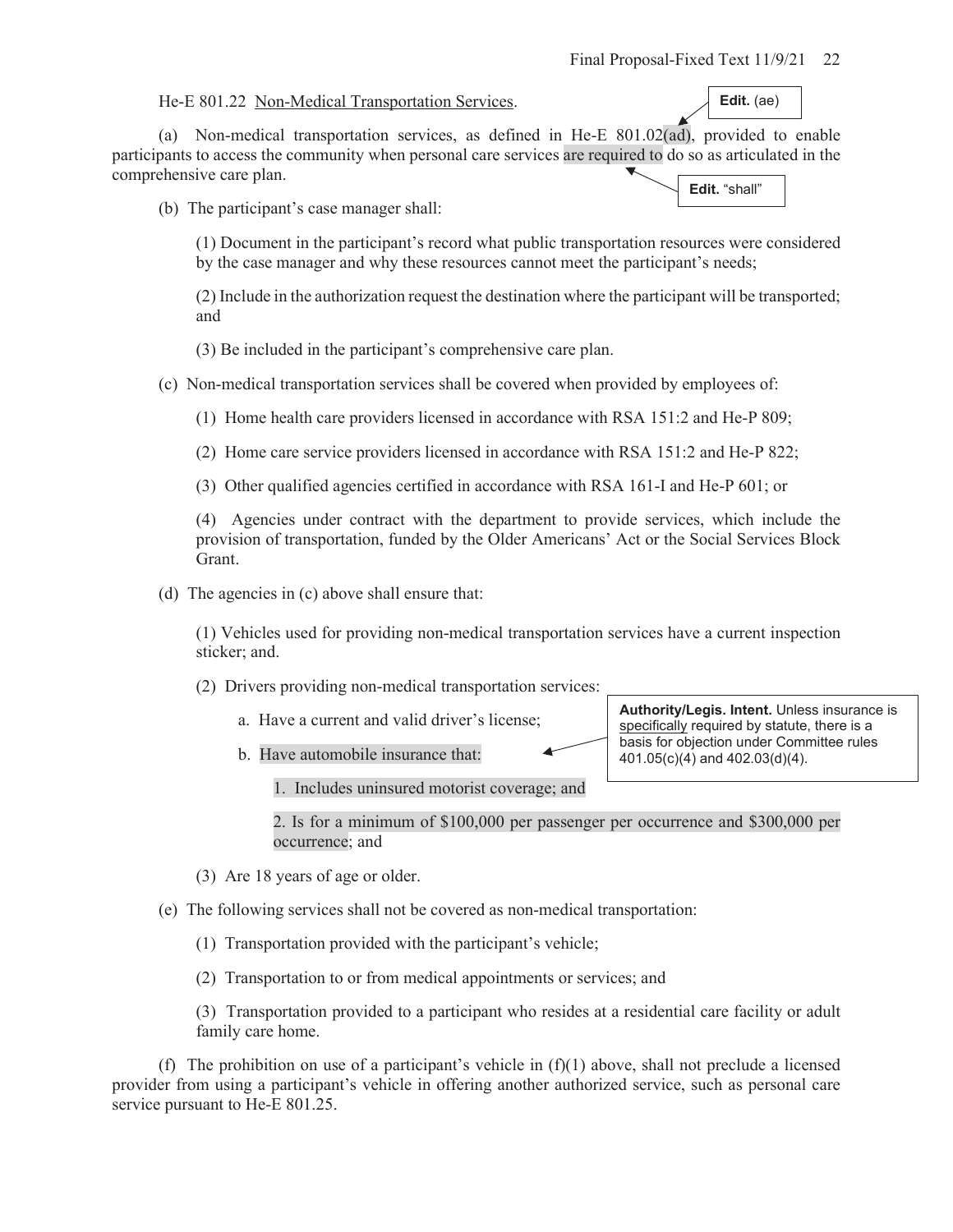### He-E 801.23 Participant Directed and Managed Services.

(a) PDMS, as defined in He-E 801.02(ah), shall:

(1) Be tailored to the participant's competencies, interest, preferences, and needs;

(2) Promote the health, safety, and emotional wellbeing of the participant;

(3) Be provided in a manner which protects the participant's rights as described in RSA 151:21-b;

(4) Provide the degree of support a participant needs in order to direct services, increase his or her level of independence, and advocate for himself or herself; and

(5) Allow the participant to serve as co-employer along with an FMS provider for the providers serving the participant.

(b) PDMS shall allow the participant or the participant's legal representative to define the provider qualifications that reflect sufficient training, expertise, experience and/or education to ensure delivery of safe and effective services, unless otherwise required by state or federal licensing or certification requirements.

He-E 801.24 Personal Care Services.

(a) PCS shall be documented in the provider care plan and covered when provided by employees of:

- (1) Home health care providers licensed in accordance with RSA 151:2 and He-P 809;
- (2) Home care service providers licensed in accordance with RSA 151:2 and He-P 822; or
- (3) Other qualified agencies certified in accordance with RSA 161-I and He-P 601.
- (b) Covered personal care services shall include the following services:
	- (1) Hands-on assistance with the ADLs or IADLs or cuing a participant to perform a task;
	- (2) Assisting the participant with eating;

(3) Under the direction of the participant, assistance with self-administration of oral or topical medication as prescribed, including:

a. Reminding the participant regarding the timing and dosage of the medication, and to take his or her medication as written on the medication container;

- b. Placing the medication container within reach of the participant;
- c. Assisting the participant with opening the medication container;
- d. Assisting the participant by steadying shaking hands; and

e. Observing the participant take the medication and recording the same in the participant's record;

- (4) Accompanying the participant in the community when:
	- a. The assistance of the personal care worker is required by the participant ; and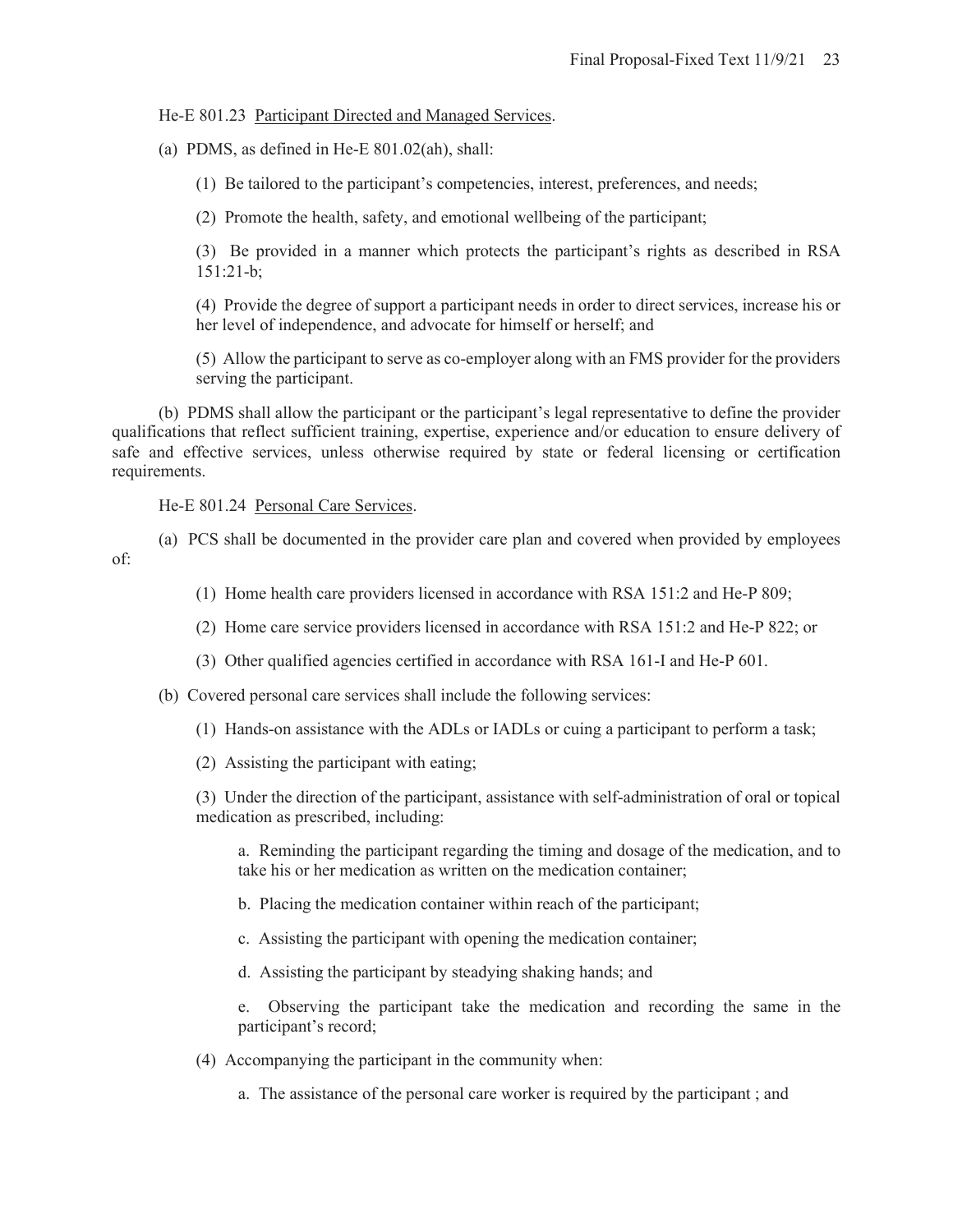b. The need for re-direction or direct assistance, or both, is required;

(5) When non-medical transportation services are authorized, hands-on assistance at the authorized destination when the provider care plan documents that this assistance is required at the destination;

(6) General household tasks, limited to the following:

a. Laundering the participant's personal clothing items, towels, and bedding;

b. Light cleaning limited to the participant's bedroom, bathroom, mobility and medical devices, and common living spaces;

c. Light cleaning of the kitchen, entry way areas, and common living spaces, to maintain a safe environment for the participant;

d. Errands for necessary tasks identified in the provider care plan;

e. Preparing meals and snacks for CFI participants including cleaning the food preparation area after the food is served; and

(7) Care, grooming, or feeding of service animals as defined by the Americans with Disabilities Act (ADA), Title III Subpart A 36.106, or assistance animals as defined by the Fair Housing Act.  $\leftarrow$ 

**Edit.** Use United States Code (U.S.C.) citations.

(c) Personal care services shall not be covered:

- (1) For the purpose of transportation only, when no other assistance is required;
- (2) When provided in any of the following settings:

a. A residential care facility;

- b. A hospital;
- c. A nursing facility;
- d. A rehabilitation facility;
- e. An adult family care home; and
- f. An adult day care; and
- (3) When provided by any of the following individuals:

a. The participant's personal care services representative, designated in accordance with (d) and (e) below;

b. The participant's agent acting under a designated power of attorney pursuant to RSA 564-E; or

c. The participant's legal guardian.

(d) The participant, his or her legal guardian, or a person granted authority under a power of attorney of the participant may designate a PCS representative to act on the participant's behalf:

(1) To direct the PCS being provided; and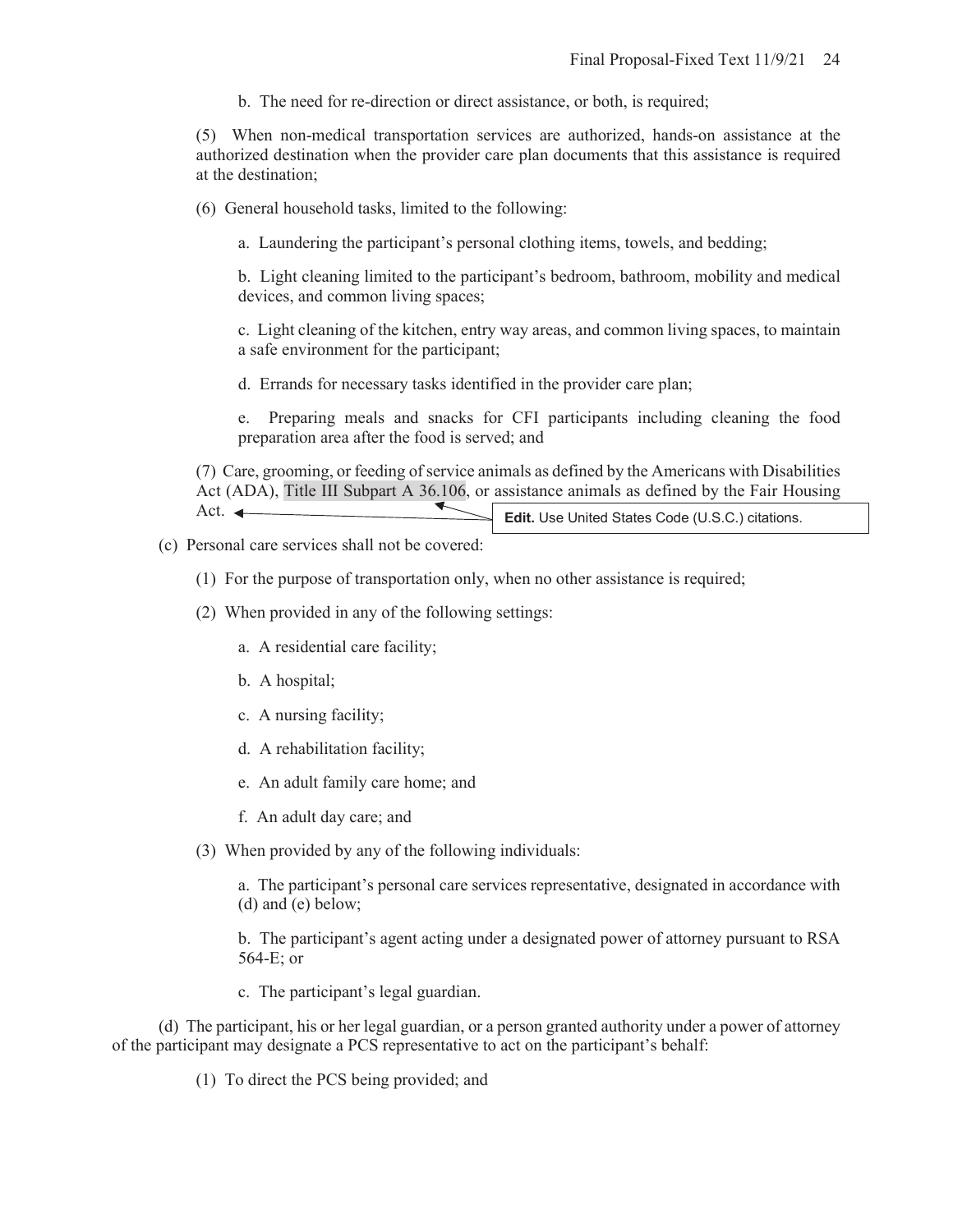(2) Under the following conditions:

a. The following persons shall not serve as a PCS representative for purposes of directing personal care services:

- 1. The personal care worker providing services;
- 2. The participant's case manager; and

3. Anyone having a financial relationship with any agency providing personal care services or intermediary services, as defined in RSA 161-I:2, VII, to the participant;

b. The PCS representative shall be designated through a written document, stating that:

1. The PCS representative's role applies only to decisions made regarding the personal care services described in this section;

2. The appointment of a PCS representative may be revoked by the participant at any time; and

3. The responsibilities of the PCS representative shall be to:

(i) At a minimum, have weekly face-to-face contact with the participant and the personal care worker;

(ii) At a minimum, have monthly contact with the participant's case manager concerning PCS;

(iii) Ensure that the personal care worker is taking the participant's care preferences into consideration; and

(iv) Communicate concerns or satisfaction to the provider agency that employs that personal care worker; and

c. The written document designating the PCS representative shall be signed by the participant or his or her legal guardian or by the person granted authority under a power of attorney and a witness and be maintained by the provider agency.

(e) When a PCS representative is designated, the participant, his or her guardian, or the person granted authority under a power of attorney shall:

> (1) Notify the provider agency in writing of the PCS representative's name and scope of authority; and

> (2) Notify the provider agency in writing of any changes in representation within 30 days of the date that the change occurs.

He-E 801.25 Personal Emergency Response Systems Services.

(a) Personal emergency response systems (PERS), as defined in He-E 801.02(ai), services shall be a covered service for participants who:

> (1) Live alone, live only with someone in poor or failing health, or who are alone at home for 8 hours or more per day, and who are:

a. Ambulatory and at risk of falls as assessed by a physician, registered nurse, or occupational or physical therapist; or

**Edit.** (ak)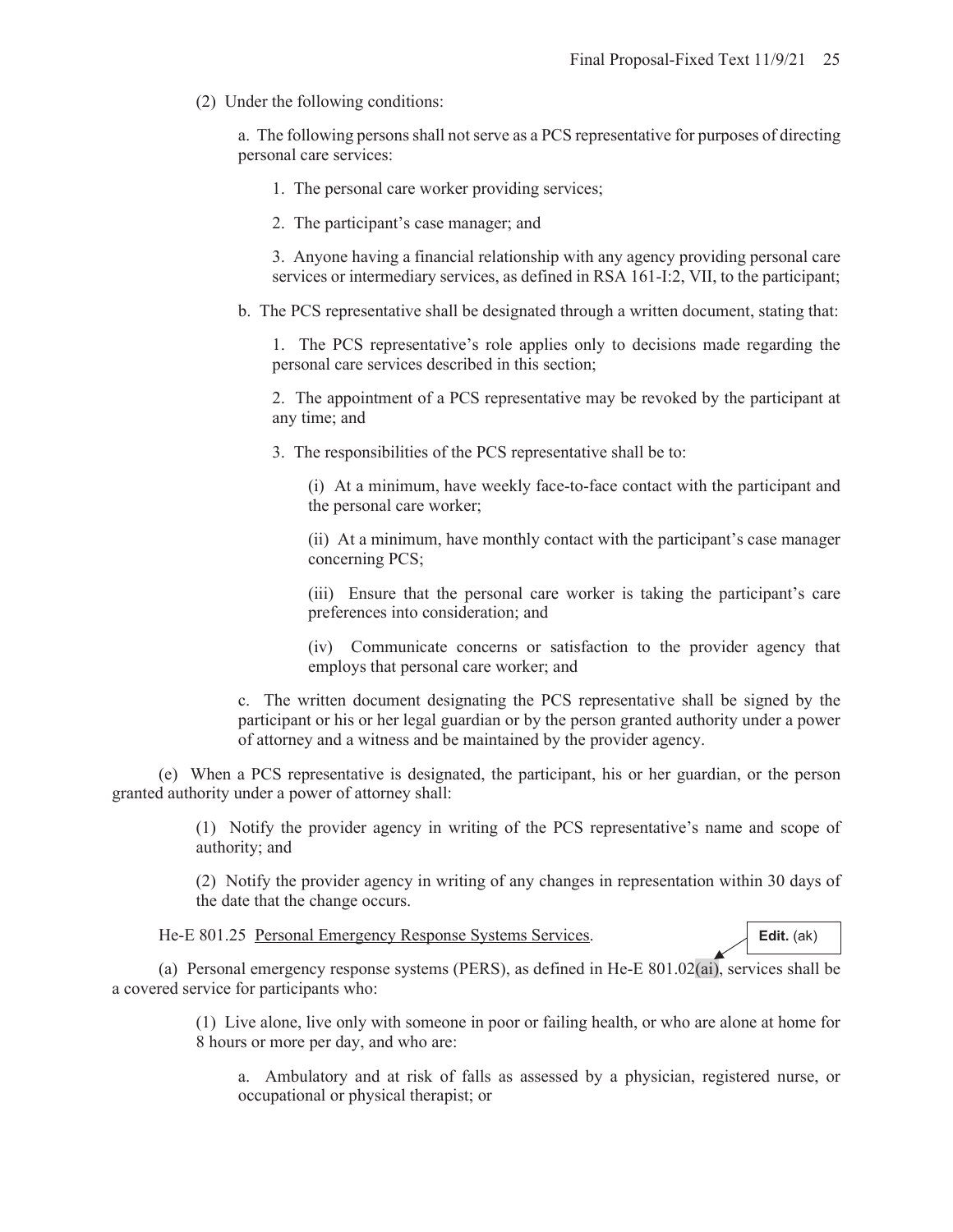b. Identified as at risk of having a medical emergency as identified in the comprehensive care plan; and

(2) Would require ongoing supervision if the PERS were not provided.

(b) PERS shall not be covered separately when provided to a participant receiving residential care services.

- (c) For each participant receiving a PERS, the coverage shall include:
	- (1) Setting up the PERS in the participant's home;
	- (2) Demonstrating to the participant how to use the PERS;

(3) Providing 24/7 monitoring, including the capacity to summon emergency assistance on behalf of the individual as needed; and

(4) Repairing and replacing faulty units.

He-E 801.26 Residential Care Facility Services.

(a) The following residential care services shall be covered:

- (1) Those services described in He-P 804 or He-P 805; and
- (2) Transportation to medical services except when a course of prescribed treatment requires any of the following:
	- a. Emergency transportation;
	- b. Transportation more than once per week; or

c. Transportation to a treatment location that is a greater distance from the facility than the participant's primary care physician.

(b) Residential care facility services shall be covered when provided by facilities licensed in accordance with RSA 151:2 and either He-P 804 or He-P 805. **Edit.** "3"

(c) Reimbursement for all residential care facility services shall be included in one of three per diem rates in accordance with (d) below, established by the department in accordance with RSA 161:4, VI(a), and individual services shall not be reimbursed separately when provided in a residential care facility setting.

(d) Residential care facilities licensed under He-P 804 shall be reimbursed at the base residential care facility rate, supported residential care facilities licensed under He-P 805 shall be reimbursed at different rates depending on the needs of the participant in accordance with (e) below.

(e) Supported residential care facilities shall be reimbursed at the base residential care facility rate unless the supported residential care facility has qualified staff assess the needs of the participant using BEAS 3755, "Resident Level of Care Sheet" (December 2021).

(f) Supported residential care facilities that complete BEAS 3755 shall be reimbursed a per diem rate based on the participant's needs as follows:

> (1) The base residential care facility rate for participants with needs assessed 0-8 on BEAS  $3755;$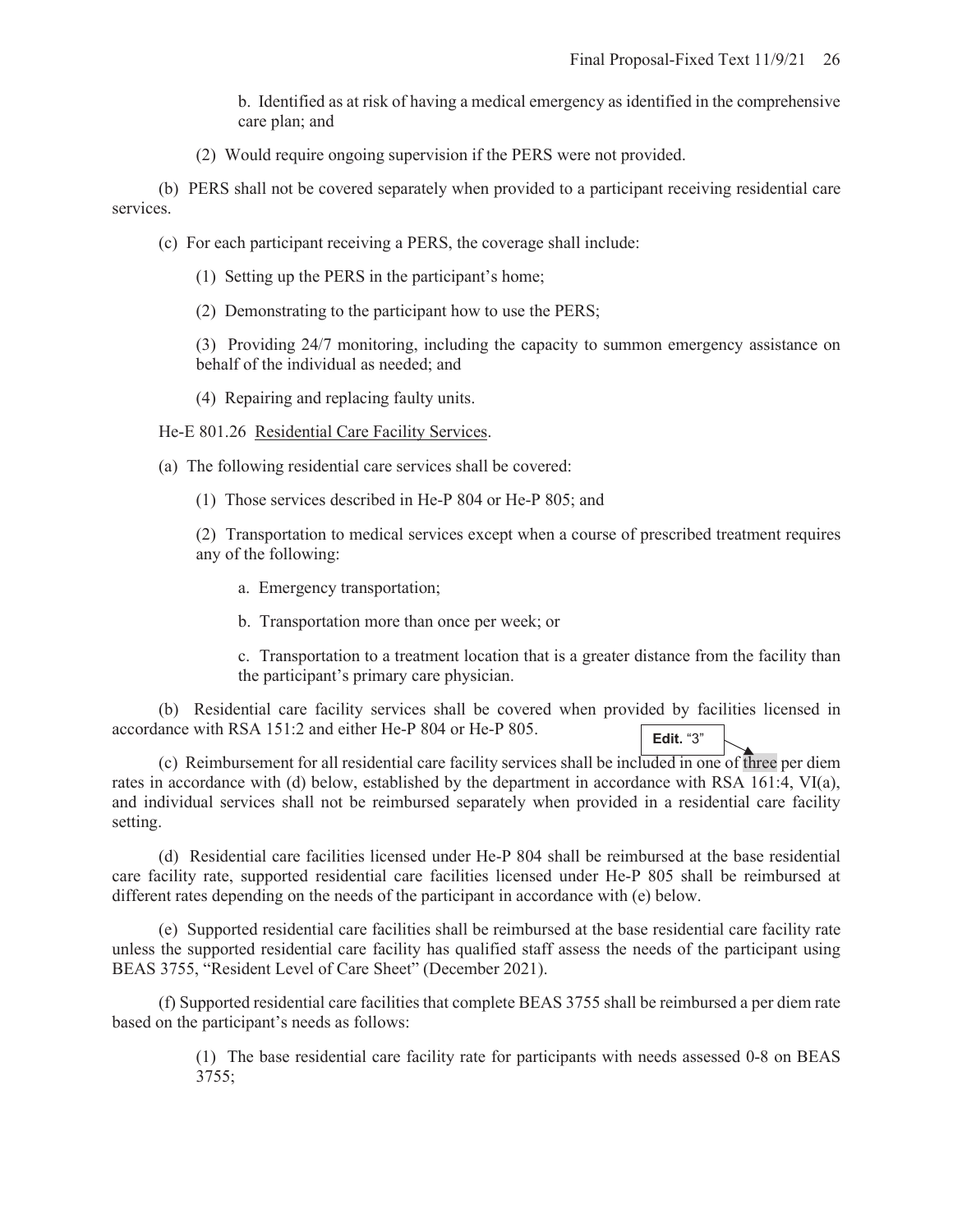(2) Residential Care Dementia Level 1 for participants with needs assessed 9-17 on BEAS 3755; or

(3) Residential Care Dementia Level 2 for participants with needs assessed 18-39 on BEAS 3755.

He-E 801.27 Respite Care Services.

(a) Respite care services shall be a covered service when provided by or in one of the following settings:

> (1) A medicaid-enrolled nursing facility, licensed in accordance with RSA 151:2 and He-P 813;

> (2) A medicaid-enrolled residential care facility licensed in accordance with RSA 151:2 and He-P 804 or He-P 805; or

(3) In the participant's own residence, by:

a. Home health care providers licensed in accordance with RSA 151:2 and He-P 809;

b. Home care service providers licensed in accordance with RSA 151:2 and He-P 822; or

c. Other qualified agencies certified in accordance with RSA 161-I and He-P 601.

(b) Respite care services shall be:

(1) Provided to the participant on a short-term basis, as described in (2) below, because of the temporary absence or need for relief of those persons normally providing that participant's care; and

(2) Limited to 30 24-hour days of care per state fiscal year.

He-E 801.28 Skilled Nursing Services.

**Edit.** (an)

(a) Skilled nursing services, as defined in He-E 801.02(am), shall be provided by a registered nurse (RN) or by a licensed practical nurse (LPN) who is employed by a home health care provider licensed in accordance with RSA 151:2 and He-P 809.

(b) Skilled nursing services shall be covered for the provision of chronic long-term care and not short-term care.

(c) Skilled nursing services shall not be covered when provided:

(1) On the same day as the participant attends an adult day program if the identified need is within the scope of what would normally be provided by the program;

(2) For the purpose of nursing oversight of authorized LNA services;

(3) At a residential care facility; or

(4) When determined to be needed for the provision of acute needs under the New Hampshire medicaid state plan.

He-E 801.29 Specialized Medical Equipment Services.

(a) Specialized medical equipment shall be a covered service when: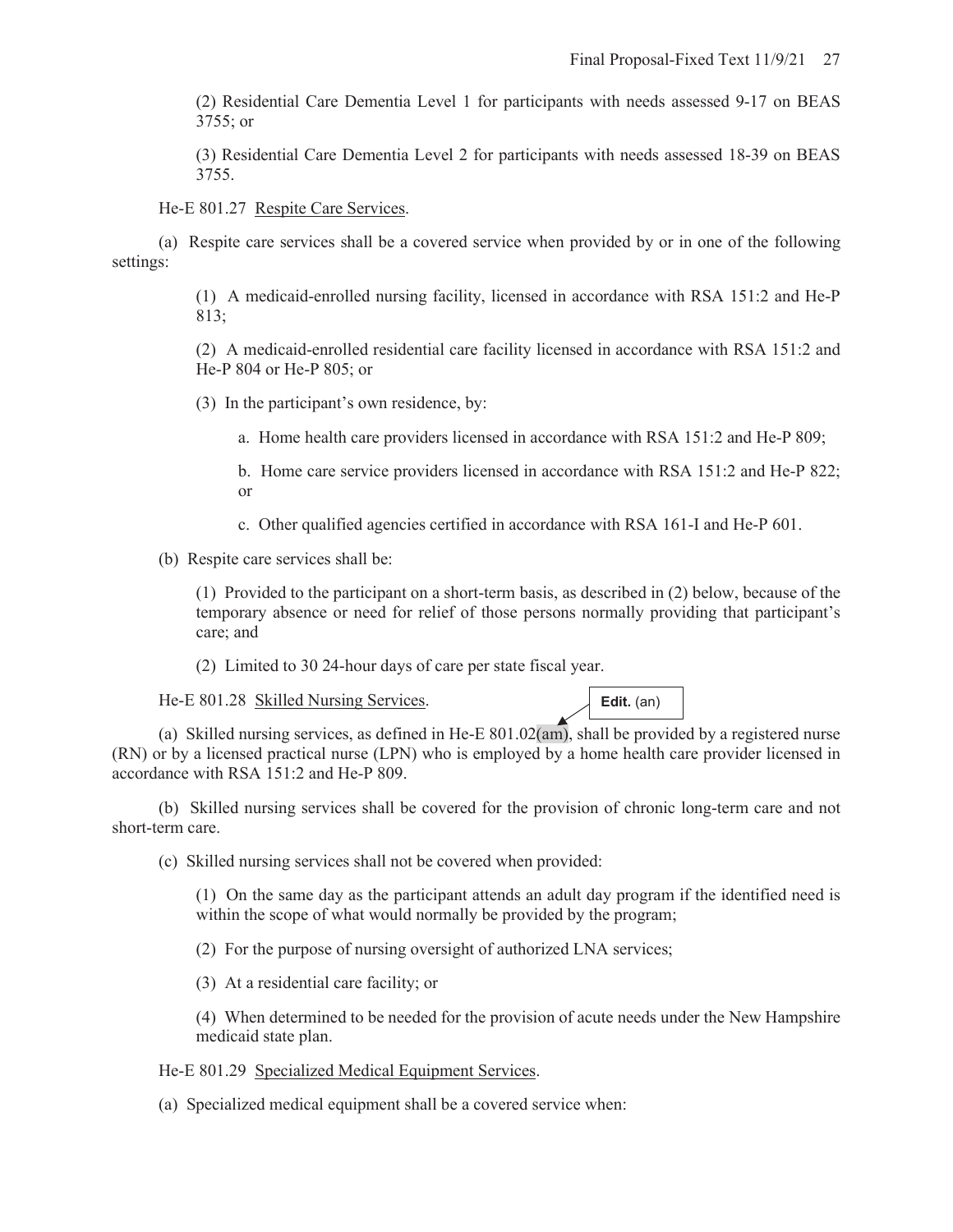(1) A NH medicaid-enrolled licensed practitioner or physical or occupational therapist has determined the clinical need for one or more of the items in (b) below;

(2) The participant's case manager has requested prior authorization for the item in accordance with (c) below;

(3) The department has provided the prior authorization for the item; and

(4) The service is completed by a NH enrolled medicaid provider.

(b) Covered specialized medical equipment services shall include the following durable medical equipment items:

- (1) Raised toilet seats;
- (2) Shower/tub seats and benches;
- (3) Tub lifts;
- (4) Transfer benches;
- (5) Bedside commodes;
- (6) Dressing aids and grabbers;
- (7) Non-slip grippers to pick up and reach items;
- (8) Adaptive utensils;
- (9) Transport wheelchairs;
- (10) Wheelchair cushions;
- (11) Walkers;
- (12) Patient lifts;
- (13) Slings;
- (14) Semi-electric beds;
- (15) Bed rails;
- (16) Mattress overlay pads;
- (17) Electronic communication devices;
- (18) Seat lifts, including the chair, or seat lift mechanisms when the following criteria are met:

a. The participant has a severe condition that causes the participant to require assistance to come to a standing position;

b. The participant is completely incapable of standing up from a regular armchair or any chair in their home; and

c. The participant's attending physician, or a consulting physician treating the participant for the disease or condition resulting in the need for a seat lift, documents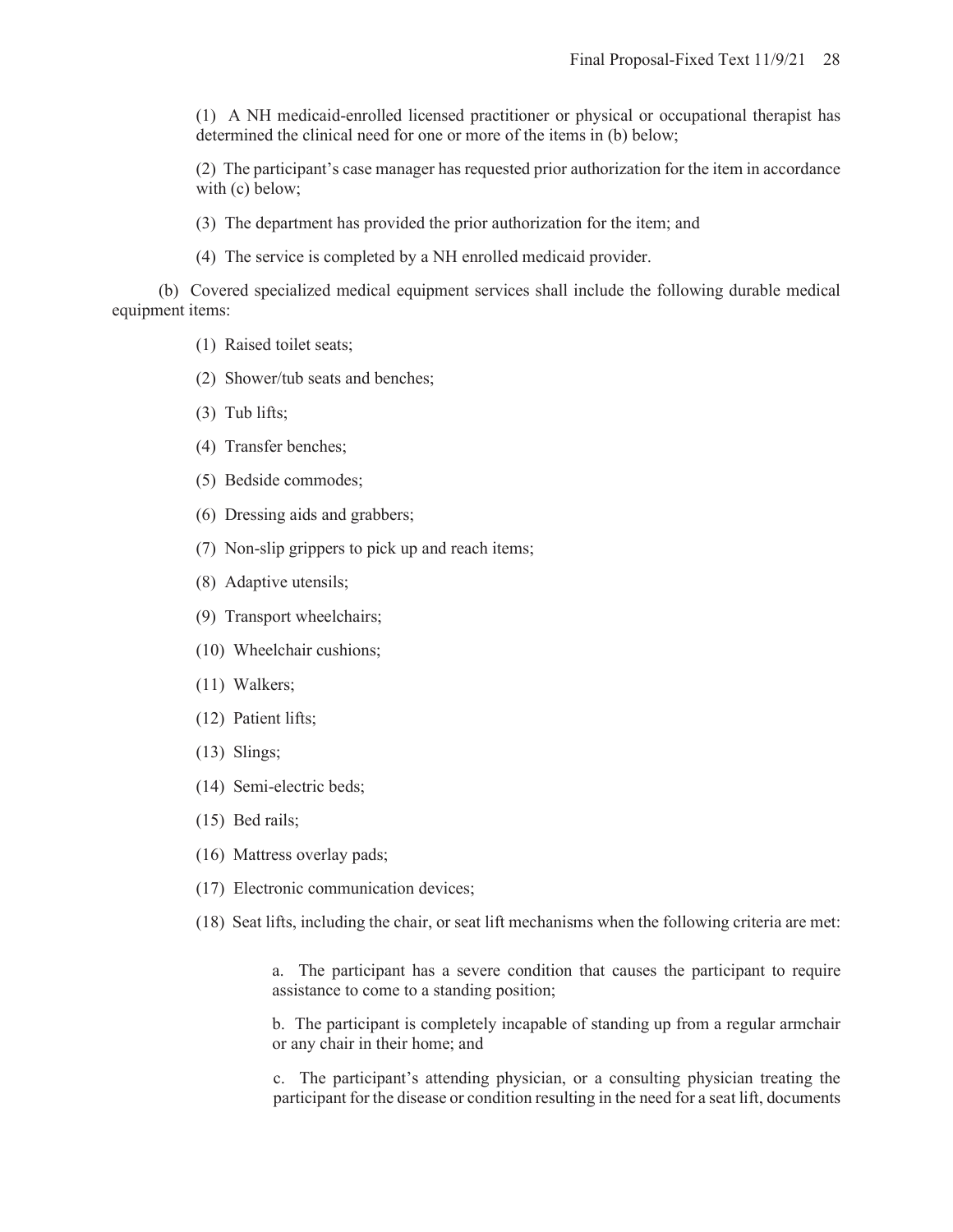that the seat lift mechanism is a part of the physician's course of treatment to provide support for a condition that is not likely to improve and that may worsen;

(19) Medication dispensing devices, including training on their use, when the following conditions are met:

- a. The participant or caregiver is able to use the device;
- b. The participant does not live in a licensed facility;
- c. When the use of this service is documented to either:
	- 1. Replace another service of equal or greater cost; or
	- 2. Avoid the addition of another service; and

d. The type of device is determined by the department's skilled professional medical personnel to be the least costly device that is appropriate for the participant; and

(20) Other durable medical equipment items that are:

a. Specified in the comprehensive care plan which enable participants to increase their ability to perform activities of daily living;

b. Specified in the comprehensive care plan to help the participant perceive, control, or communicate with the environment in which they live;

c. Necessary for life support or to address physical conditions along with ancillary supplies and equipment necessary to the proper functioning of such items;

d. Not available under the state plan that is necessary to address the participant's functional limitation; or

e. Necessary medical supplies not available under the state plan.

(c) The participant's case manager shall submit the following when requesting prior authorization for specialized medical equipment:

> (1) A completed Form 3715, "Choices for Independence Prior Authorization Request Form" (July 2021);

(2) A written copy of the determination in  $(a)(1)$  above that describes:

a. The medical or functional need for the equipment;

b. Any specifications necessary to meet the participant's needs; and

c. The proposed training plan for the participant and caregiver to ensure safe use of the equipment;

(3) Proposals from at least 2 medicaid enrolled providers, except that one proposal may be submitted when the equipment costs less than \$1,000, already has a set or fixed rate, or with a written explanation of why only one proposal is available or appropriate, including the following, as applicable to the equipment:

a. A list of supplies and materials; and

b. A description of the equipment, including measurements when necessary; and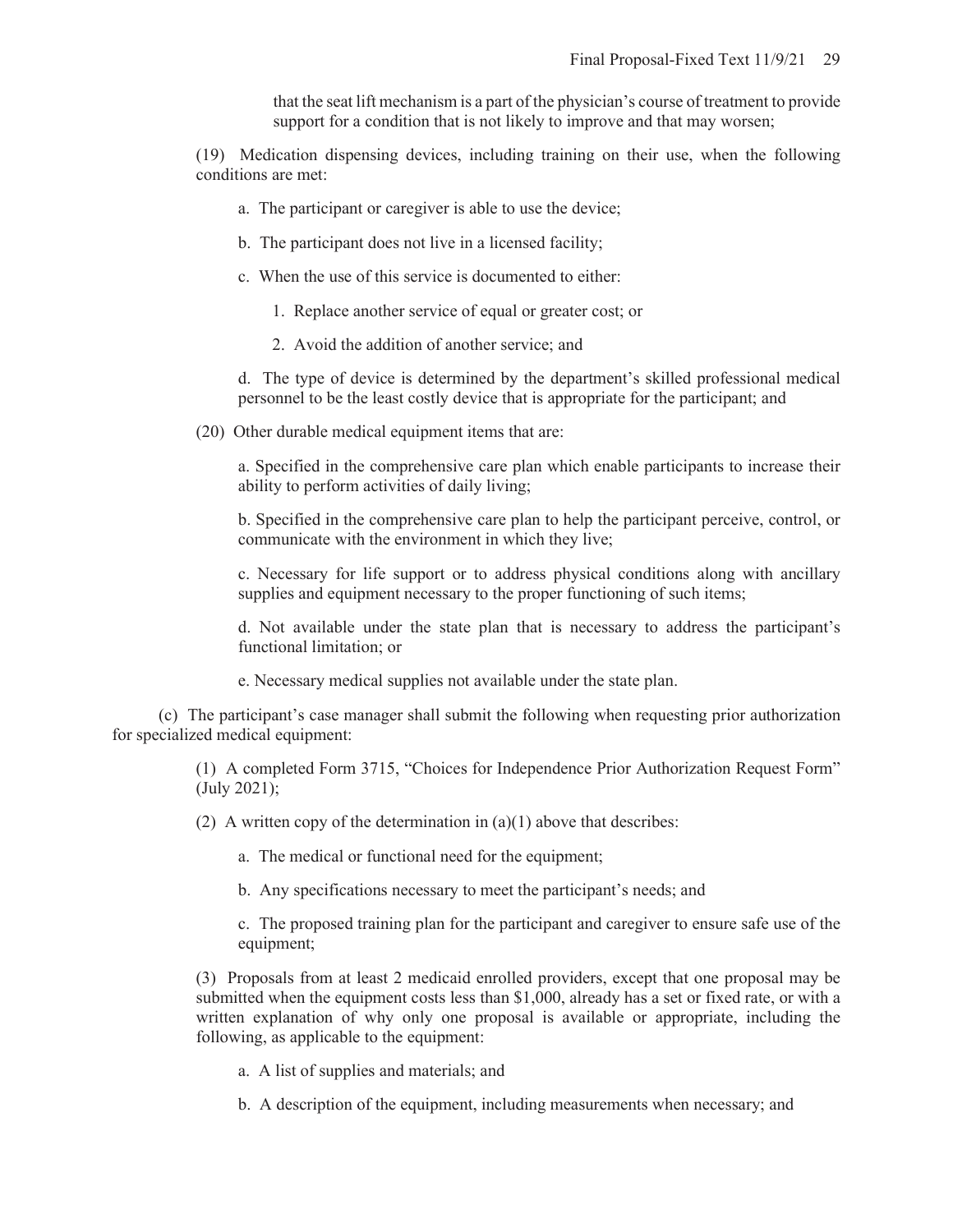(4) If a participant prefers one proposal over the other(s), then an explanation of the preference.

(d) Specialized medical equipment services shall not be covered separately for participants receiving residential care facility services.

(e) Payment for specialized medical equipment shall:

(1) Be for the most cost-effective item, as identified by the department, that would effectively meet the participant's needs; and

(2) Not exceed the participant limit specified in the HCBs-CFI waiver approved by CMS.

(f) If, within 90 days of delivery of the specialized medical equipment:

(1) There is a discrepancy between the proposal and the delivered or installed equipment for a participant, the specialized equipment provider shall replace the equipment; and

(2) The replacement includes a restocking fee that the specialized medical equipment provider will incur as a result, the provider may submit a revised proposal for the replacement equipment at the same cost and add a restocking fee, and the case manager shall submit the revised proposal that includes the restocking fee for authorization to the department.

He-E 801.30 Supportive Housing Services.

**Unclear** as worded.

(a) Supportive housing services shall be covered when provided by a federal housing authority licensed as a home health care provider in accordance with RSA 151:2 and He-P 809 or by a home health care provider licensed in accordance with RSA 151:2 and He-P 809 or other qualified agency certified in accordance with RSA 161-I and He-P 601 that is contracted with a federal housing authority to provide services.

- (b) Supportive housing services shall be provided in federally subsidized individual apartments.
- (c) The following supportive housing services shall be covered:
	- (1) Personal care services, as described in He-E 801.25;
	- (2) Assistance with ADLs;
	- (3) Assistance with the IADLs including the following activities:
		- a. Making telephone calls; and
		- b. Obtaining and keeping appointments;
	- (4) Home health aide services as described in He-E 801.21;
	- (5) Homemaker services, as described in He-E 801.22;
	- (6) Personal emergency response systems services as described in He-E 801.26; and

(7) Medication reminders and other supportive activities as specified in the comprehensive care plan or which promote and support health and wellness, dignity, and autonomy within a community setting.

(d) Supportive housing services shall be included in a per diem rate, established by the department in accordance with RSA 161:4, VI(a), and shall not be reimbursed as a separately covered service when provided in a supportive housing setting.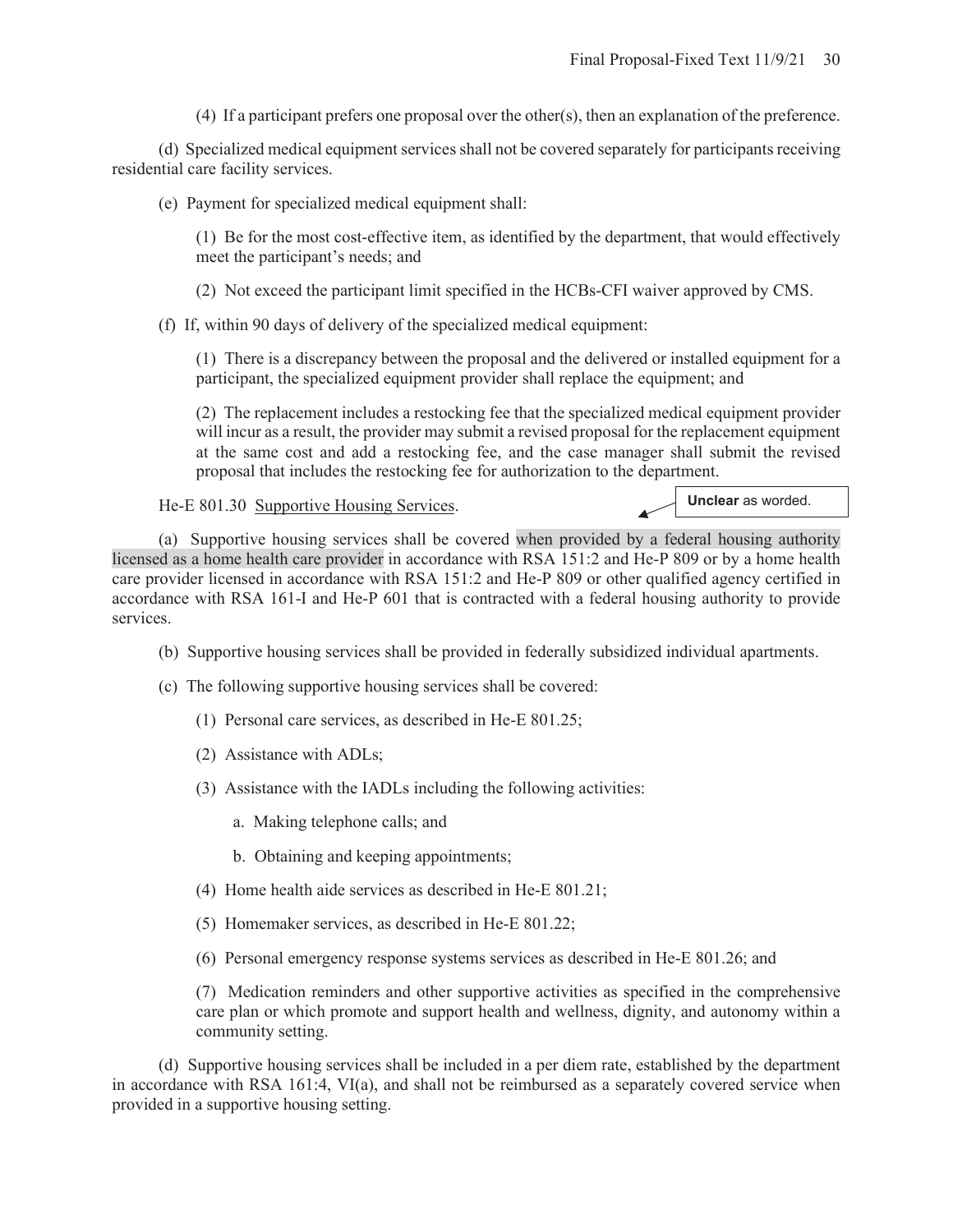He-E 801.31 Supported Employment Services.

(a) All supportive employment (SEP) services shall:

(1) Be designed in accordance with the participant's specific needs, interests, competencies, and learning style, as described in the person-centered comprehensive care plan developed in accordance with He-E 805 and employment profile; and

(2) Assist each participant to assume as much personal responsibility in job seeking and job retention as is possible for that participant.

- (b) SEP shall be provided by an employment professional.
- (c) Employment professionals shall:
	- (1) Meet one of the following criteria:

a. Have completed, or complete within the first 6 months of becoming an employment professional, training that meets the national competencies for job development and job coaching, as established by the Association of People Supporting Employment First's (APSE) "Universal Employment Competencies" (January 2019), available as noted in

Appendix A; or

**Edit.** no caps **Edit. Edit. Edit. Edit. Edit. Edit. Edit. Edit. Edit. Edit. Edit. Edit. Edit. Edit. Edit. Edit. Edit. Edit. Edit. Edit. Edit. Edit. Edit. Edit. Edit. Edit.** 

b. Have obtained the designation as a Certified Employment Services Profession through the Employment Services Professional Certification Commission (ESPCC), an affiliate of APSE; and

(2) Obtain 12 hours of continuing education annually in subject areas pertinent to employment professionals including, at a minimum:

- a. Employment;
- b. Customized employment;
- c. Task analysis/systematic instruction;
- d. Marketing and job development;
- e. Discovery;
- f Person-centered employment planning;
- g. Work incentives for individuals and employers;
- h. Job accommodations;
- i. Assistive technology;
- j. Vocational evaluation;
- k. Personal career profile development;
- l. Situational assessments;
- m. Writing meaningful vocational objectives;
- n. Writing effective resumes and cover letters;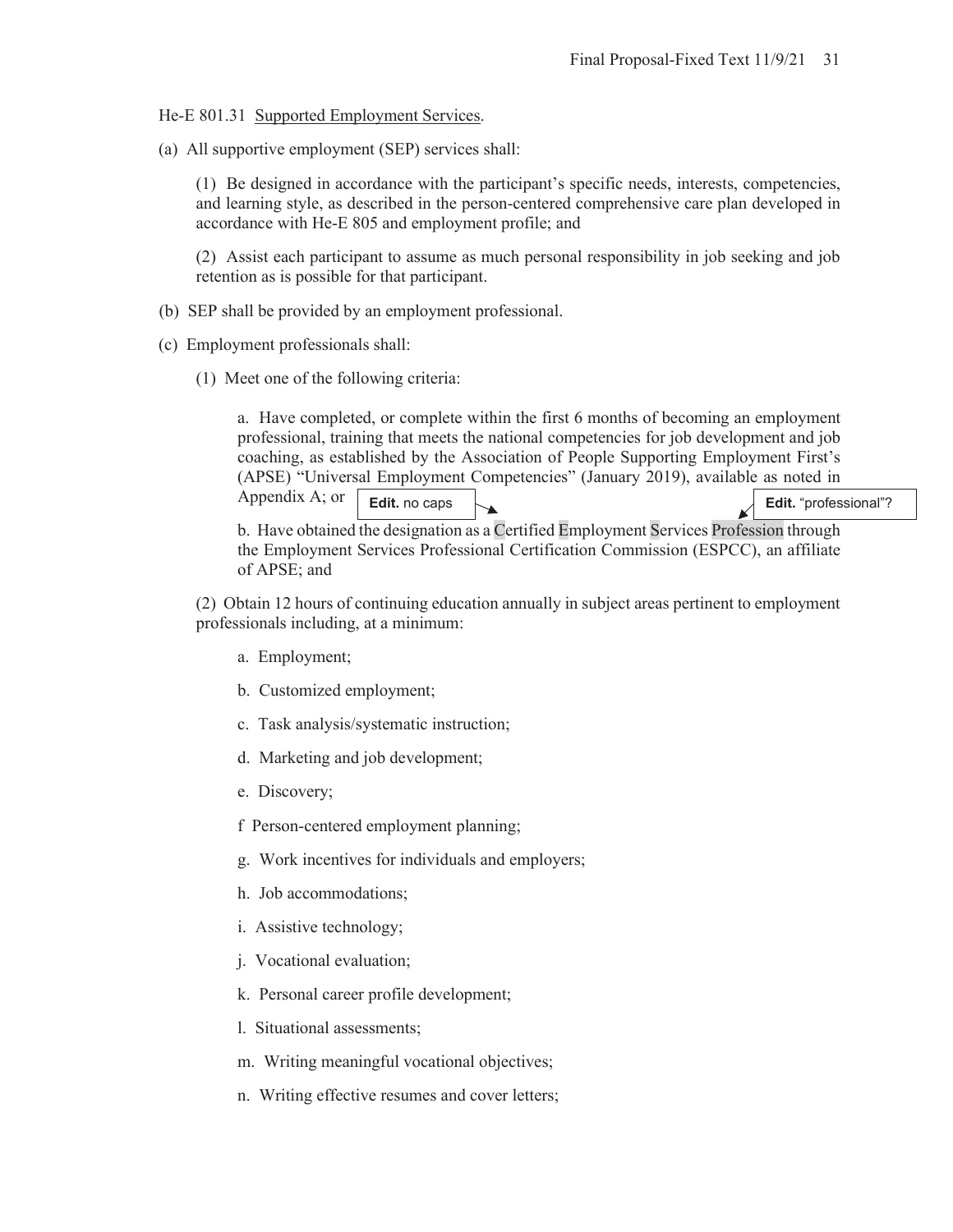o. Understanding workplace culture;

p. Job carving;

**Unclear.** Define these terms unless understood by the regulated community.

- q. Understanding laws, rules, and regulations;
- r. Developing effective on the job training and supports;
- s. Developing a fading plan and natural supports;
- t. Self-employment; and
- u. School to work transition.

(d) Payment for SEP shall include:

(1) All supported employment services identified in the provider care plan;

- (2) Job opportunity development;
- (3) Assistance, as needed, with employment including:
	- a. Job applications;
	- b. Resume-writing;
	- c. Obtaining references;
	- d. Development of a career portfolio;
	- e. Interview preparation; and

f. All other activities related to obtaining and maintaining employment except as described in (10) below;

(4) Training for the participant to learn the responsibilities and expectations of employment, including:

a. Acquiring or developing acceptable work standards and workplace behavior;

b. Adjusting to the job site and work culture; and

c. Using accommodations, including any customized modifications made to perform the job;

(5) Implementation of the fading plan;

(6) Consultations or contacts with the businesses and the participant, as needed to assist the participant to remain successfully employed;

(7) Outreach to employers for building relationships that lead to immediate or future job opportunities for the participant;

(8) Training for direct support staff as it relates to the participant's employment goals;

(9) Training for employers and co-workers to support the participant by understanding his or her:

a. Learning style;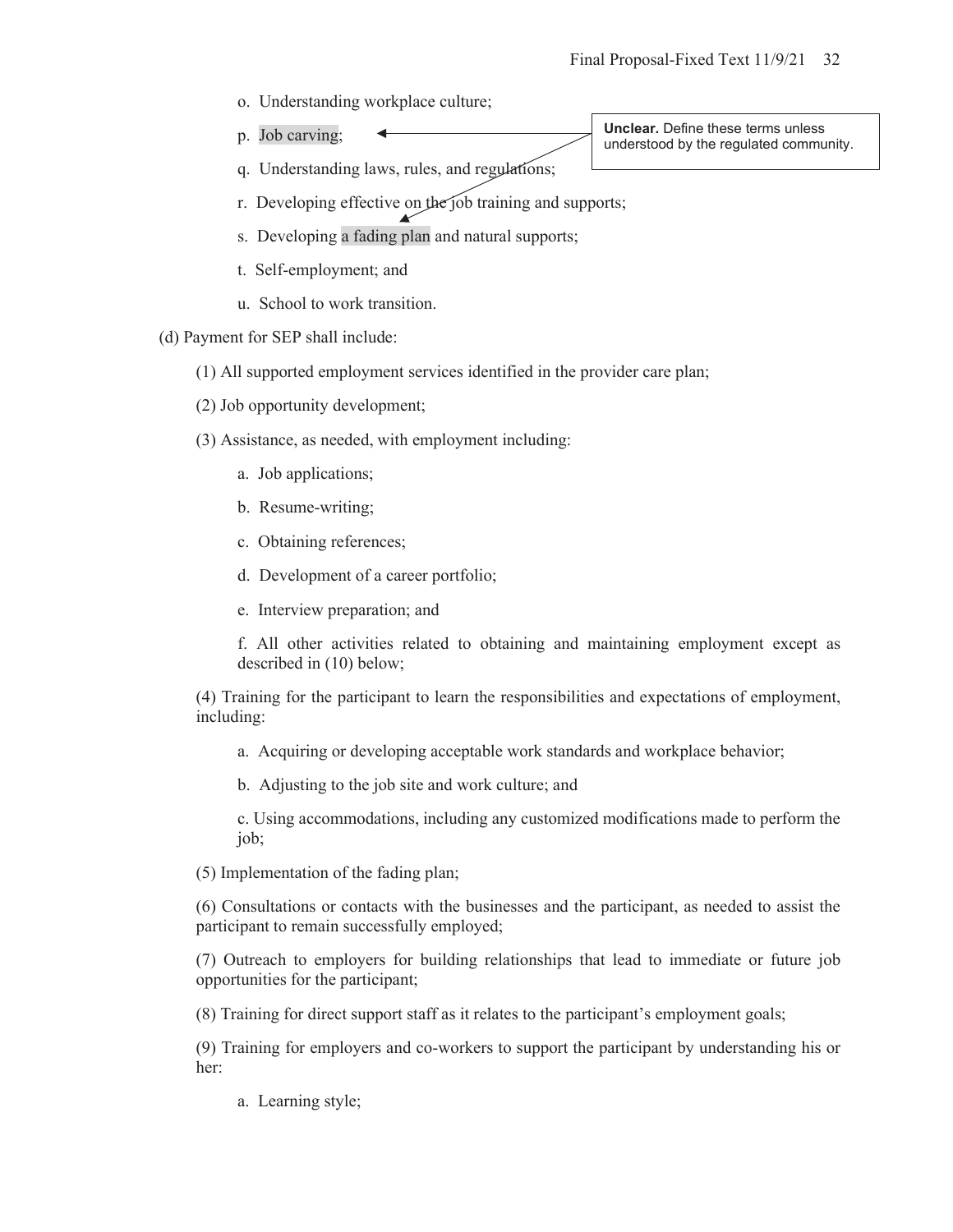- b. Environmental needs;
- c. Medical needs;
- d. Physical needs; and
- e. Safety needs;

(10) When combined with another employment service, transportation, and training in accessing transportation, as appropriate, to and from work;

(11) Referral, evaluation, and consultation for adaptive equipment, environmental modifications, communications technology, or other forms of assistive technology, and educational opportunities related to the participant's employment services and goals;

(12) Accessing work incentives information and work incentives planning services for the participant; and

(13) Any other employment service identified in the participant's provider care plan.

(e) All SEPs shall be designed to:

(1) Assist the participant to obtain employment or self-employment based on the participant's employment profile and goals in the provider care plan;

(2) Provide the participant with opportunities to participate in a comprehensive career development process that helps to identify, in a timely manner, the participant's employment profile;

(3) Support the participant to develop appropriate skills for job searching, including:

- a. Creating a resume and employment portfolio;
- b. Practicing job interviews; and
- c. Learning soft skills that are essential for succeeding in the workplace;

(4) Assist the participant to become as independent as possible in his or her employment, internships, and education and training opportunities by:

- a. Developing accommodations;
- b. Utilizing assistive technology; and
- c. Creating and implementing a fading plan;
- (5) Help the participant to:

 a.. Meet his or her goal for the desired number of hours of work as articulated in the provider care plan; and

 b. Earn wages of at least minimum wage or prevailing wage, unless the participant is pursuing income based on self-employment;

c. Assess, cultivate, and utilize natural supports within the workplace to assist the participant to achieve independence to the greatest extent possible;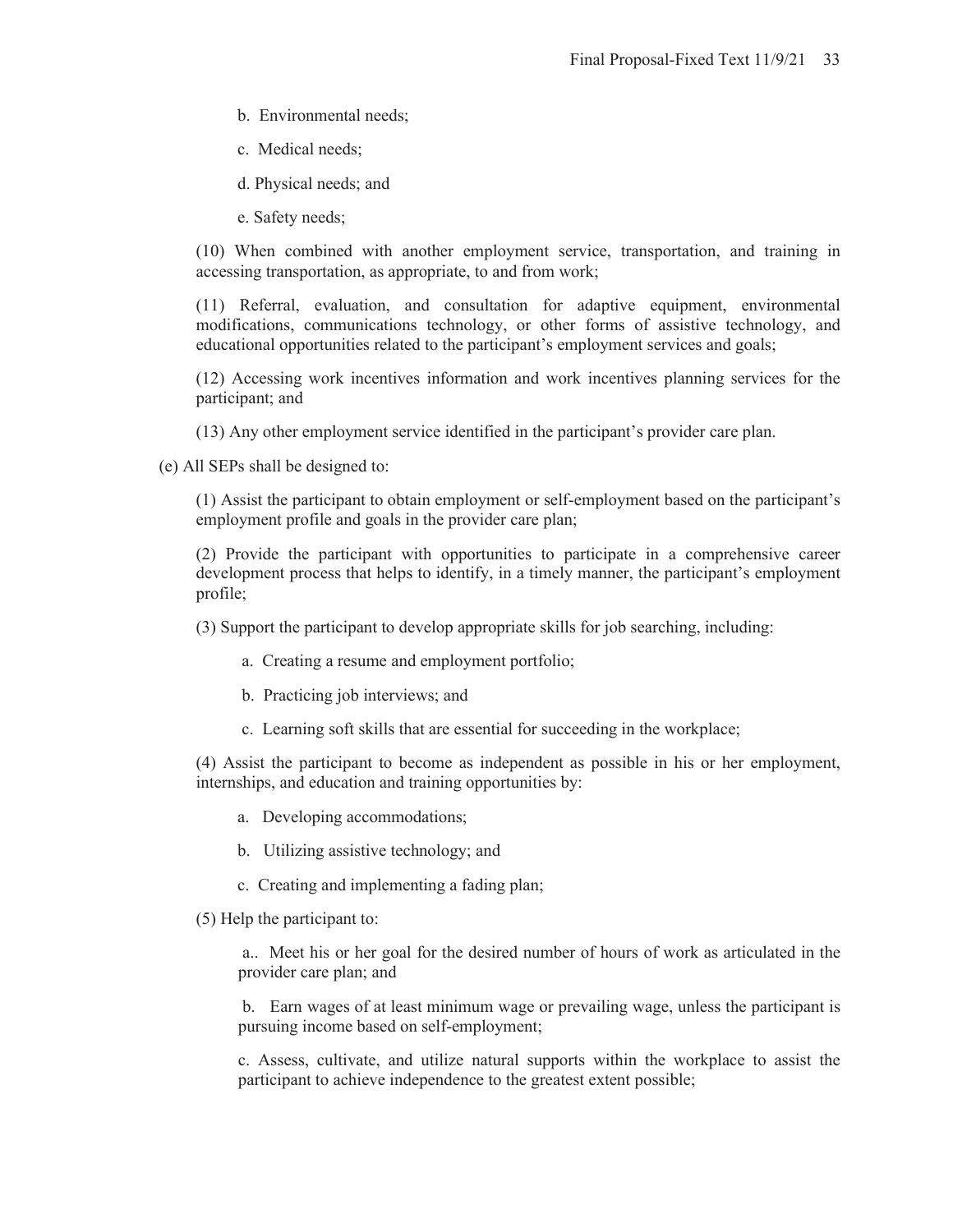d. Help the participant to learn about, and develop appropriate social skills to actively participate in, the culture of his or her workplace;

e. Understand, respect, and address the business needs of the participant's employer, in order to support the participant to meet appropriate workplace standards and goals;

f. Maintain communication with, and provide consultations to, the employer to:

1. Address employer specific questions or concerns to enable the participant to perform and retain his or her job; and

2. Explore opportunities for further skill development and advancement for the participant;

g. Help the participant to learn, improve, and maintain a variety of life skills related to employment, such as:

1. Traveling safely in the community;

2. Managing personal funds;

3. Utilizing public transportation; and

4. Other life skills identified in the person-centered comprehensive care plan related to employment;

h. Promote the participant's health and safety;

i. Protect the participant's right to freedom from abuse, neglect, and exploitation; and

j. Provide opportunities for the participant to exercise personal choice and independence.

#### He-E 801.32 Provider Participation.

- (a) All providers shall:
	- (1) Be enrolled in NH medicaid as a CFI provider;

(2) Meet the applicable licensing, certification, or other requirements of the specific service being provided; and

(3) Comply with requirements contained in 42 CFR 441.301(c)(4).

(b) All providers shall:

(1) Create and maintain an individual provider care plan for each participant served in accordance with He-E 801.33(a);

(2) Create and maintain other documentation in accordance with He-E 801.33 and as required pursuant to applicable state and federal law;

(3) Submit claims for payment in accordance with He-E 801.34;

(4) Provide services in accordance with this part, 42 CFR 455, 42 CFR 456, 42 CFR 431, and 42 CFR 1001; and

(5) Be subject to monitoring and review by the department upon request.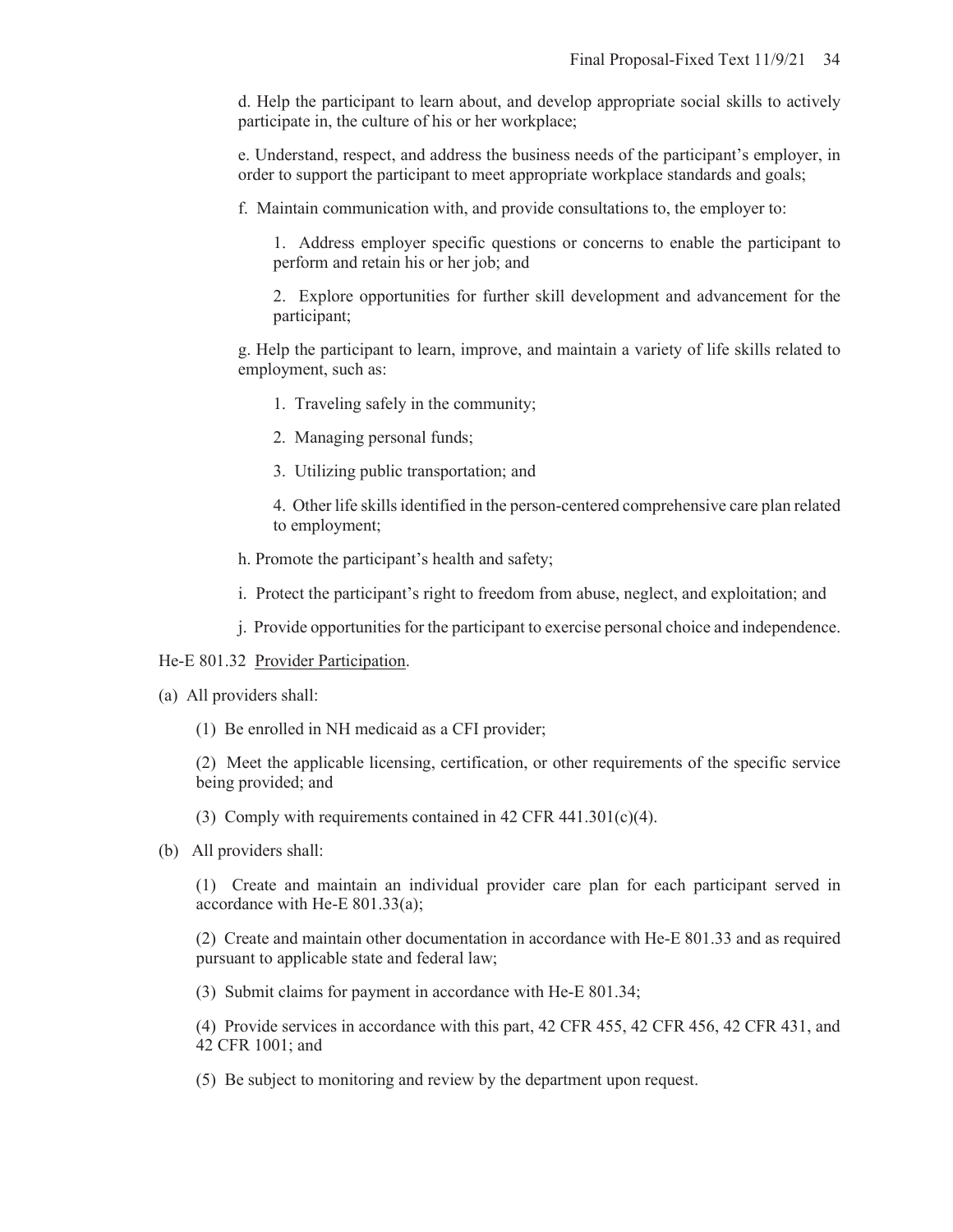(c) All providers shall comply with the provisions of RSA 161-F:49 with regard to checking the names of prospective or current employees, volunteers or subcontractors against the state registry maintained by the department's bureau of elderly and adult services.

(d) All providers shall report to the appropriate departmental authority any participant who is suspected of being abused, neglected, exploited, or self-neglecting, in accordance with the adult protection law, RSA 161-F:46.

He-E 801.33 Required Documentation.

(a) All providers, with exceptions noted in (b) below, shall develop, maintain, and implement a written provider care plan and adhere to the following:

> (1) The provider shall communicate with the participant's case manager to ensure the care plan is consistent with and addresses the applicable service needs and the participant's preferences identified in the comprehensive care plan;

(2) The provider care plan shall contain, at a minimum:

a. A description of the participant's needs and the scope of services to be provided;

b. The dates upon which services will begin and end;

c. The frequency of the services;

d. The total number of service units authorized and the amount that will be provided on each date of service;

e. Pertinent information on the participant's health condition, medications, allergies, and special dietary needs; and

f. The anticipated goals and outcomes of service provision;

(3) The provider care plan shall be updated at least annually and as necessary to reflect change in the participant's need for services; and

(4) The provider shall provide a copy of the provider care plan to the participant's case manager, upon the completion or revision of the plan, and shall make the provider care plan available to the department upon request.

(b) Providers of the following services shall not be required to develop a provider care plan:

(1) EAS;

(2) Home-delivered meals services;

(3) Non-medical transportation services;

(4) Personal emergency response system services;

(5) Financial management services;

(6) Specialized medical equipment services; and

(c) All providers shall:

(1) Maintain documentation in accordance with applicable licensure, certification, and all other applicable federal and state laws and regulations or other requirements;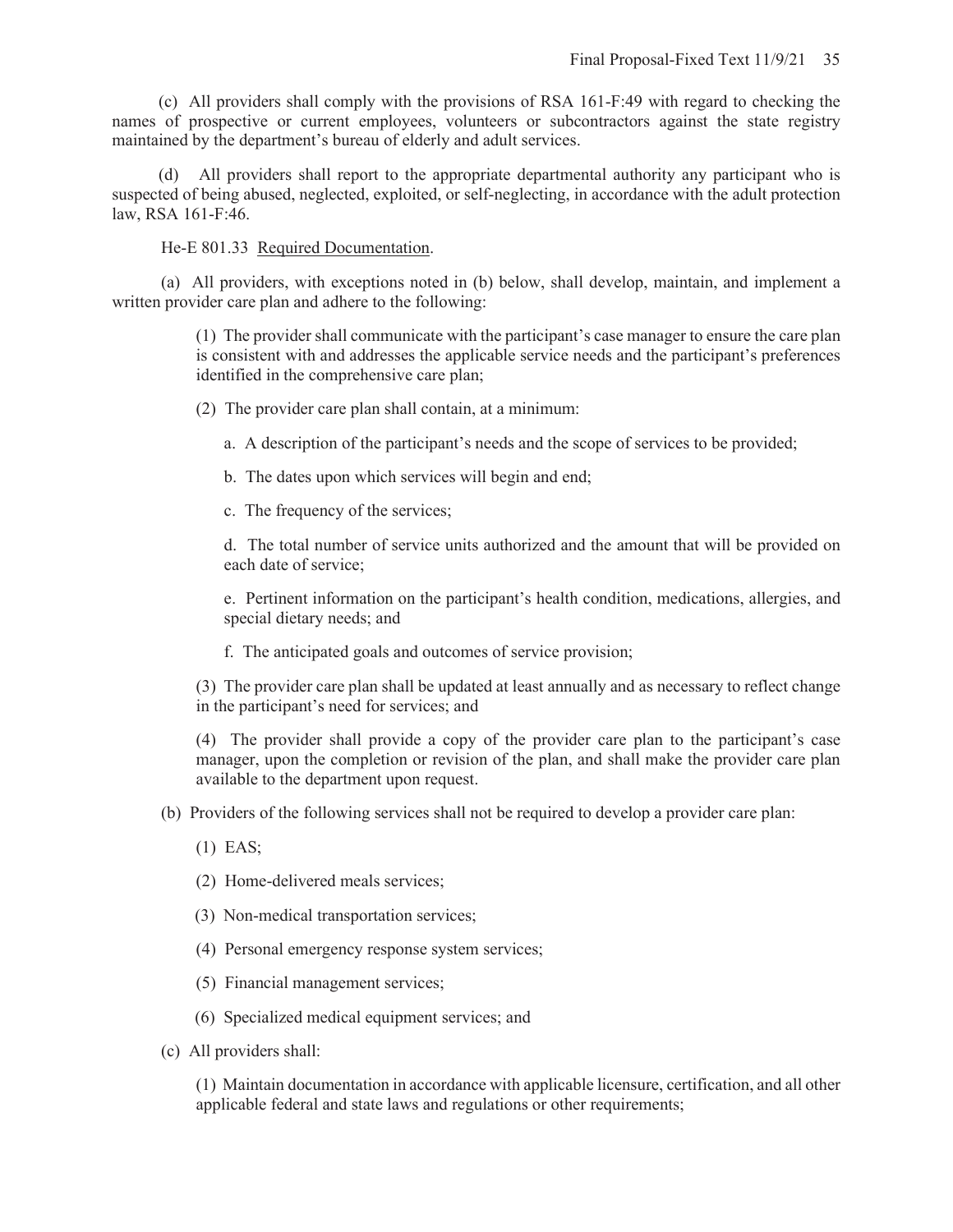(2) Maintain any other supporting records in accordance with He-W 520; and

(3) Maintain documentation in their records to fully support each claim billed for services including the specific service provided, the number of service units provided, the name of the employee who provided the service, and the date and time of service provision, as applicable.

(d) Failure to maintain supporting records in accordance with He-W 520 and this part shall entitle the department to recoupment of state and federal medicaid payments pursuant to 42 CFR 455, 42 CFR 447, and 42 CFR 456.

(e) In addition to (c) above, documentation of PCS shall include verification of the PCS worker's time, including: **Edit.** comma

> (1) When paper timesheets are used, the signature of the participant or PCS representative indicating the reported hours are accurate, the service was provided in accordance with the provider care plan and the service was to the participant's satisfaction; or

> (2) Certification that the service was provided in accordance with the electronic visit verification requirement of 42 USC 1396b(l) and the provider care plan and the service was to the participant's satisfaction.

(f) The documentation required by this section shall be made available to the department upon request.

(g) The documentation required by this section shall be maintained for a period of at least 6 years from the date of service or until the resolution of any legal action(s) commenced during the 6 year period, whichever is longer.

He-E 801.34 Payment for Services.

(a) Providers shall submit all initial claims to the medicaid fiscal agent, so that the fiscal agent receives the claims no later than one year from the earliest date of service on the claim.

(b) If a provider submitted a claim during the one-year billing period and the claim is subsequently rejected by the fiscal agent, the provider shall resubmit the claim within 15 months from the earliest date of service to receive reimbursement.

(c) If medicaid does not pay a provider for medicaid coverable services, supplies, or equipment due to the billing practices of the provider, the provider shall not bill the participant for the item(s), service(s) or supplies.

(d) Payment to providers of CFI waiver services shall be made in accordance with rates established by the department in accordance with RSA 161:4, VI(a) and RSA 126-A:18-a, as applicable.

He-E 801.35 Utilization Review and Control. The department shall monitor utilization of CFI waiver services to identify, prevent, and correct potential occurrences of fraud, waste, and abuse in accordance with 42 CFR 455, 42 CFR 456, He-W 520, 42 CFR 1001, and He-E 801.

He-E 801.36 Third Party Liability.

(a) All third party obligations shall be exhausted before medicaid is billed, in accordance with 42 CFR 433.139.

(b) All providers shall determine if third party liability exists and file a claim with the third party before billing medicaid.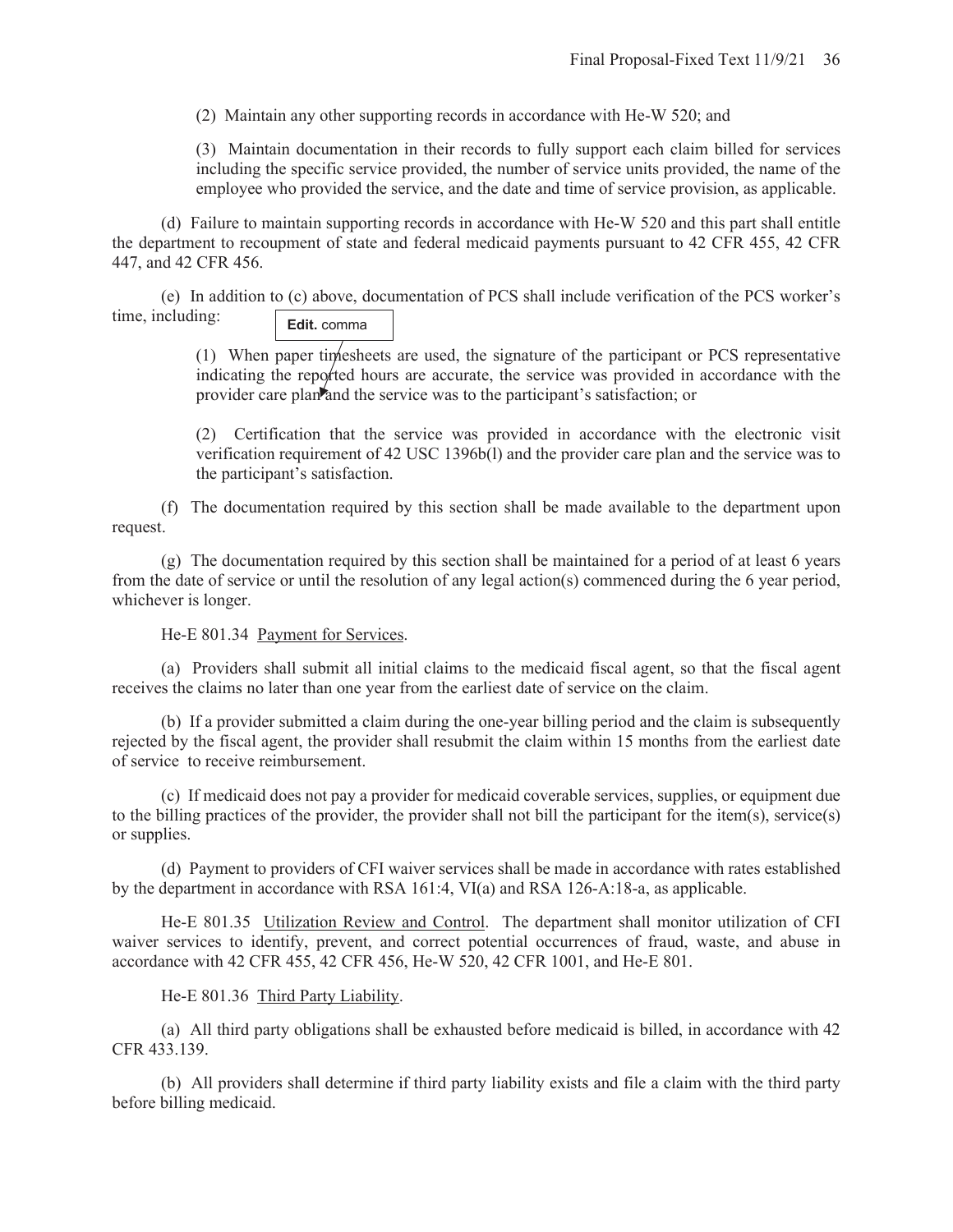(c) If third party liability exists, and the provider is not enrolled with the third party in a manner that allows the provider to submit a claim for service, the provider shall not bill medicaid or the CFI participant.

## He-E 801.37 Waivers

 (a) An applicant, case manager, provider agency, participant, or guardian, may request a waiver of specific procedures outlined in this part using the form titled BEAS 3865 "Choices for Independence Program Waiver Request Form." (December 2021) The case management agency or provider agency shall submit the request in writing to (c) below.

- (b) A completed waiver request form shall be signed by:
	- (1) The participant or the participant's legal representative indicating agreement with the request; and

(2) The case manager and provider agency executive director or designee recommending approval of the waiver.

(c) A waiver request shall be submitted electronically or mailed to:

Bureau of Elderly and Adult Services Hugh J. Gallen State Office Park 105 Pleasant Street, Main Building Concord, NH 03301

(d) No provision or procedure prescribed by statute shall be waived.

 (e) The request for a waiver shall be granted by the commissioner within 30 calendar days if the alternative proposed by the requesting entity meets the objective or intent of the applicable section of this part, and it:

(1) Does not negatively impact the health or safety of the participant(s);

(2) Does not affect the quality of services provided to participants; and

(3) All required criminal records checks have been completed no earlier than a year before the date of the waiver request; and

 (f) Upon receipt of approval of a waiver request, the requesting entity's subsequent compliance with the alternative provisions or procedures approved in the waiver shall be considered compliance with the rule for which the waiver was sought.

(g) Waivers shall be granted in writing and shall not expire except as in (h) and (i) below.

 (h) Those waivers which relate to other issues relative to the health, safety, or welfare of participants that require periodic reassessment shall be effective for one year only.

(i) Any waiver shall end with the closure of the related program or service.

 (j) A requesting entity may request a renewal of a waiver from the department. Such request shall be made at least 90 calendar days prior to the expiration of a current waiver and shall be granted in accordance with paragraphs (a) through (f) above.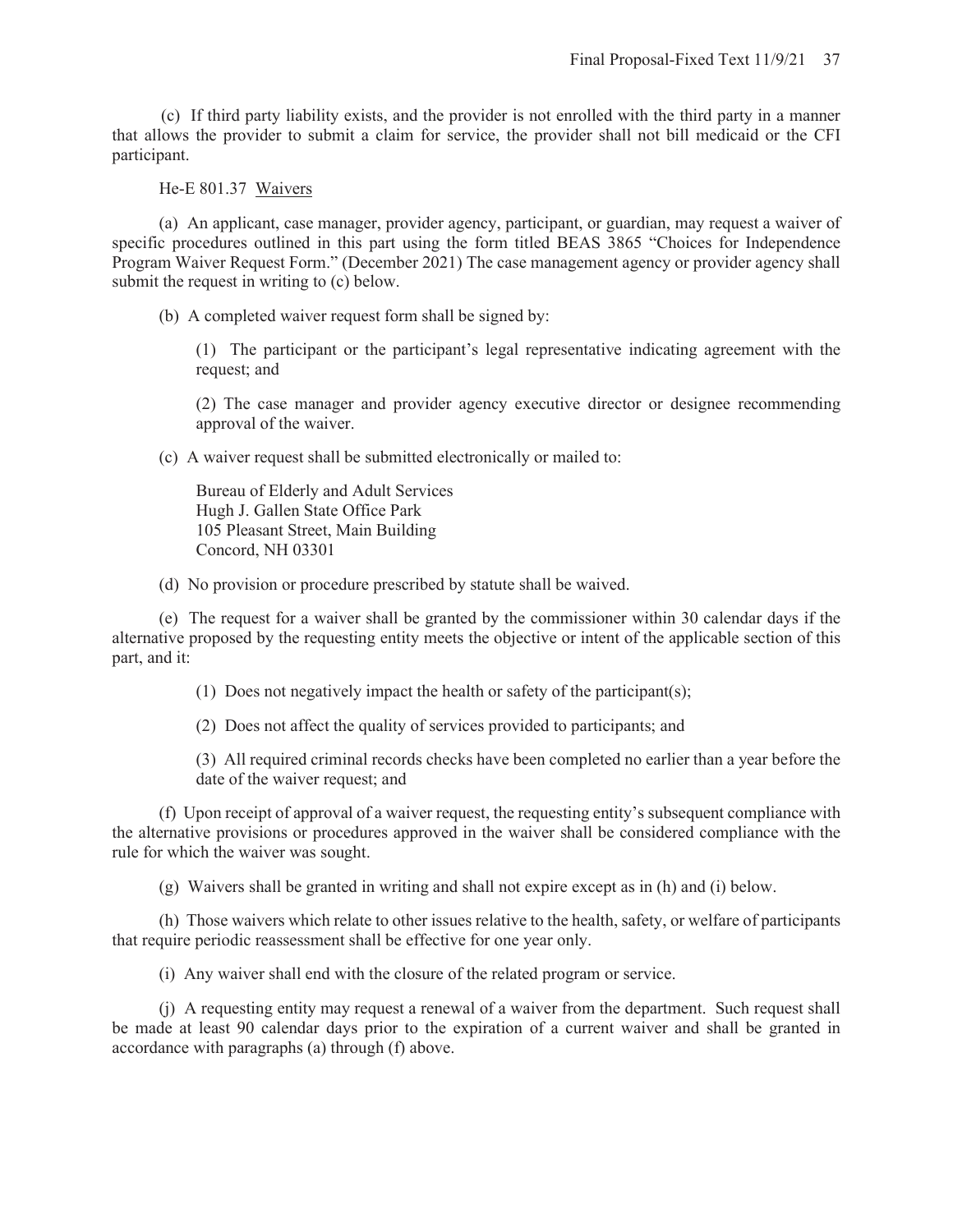| Rule                   | <b>Title</b>                                     | <b>Publisher; How to Obtain; and Cost</b>                                                                                                                                                                                                    |
|------------------------|--------------------------------------------------|----------------------------------------------------------------------------------------------------------------------------------------------------------------------------------------------------------------------------------------------|
| He-E $801.20(b)$       | <b>United States</b><br>Department of            | Publisher: United States Department of Agriculture                                                                                                                                                                                           |
|                        | Agriculture's "                                  | Cost: Free to the Public                                                                                                                                                                                                                     |
|                        | <b>Dietary Guidelines</b><br>for Americans 2020- | The incorporated document is available at:                                                                                                                                                                                                   |
|                        | 2025" (Ninth Edition)                            | https://www.dietaryguidelines.gov/sites/default/files/2021<br>-03/Dietary Guidelines for Americans-2020-2025.pdf                                                                                                                             |
|                        |                                                  | This publication can also be ordered by calling the U.S.<br>Government Publishing Office (GPO) at (866) 512-1800<br>and asking for stock number 001-000-04866-0, or by<br>accessing the GPO Online Bookstore at<br>http://bookstore.gpo.gov. |
| He-E $801.31(c)(1)a$ . | Association of People                            | Publisher: Association of People Supporting Employment                                                                                                                                                                                       |
|                        | Supporting<br>Employment First's                 | First                                                                                                                                                                                                                                        |
|                        | "Universal                                       | Cost: Free to the public                                                                                                                                                                                                                     |
|                        | Employment<br>Competencies"                      | The incorporated document is available at:                                                                                                                                                                                                   |
|                        | (January 2019)                                   | https://apse.org/wp-content/uploads/2019/03/Apse-                                                                                                                                                                                            |
|                        |                                                  | universal-Comps-FINAL3-15-19.pdf                                                                                                                                                                                                             |

# **APPENDIX A: Incorporation by Reference Information**

# **APPENDIX B**

| <b>RULE</b>          | STATUTE OR FEDERAL REGULATION IMPLEMENTED       |
|----------------------|-------------------------------------------------|
| He-E 801.01          | RSA 151-E:1                                     |
| He-E 801.02          | RSA 151-E:1, 2                                  |
| He-E 801.03          | 42 USC 1396n(c)(1) and (2); RSA 151-E:3, 4      |
| He-E 801.04          | RSA 151-E:3                                     |
| He-E 801.05          | RSA 151-E:4                                     |
| He-E 801.06          | RSA 151-E:1                                     |
| He-E 801.07          | RSA 151-E:8                                     |
| He-E 801.08          | 42 USC 1396n(c)(1) and (2); RSA 151-E:3, 4      |
| He-E 801.09          | RSA 151-E:11, II-IV                             |
| He-E 801.10          | RSA 151-E:11, IV                                |
| He-E 801.11          | 42 CFR 435.217; 42 CFR 435.735                  |
| He-E 801.12          | 42 USC 1396n(c)(4)(B); RSA 161-I                |
| He-E 801.13          | 42 USC 1396n(c)(1)                              |
| He-E 801.14 - 801.32 | 42 USC 1396n(c)(4)(B); RSA 161-I                |
| He-E 801.33          | 42 CFR 447.15; 42 CFR 431.107                   |
| He-E 801.34          | 42 CFR 431.107                                  |
| He-E 801.35          | 42 CFR 447.50; 42 CFR 447.300; RSA 161:4, VI(a) |
| He-E 801.36          | 42 CFR 455; 42 CFR 456                          |
| He-E 801.37          | RSA 167:14-a, III; 42 CFR 433 Subpart D         |
| He-E 801.38          | 42 USC 1396n(c)                                 |